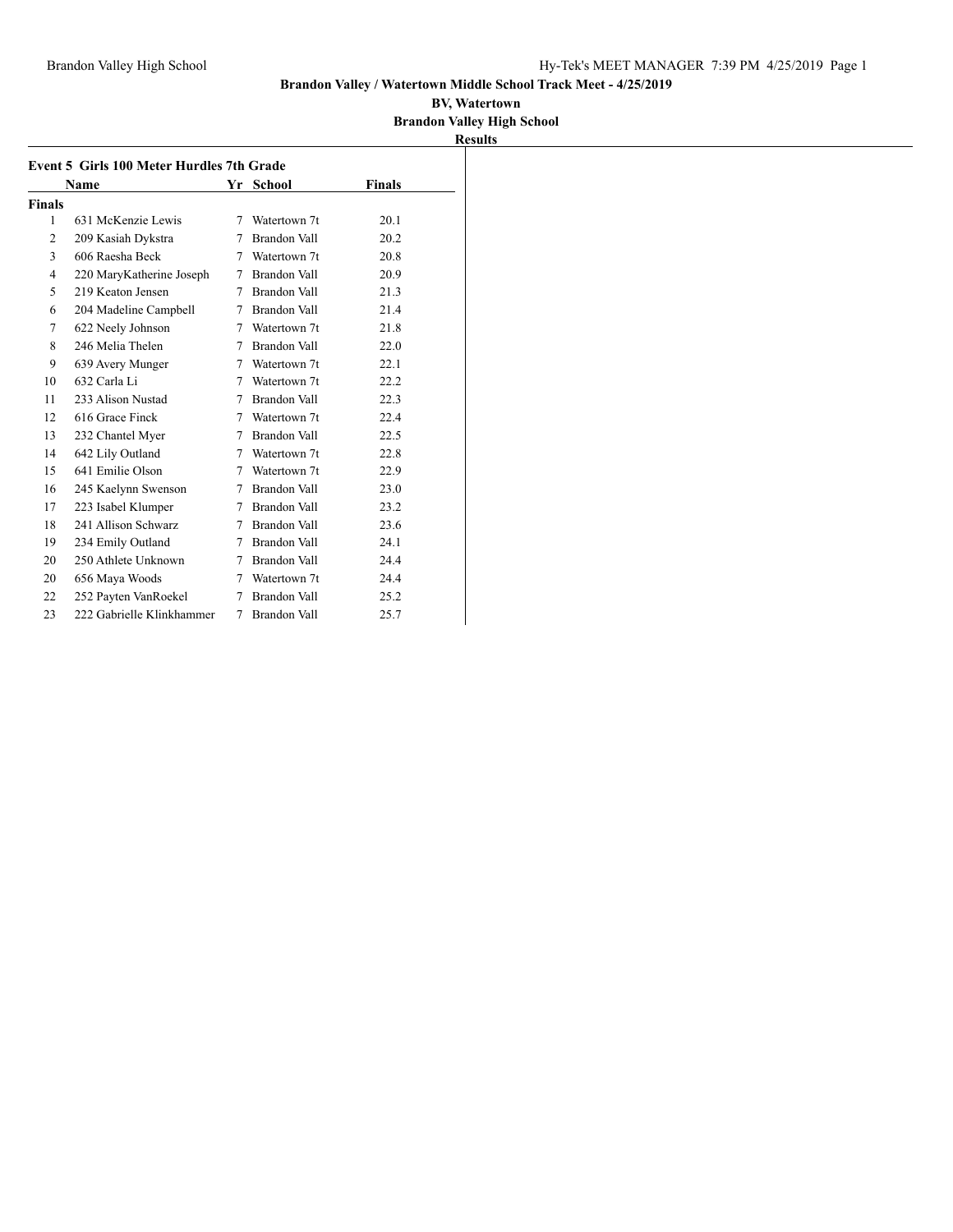|        | Event 6 Girls 100 Meter Hurdles 8th Grade |   | School       | Finals<br>Name<br>Yr |  |  |  |  |  |  |  |
|--------|-------------------------------------------|---|--------------|----------------------|--|--|--|--|--|--|--|
| Finals |                                           |   |              |                      |  |  |  |  |  |  |  |
| 1      | 828 Audri Wadsworth                       | 8 | Watertown 8t | 18.5                 |  |  |  |  |  |  |  |
| 2      | 418 Abok Kiir                             | 8 | Brandon Vall | 18.6                 |  |  |  |  |  |  |  |
| 3      | 808 Katelyn Hanson                        | 8 | Watertown 8t | 19.1                 |  |  |  |  |  |  |  |
| 4      | 430 Made Reisch                           | 8 | Brandon Vall | 19.5                 |  |  |  |  |  |  |  |
| 5      | 417 Kennedy Keiper                        | 8 | Brandon Vall | 20.8                 |  |  |  |  |  |  |  |
| 5      | 425 Madyson Oleson                        | 8 | Brandon Vall | 20.8                 |  |  |  |  |  |  |  |
| 7      | 812 Kenya Hudson                          | 8 | Watertown 8t | 20.9                 |  |  |  |  |  |  |  |
| 8      | 439 Kennedi Woessner                      | 8 | Brandon Vall | 21.0                 |  |  |  |  |  |  |  |
| 9      | 815 Khaylin Lien                          | 8 | Watertown 8t | 21.1                 |  |  |  |  |  |  |  |
| 10     | 401 Bella Anders                          | 8 | Brandon Vall | 21.4                 |  |  |  |  |  |  |  |
| 11     | 821 Tahra Phipps                          | 8 | Watertown 8t | 21.7                 |  |  |  |  |  |  |  |
| 12     | 823 Clarissa Ruiz-Raigoza                 | 8 | Watertown 8t | 21.8                 |  |  |  |  |  |  |  |
| 13     | 421 Teagan Magnos                         | 8 | Brandon Vall | 21.9                 |  |  |  |  |  |  |  |
| 14     | 415 Jalia Johnson                         | 8 | Brandon Vall | 22.6                 |  |  |  |  |  |  |  |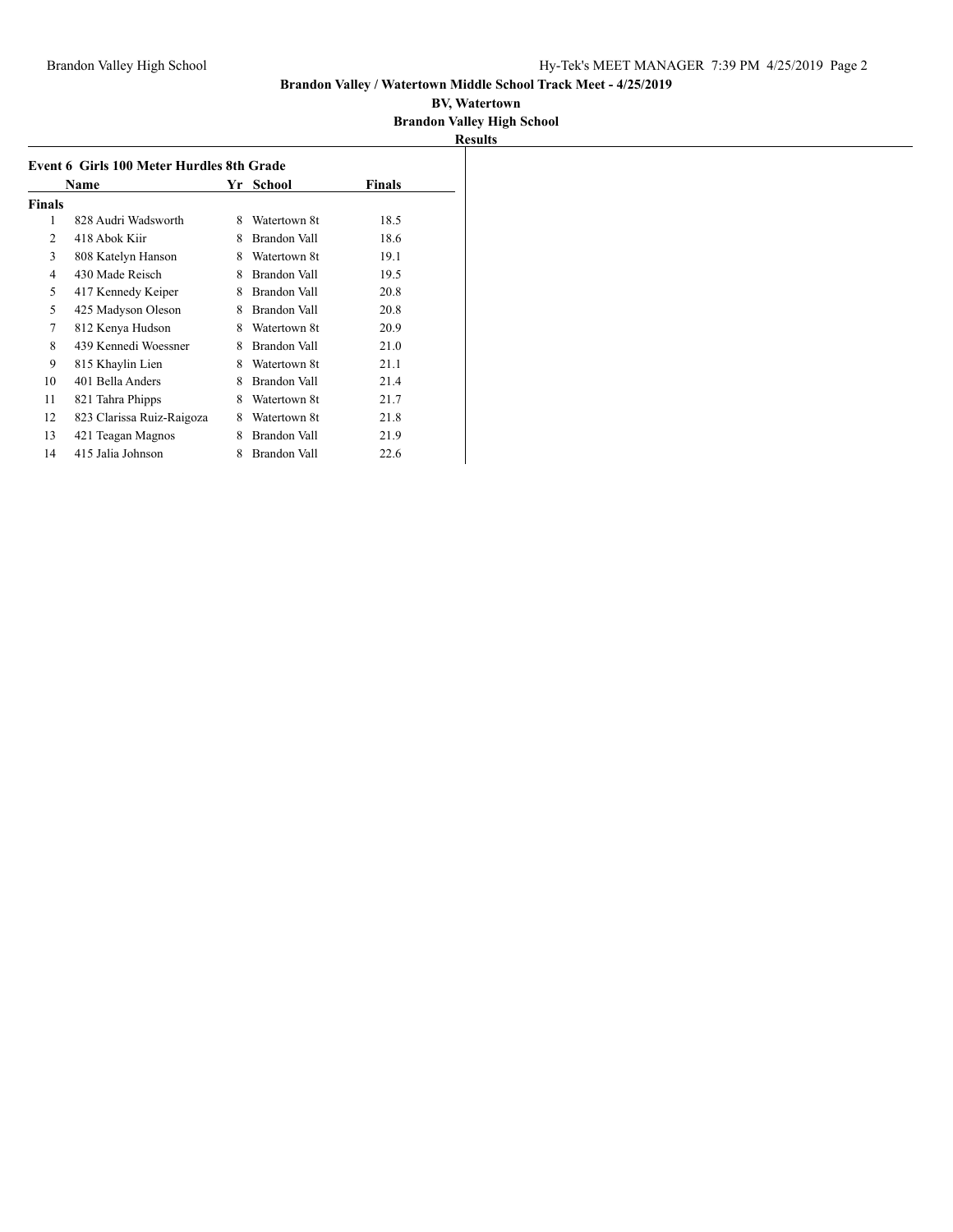| <b>Event 7 Boys 110 Meter Hurdles 7th Grade</b> |                           |   |              |               |  |  |  |
|-------------------------------------------------|---------------------------|---|--------------|---------------|--|--|--|
|                                                 | Name                      |   | Yr School    | <b>Finals</b> |  |  |  |
| <b>Finals</b>                                   |                           |   |              |               |  |  |  |
| 1                                               | 151 Del'Voun Spears       | 7 | Brandon Vall | 18.5          |  |  |  |
| 2                                               | 509 Ashton FirstInTrouble | 7 | Watertown 7t | 18.8          |  |  |  |
| 3                                               | 113 Camden Coughlin       | 7 | Brandon Vall | 20.9          |  |  |  |
| 4                                               | 528 Dylan Rawdon          | 7 | Watertown 7t | 21.1          |  |  |  |
| 5                                               | 123 Sam Hallstrom         | 7 | Brandon Vall | 21.4          |  |  |  |
| 5                                               | 160 Brooks Weatherill     | 7 | Brandon Vall | 21.4          |  |  |  |
| 7                                               | 125 Dreavin Hodge         | 7 | Brandon Vall | 21.6          |  |  |  |
| 8                                               | 527 Karter Ramirez        | 7 | Watertown 7t | 21.8          |  |  |  |
| 9                                               | 149 Gabe Severin          | 7 | Brandon Vall | 22.2          |  |  |  |
| 10                                              | 505 Peyton Buisker        | 7 | Watertown 7t | 22.9          |  |  |  |
| 11                                              | 156 Athlete Unknown       |   | Brandon Vall | 23.7          |  |  |  |
| 12                                              | 122 Evan Gundvaldson      |   | Brandon Vall | 24.4          |  |  |  |
| 13                                              | 133 Ayuel Kiir            |   | Brandon Vall | 24.6          |  |  |  |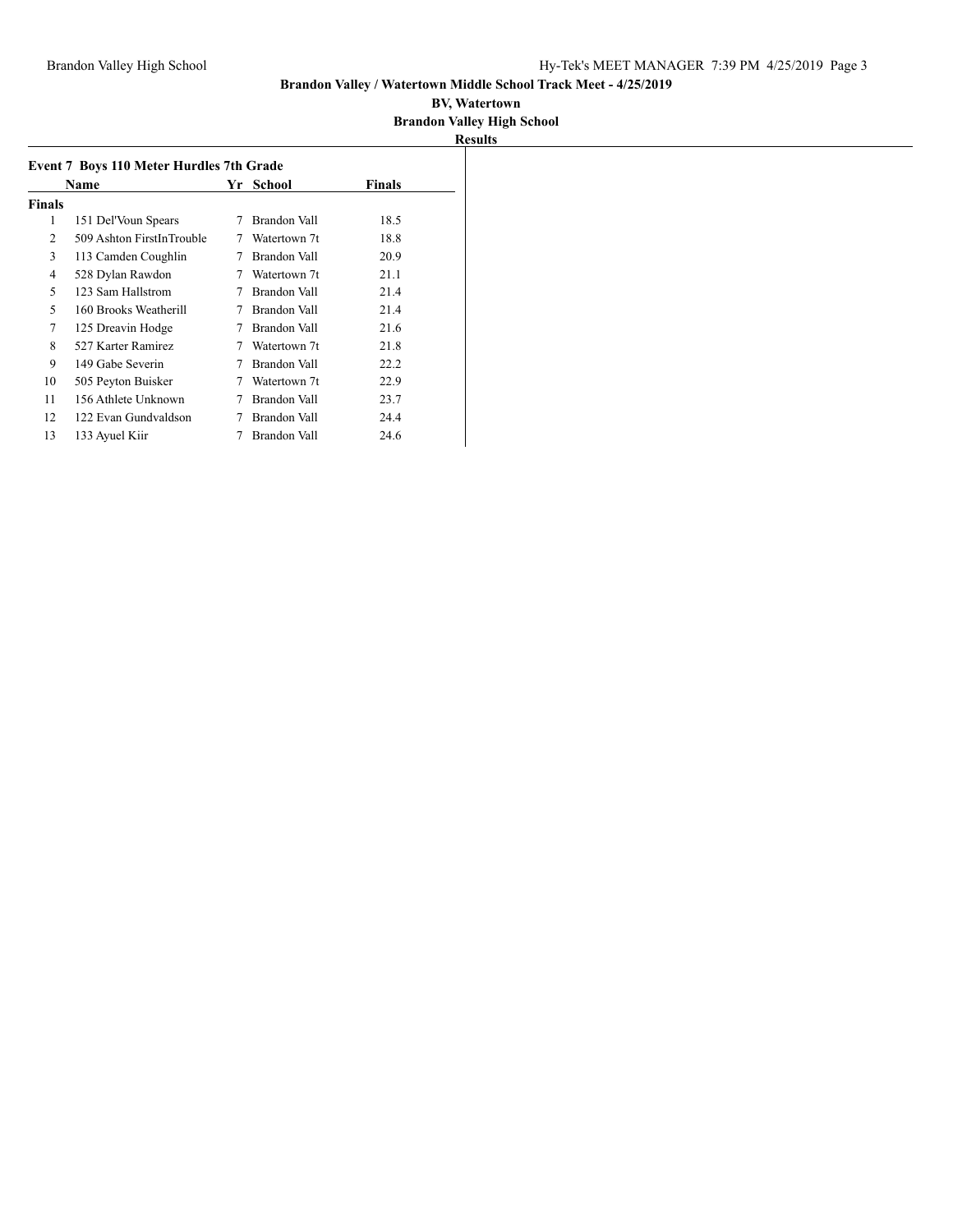|        | Name                    |   | Yr School    | Finals |
|--------|-------------------------|---|--------------|--------|
| Finals |                         |   |              |        |
| 1      | 727 Troy Randall        | 8 | Watertown 8t | 19.1   |
| 2      | 321 Jesse Johnson       | 8 | Brandon Vall | 19.4   |
| 3      | 324 JD Murphy           | 8 | Brandon Vall | 20.1   |
| 4      | 341 Spencer Warkenthein | 8 | Brandon Vall | 20.3   |
| 5      | 328 Dylan Paauw         | 8 | Brandon Vall | 20.4   |
| 6      | 701 Sammy Bach          | 8 | Watertown 8t | 20.4   |
| 7      | 703 Austin Boettcher    | 8 | Watertown 8t | 20.9   |
| 8      | 337 Brady Tidemann      | 8 | Brandon Vall | 21.1   |
| 9      | 332 Donovan Rice        | 8 | Brandon Vall | 21.7   |
| 10     | 340 Cole Walton         | 8 | Brandon Vall | 22.2   |
| 11     | 316 Matthew Erkonen     | 8 | Brandon Vall | 23.2   |
| 12     | 301 Pierce Anderson     | 8 | Brandon Vall | 25.4   |
| 13     | 343 Keaton Lehfeldt     | 8 | Brandon Vall | 25.8   |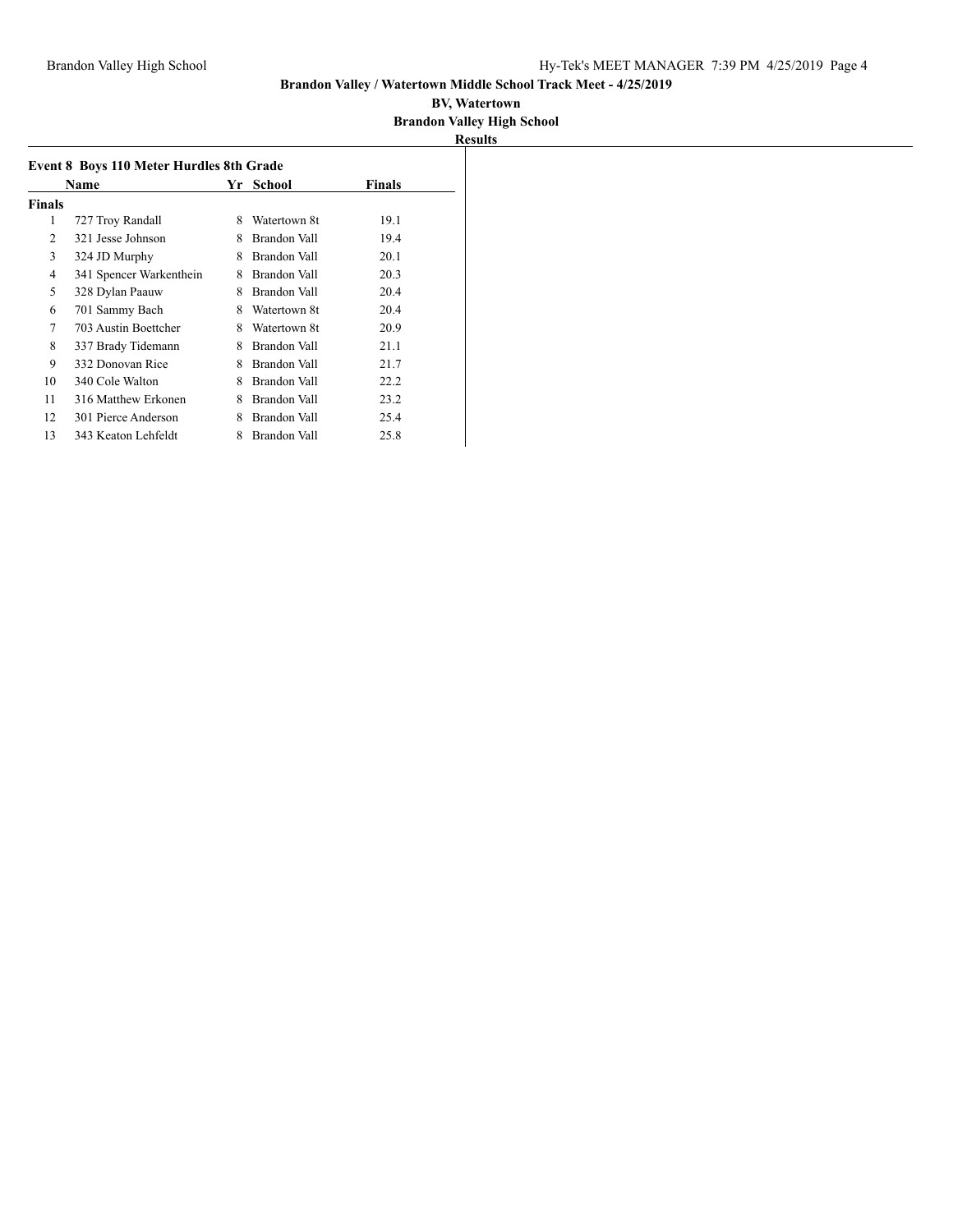### **Brandon Valley / Watertown Middle School Track Meet - 4/25/2019**

|                |                                        |             |                |               | <b>Results</b> |
|----------------|----------------------------------------|-------------|----------------|---------------|----------------|
|                | Event 9 Girls 100 Meter Dash 7th Grade |             |                |               |                |
|                | Name                                   |             | Yr School      | <b>Finals</b> |                |
| <b>Finals</b>  |                                        |             |                |               |                |
| 1              | 631 McKenzie Lewis                     |             | 7 Watertown 7t | 14.1          |                |
| $\overline{c}$ | 203 Mackenzie Brevik                   | 7           | Brandon Vall   | 14.4          |                |
| 3              | 628 Peyton Kulesa                      | 7           | Watertown 7t   | J14.4         |                |
| 4              | 223 Isabel Klumper                     |             | 7 Brandon Vall | 14.6          |                |
| 5              | 609 Ruthie Dahl                        |             | 7 Watertown 7t | 15.2          |                |
| 6              | 611 Aleksia Decker                     |             | 7 Watertown 7t | 15.3          |                |
| 7              | 634 Ava Mack                           | 7           | Watertown 7t   | 15.5          |                |
| 8              | 623 Addison Johnston                   | 7           | Watertown 7t   | 15.7          |                |
| 8              | 616 Grace Finck                        | $\tau$      | Watertown 7t   | 15.7          |                |
| 8              | 630 Bianca Lewandowski                 | 7           | Watertown 7t   | 15.7          |                |
| 11             | 646 Lily Pressler                      |             | 7 Watertown 7t | 15.8          |                |
| 11             | 622 Neely Johnson                      |             | 7 Watertown 7t | 15.8          |                |
| 13             | 236 Kalli Reese                        | $7^{\circ}$ | Brandon Vall   | 16.0          |                |
| 13             | 656 Maya Woods                         | $7^{\circ}$ | Watertown 7t   | 16.0          |                |
| 13             | 219 Keaton Jensen                      |             | 7 Brandon Vall | 16.0          |                |
| 16             | 606 Raesha Beck                        |             | 7 Watertown 7t | 16.1          |                |
| 16             | 214 Isabella Hinzman                   |             | 7 Brandon Vall | 16.1          |                |
| 18             | 250 Athlete Unknown                    |             | 7 Brandon Vall | 16.2          |                |
| 19             | 620 Josie Hirtz                        |             | 7 Watertown 7t | 16.3          |                |
| 19             | 205 Daisy Carrera-Vasquez              | 7           | Brandon Vall   | 16.3          |                |
| 21             | 644 Allison Pahl                       | 7           | Watertown 7t   | 16.4          |                |
| 22             | 627 Lauren Keller                      | 7           | Watertown 7t   | 16.5          |                |
| 22             | 230 Addison Meyers                     |             | 7 Brandon Vall | 16.5          |                |
| 22             | 210 Olivia Green                       |             | 7 Brandon Vall | 16.5          |                |
| 25             | 217 Emily House                        |             | 7 Brandon Vall | 16.7          |                |
| 26             | 212 Grace Hansen                       | $\tau$      | Brandon Vall   | 17.4          |                |
| 26             | 252 Payten VanRoekel                   | 7           | Brandon Vall   | 17.4          |                |
| 28             | 604 Tina Bartunek                      |             | 7 Watertown 7t | 17.5          |                |
| 29             | 640 Elli Noeldner                      | 7           | Watertown 7t   | 17.6          |                |
| 30             | 227 Payton Leopold                     | 7           | Brandon Vall   | 18.4          |                |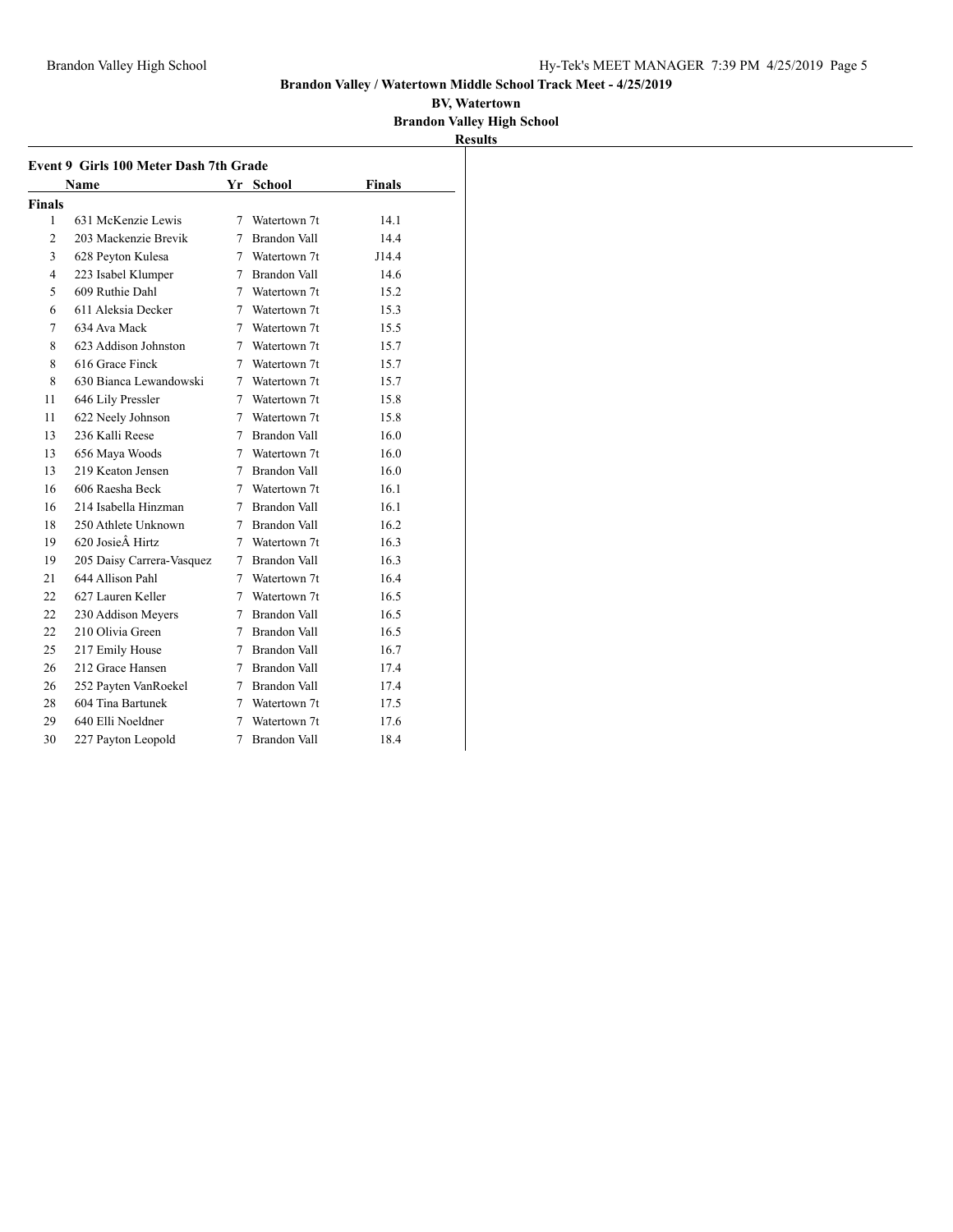| Event 10 Girls 100 Meter Dash 8th Grade |                      |   |                     |        |  |  |  |
|-----------------------------------------|----------------------|---|---------------------|--------|--|--|--|
|                                         | Name                 |   | Yr School           | Finals |  |  |  |
| Finals                                  |                      |   |                     |        |  |  |  |
| 1                                       | 814 Elizabeth Lake   | 8 | Watertown 8t        | 14.2   |  |  |  |
| 2                                       | 424 Hadley Meier     | 8 | Brandon Vall        | 14.5   |  |  |  |
| 3                                       | 829 Tayah Wilson     | 8 | Watertown 8t        | 14.6   |  |  |  |
| $\overline{4}$                          | 803 Grace Einrem     | 8 | Watertown 8t        | 14.9   |  |  |  |
| 5                                       | 439 Kennedi Woessner | 8 | Brandon Vall        | 15.1   |  |  |  |
| 6                                       | 819 Mara Nelson      | 8 | Watertown 8t        | 15.2   |  |  |  |
| 7                                       | 422 Attoj Mamot      | 8 | Brandon Vall        | 15.2   |  |  |  |
| 7                                       | 815 Khaylin Lien     | 8 | Watertown 8t        | 15.2   |  |  |  |
| 9                                       | 426 Marie Pelletier  | 8 | Brandon Vall        | 15.3   |  |  |  |
| 9                                       | 433 Madison Schlagel | 8 | Brandon Vall        | 15.3   |  |  |  |
| 11                                      | 428 Gladys Portillo  | 8 | Brandon Vall        | 15.4   |  |  |  |
| 12                                      | 417 Kennedy Keiper   | 8 | <b>Brandon Vall</b> | 15.5   |  |  |  |
| 12                                      | 825 Ashley Stanley   | 8 | Watertown 8t        | 15.5   |  |  |  |
| 14                                      | 413 Amber House      | 8 | Brandon Vall        | 16.0   |  |  |  |
| 15                                      | 821 Tahra Phipps     | 8 | Watertown 8t        | 16.3   |  |  |  |
| 16                                      | 419 Ashlee Kirbach   | 8 | Brandon Vall        | 16.4   |  |  |  |
| 17                                      | 415 Jalia Johnson    | 8 | <b>Brandon Vall</b> | 16.5   |  |  |  |
| 18                                      | 818 Jaylie Mooney    | 8 | Watertown 8t        | 16.5   |  |  |  |
| 19                                      | 431 Madisen Rode     | 8 | <b>Brandon Vall</b> | 16.9   |  |  |  |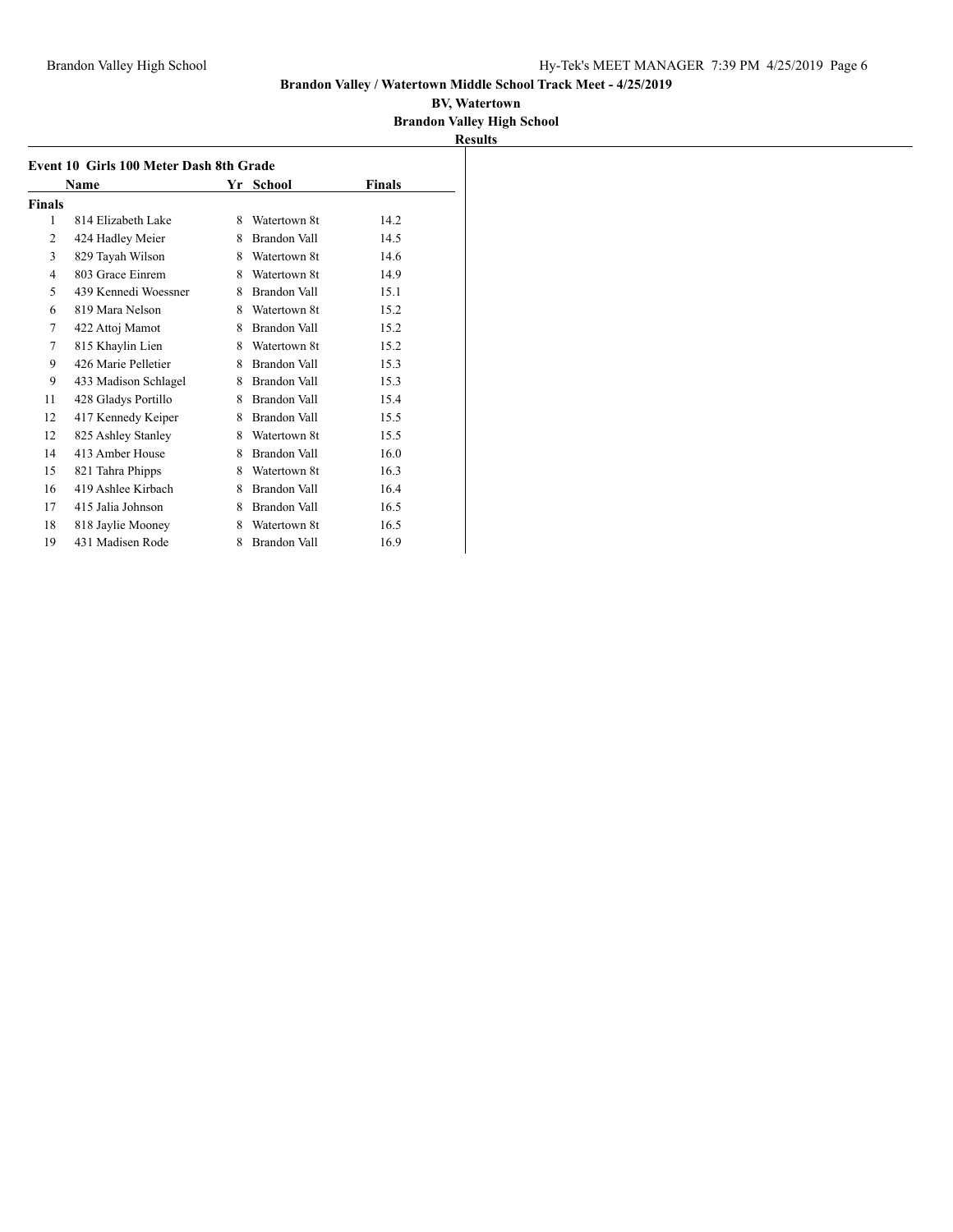|                |                                               |   |                     |               | <b>Results</b> |
|----------------|-----------------------------------------------|---|---------------------|---------------|----------------|
|                | <b>Event 11 Boys 100 Meter Dash 7th Grade</b> |   |                     |               |                |
|                | <b>Name</b>                                   |   | Yr School           | <b>Finals</b> |                |
| Finals         |                                               |   |                     |               |                |
| 1              | 514 Juven Hudson                              |   | 7 Watertown 7t      | 12.5          |                |
| 2              | 525 Marcus Rabine                             |   | 7 Watertown 7t      | 13.3          |                |
| 3              | 160 Brooks Weatherill                         |   | 7 Brandon Vall      | 13.4          |                |
| 3              | 151 Del'Voun Spears                           |   | 7 Brandon Vall      | 13.4          |                |
| 5              | 509 Ashton FirstInTrouble                     |   | 7 Watertown 7t      | 13.5          |                |
| 6              | 510 Thomas Foley                              |   | 7 Watertown 7t      | 13.8          |                |
| $\overline{7}$ | 143 Ayden Petty                               |   | 7 Brandon Vall      | 13.9          |                |
| 8              | 537 Colton Vlasman                            |   | 7 Watertown 7t      | 14.2          |                |
| 9              | 502 Carter Beynon                             |   | 7 Watertown 7t      | 14.3          |                |
| 10             | 520 Lance Legg                                |   | 7 Watertown 7t      | 14.3          |                |
| 11             | 117 Caden Dowd                                |   | 7 Brandon Vall      | 14.3          |                |
| 12             | 131 Ahmed Juma                                |   | 7 Brandon Vall      | 14.4          |                |
| 13             | 146 Thomas Risty                              |   | 7 Brandon Vall      | 14.4          |                |
| 14             | 116 Dylan Dow                                 |   | 7 Brandon Vall      | 14.5          |                |
| 15             | 534 Brody Torgerson                           |   | 7 Watertown 7t      | 14.6          |                |
| 16             | 156 Athlete Unknown                           |   | 7 Brandon Vall      | 14.7          |                |
| 16             | 125 Dreavin Hodge                             |   | 7 Brandon Vall      | 14.7          |                |
| 18             | 118 Troy Duffy                                |   | 7 Brandon Vall      | 14.8          |                |
| 19             | 536 Gunner VanGilder                          |   | 7 Watertown 7t      | 14.9          |                |
| 19             | 515 Peyton Jankord                            |   | 7 Watertown 7t      | 14.9          |                |
| 21             | 539 Noah Wallenmeyer                          |   | 7 Watertown 7t      | 15.0          |                |
| 21             | 504 Isaac Buck                                |   | 7 Watertown 7t      | 15.0          |                |
| 23             | 512 Simon Hendricks                           |   | 7 Watertown 7t      | 15.1          |                |
| 24             | 530 Landen Shepard                            |   | 7 Watertown 7t      | 15.2          |                |
| 25             | 123 Sam Hallstrom                             | 7 | <b>Brandon Vall</b> | 15.8          |                |
| 26             | 513 Hendricks Hudson                          | 7 | Watertown 7t        | 15.9          |                |
| 27             | 526 Boaz Raderschadt                          |   | 7 Watertown 7t      | 16.0          |                |
| 28             | 112 Eli Coon                                  | 7 | Brandon Vall        | 16.2          |                |
| 29             | 139 Platini Le                                | 7 | <b>Brandon Vall</b> | 16.3          |                |
| 30             | 124 Benevam Hassen                            | 7 | <b>Brandon Vall</b> | 16.4          |                |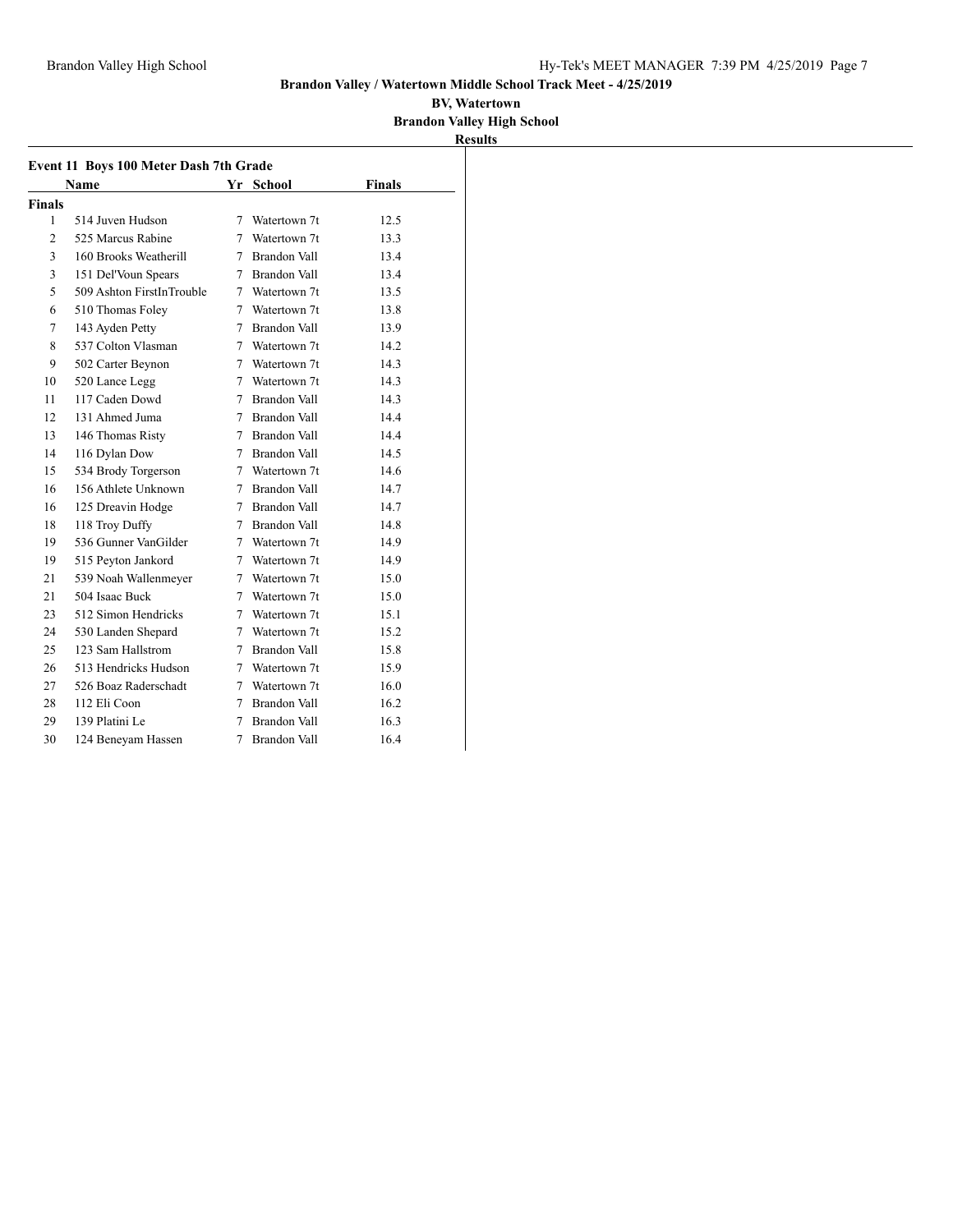|        | Name                    |   | Yr School    | <b>Finals</b> |
|--------|-------------------------|---|--------------|---------------|
| Finals |                         |   |              |               |
| 1      | 305 Grayden Binger      | 8 | Brandon Vall | 12.7          |
| 2      | 322 Jameson Kreutzfeldt | 8 | Brandon Vall | 13.2          |
| 3      | 709 Samual Daniels      | 8 | Watertown 8t | 13.4          |
| 4      | 335 Christian Stanford  | 8 | Brandon Vall | 13.5          |
| 5      | 307 Jack Bommersbach    | 8 | Brandon Vall | 13.7          |
| 6      | 313 Evan Eberspacher    | 8 | Brandon Vall | 13.9          |
| 7      | 729 Ryan Riddle         | 8 | Watertown 8t | 14.0          |
| 8      | 721 Bradyn Lamb         | 8 | Watertown 8t | 14.1          |
| 9      | 334 Ryan Schlotman      | 8 | Brandon Vall | 14.2          |
| 10     | 723 Connor Matthews     | 8 | Watertown 8t | 14.5          |
| 11     | 732 Tom Roemen          | 8 | Watertown 8t | 15.7          |
| 12     | 333 Jaidon Rodriguez    | 8 | Brandon Vall | 15.9          |
| 13     | 343 Keaton Lehfeldt     | 8 | Brandon Vall | 16.5          |
|        |                         |   |              |               |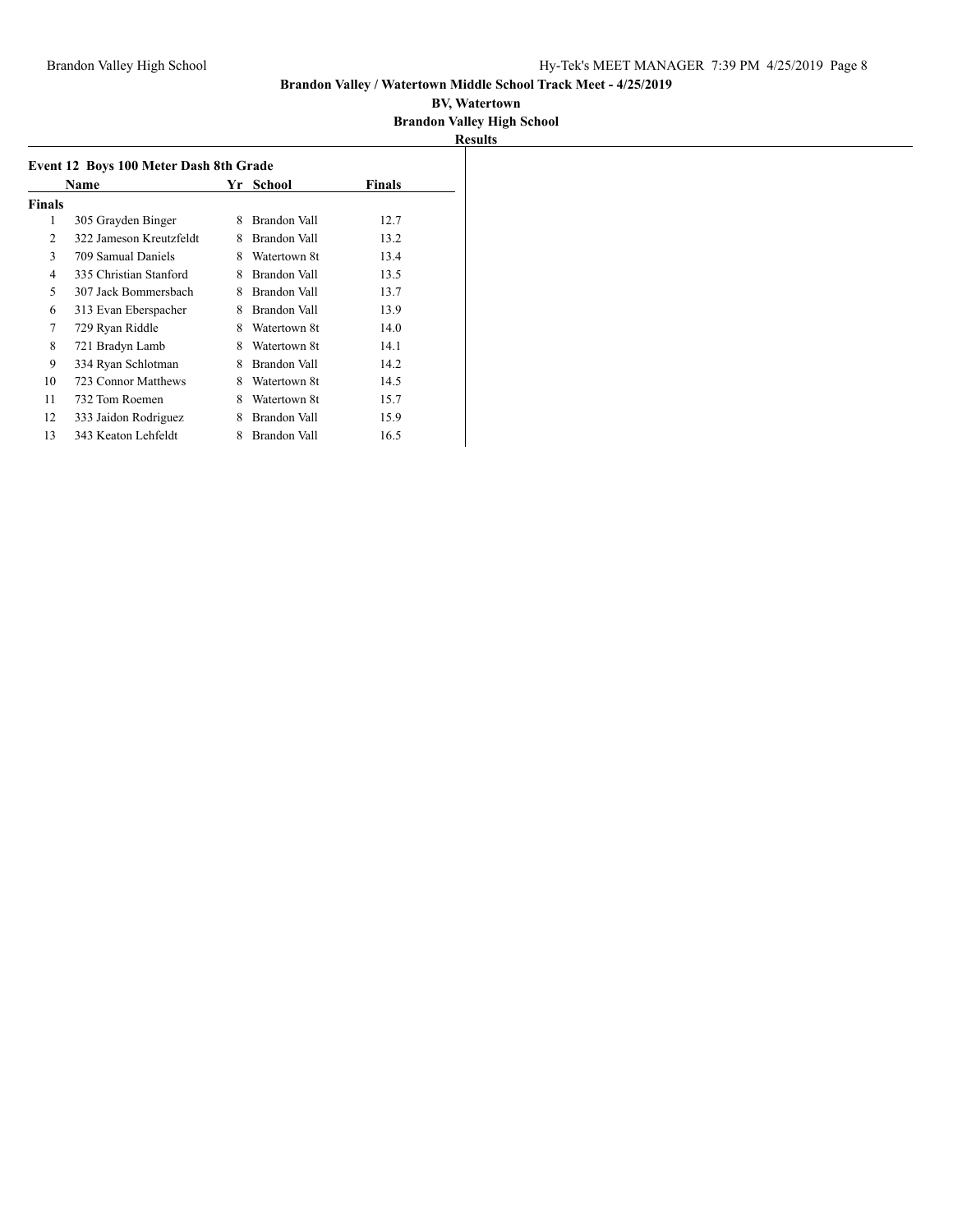| Team          |                     | Relay     | <b>Finals</b> |
|---------------|---------------------|-----------|---------------|
| <b>Finals</b> |                     |           |               |
|               | Watertown 7th Grade | А         | 2:06.4        |
| 2             | Brandon Vall        | А         | 2:08.4        |
| 3             | Brandon Vall        | в         | 2:10.6        |
| 4             | Watertown 7th Grade | В         | 2:11.6        |
| 5             | Watertown 7th Grade | $\subset$ | 2:13.9        |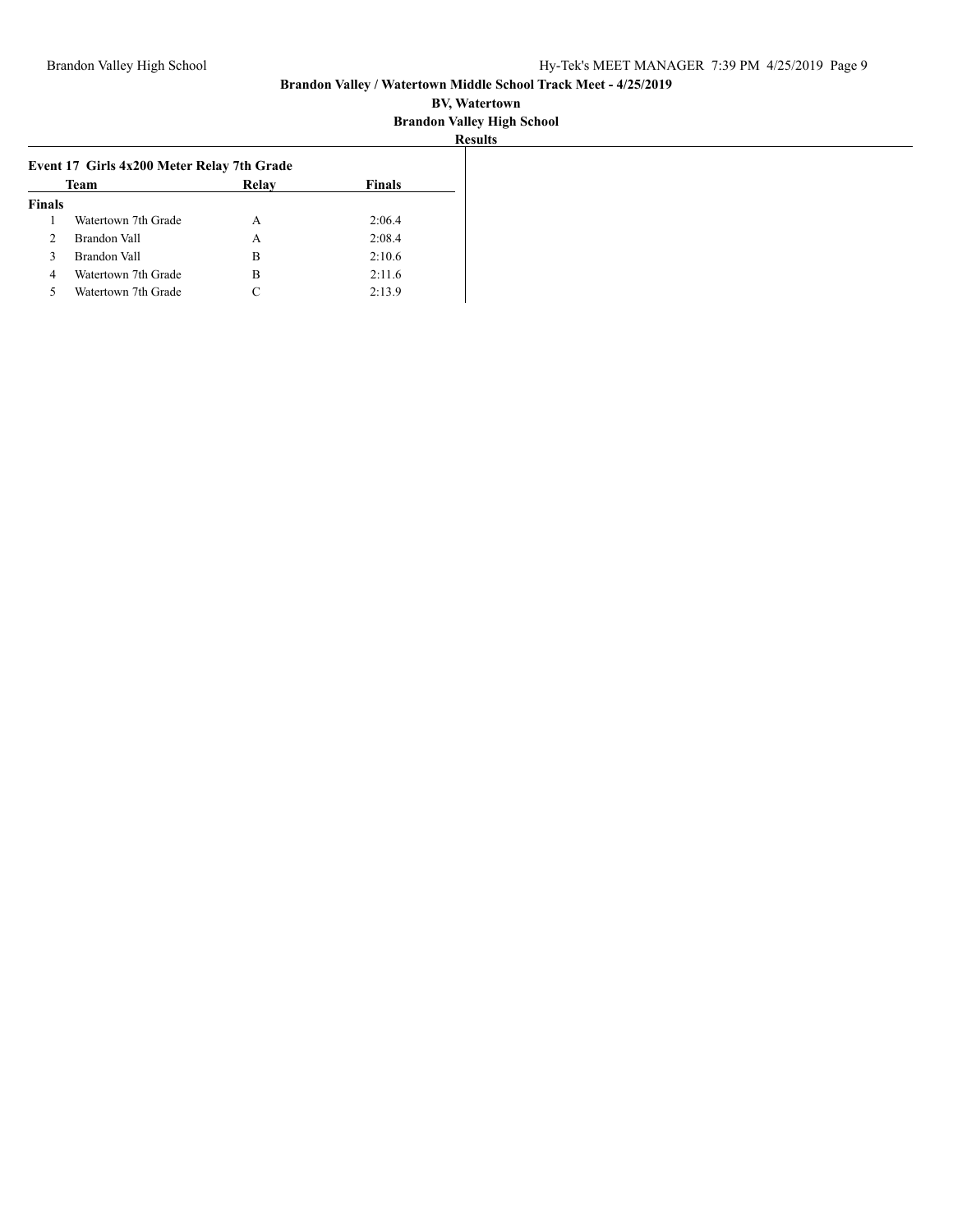|               |                                            |       |               | <b>Results</b> |
|---------------|--------------------------------------------|-------|---------------|----------------|
|               | Event 18 Girls 4x200 Meter Relay 8th Grade |       |               |                |
|               | <b>Team</b>                                | Relay | <b>Finals</b> |                |
| <b>Finals</b> |                                            |       |               |                |
|               | Watertown 8th Grade                        |       | 2:03.8        |                |
|               | <b>Brandon Vall</b>                        |       | 2:06.4        |                |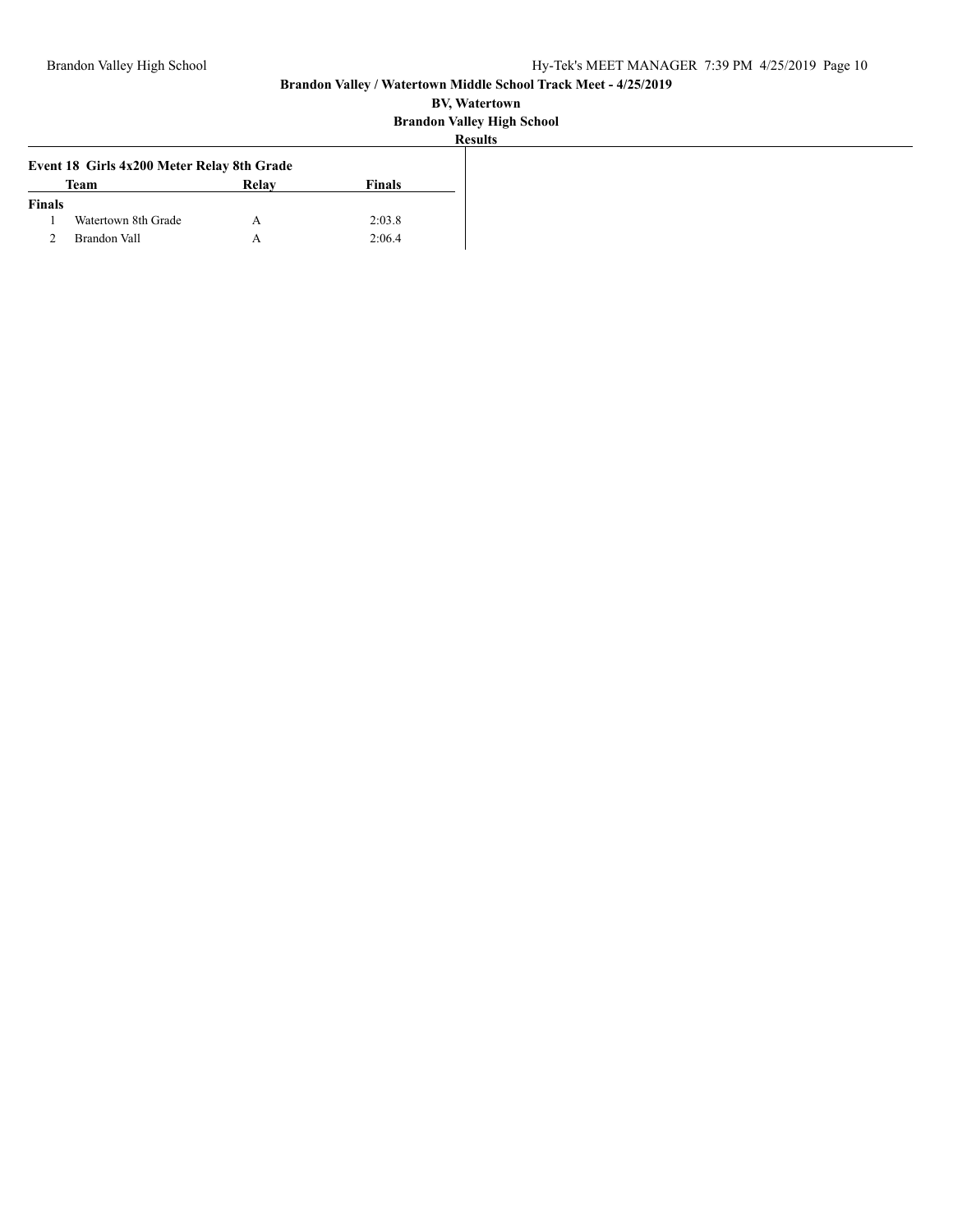|               | Event 19 Boys 4x200 Meter Relay 7th Grade |       |        |  |  |  |  |  |
|---------------|-------------------------------------------|-------|--------|--|--|--|--|--|
|               | Team                                      | Relay | Finals |  |  |  |  |  |
| <b>Finals</b> |                                           |       |        |  |  |  |  |  |
|               | Brandon Vall                              | А     | 2:01.4 |  |  |  |  |  |
| 2             | Watertown 7th Grade                       | А     | 2:02.7 |  |  |  |  |  |
|               | Brandon Vall                              | в     | 2:13.8 |  |  |  |  |  |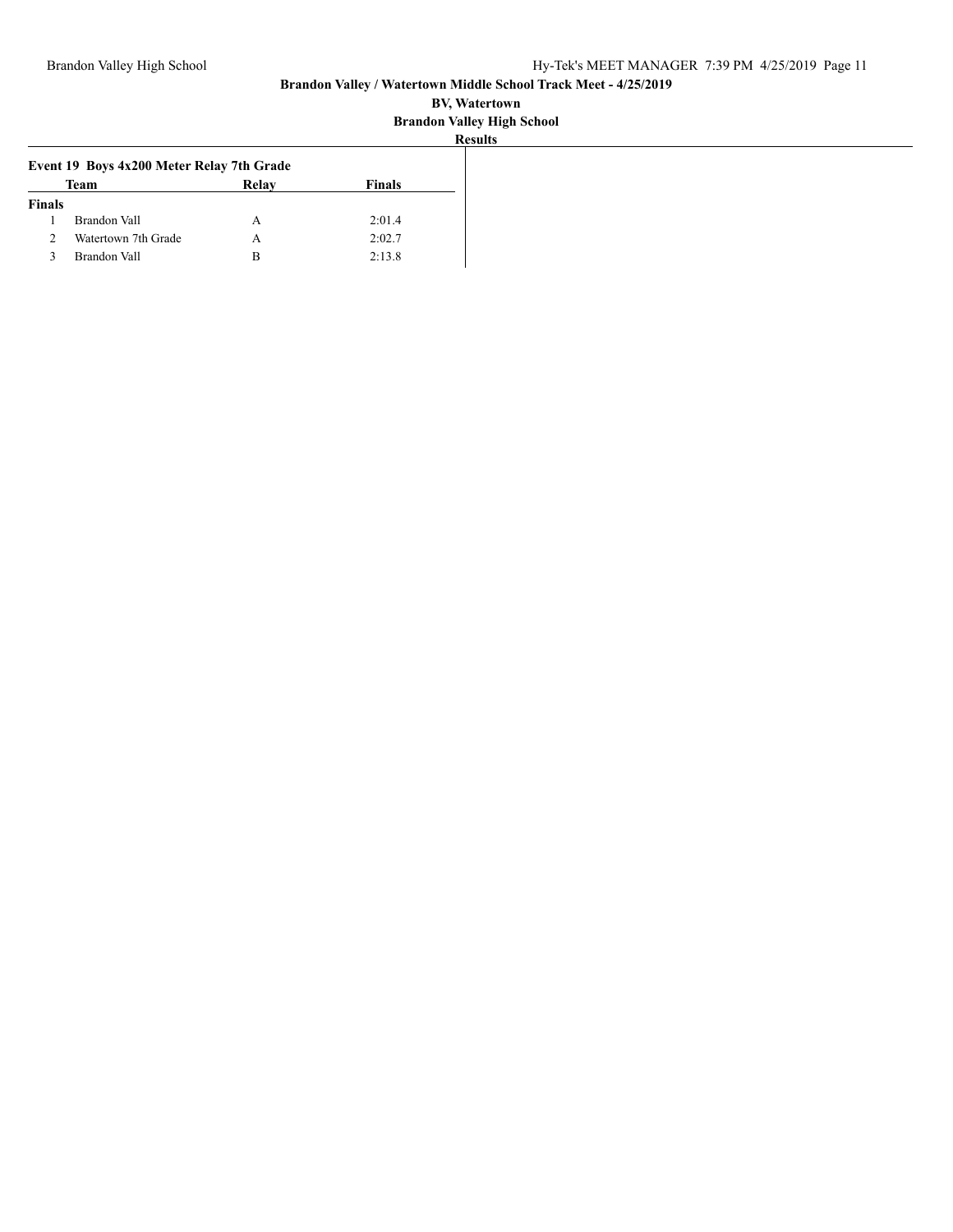|               | Event 20 Boys 4x200 Meter Relay 8th Grade<br>Team | Relay | <b>Finals</b> |  |
|---------------|---------------------------------------------------|-------|---------------|--|
| <b>Finals</b> |                                                   |       |               |  |
|               | Watertown 8th Grade                               | А     | 1:47.3        |  |
|               | Brandon Vall                                      | А     | 1:49.8        |  |
|               | Watertown 8th Grade                               | в     | 2:00.8        |  |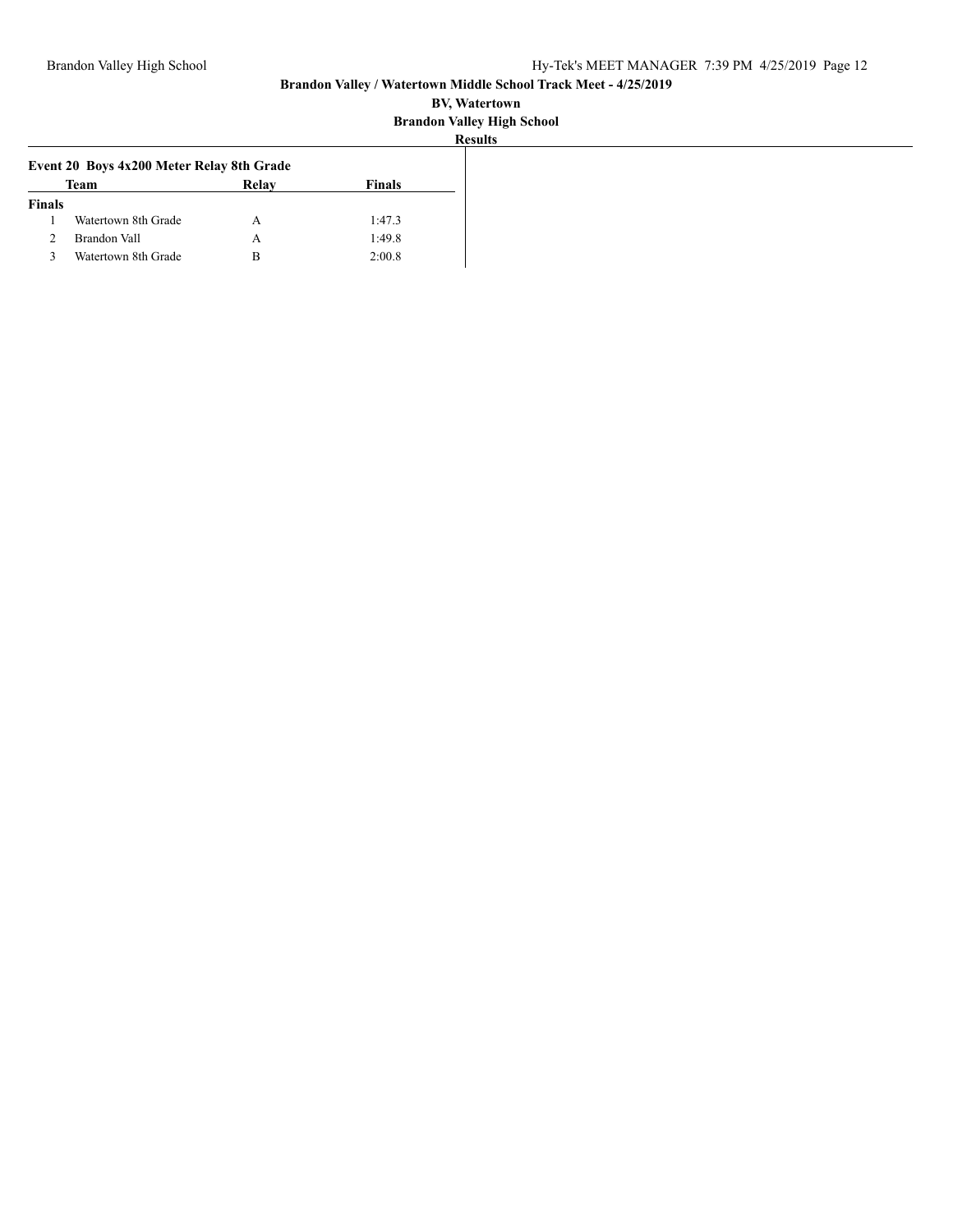|               | Event 21 Girls 1600 Meter Run 7th Grade |              |               |
|---------------|-----------------------------------------|--------------|---------------|
|               | Name                                    | Yr School    | <b>Finals</b> |
| <b>Finals</b> |                                         |              |               |
|               | 615 Miranda Falconer                    | Watertown 7t | 6:00.3        |
| 2             | 625 Isabelle Julian                     | Watertown 7t | 6:00.4        |
| 3             | 248 Caitlyn Tillett                     | Brandon Vall | 7:00.1        |
| 4             | 237 Kaitlyn Riedel                      | Brandon Vall | 7:00.2        |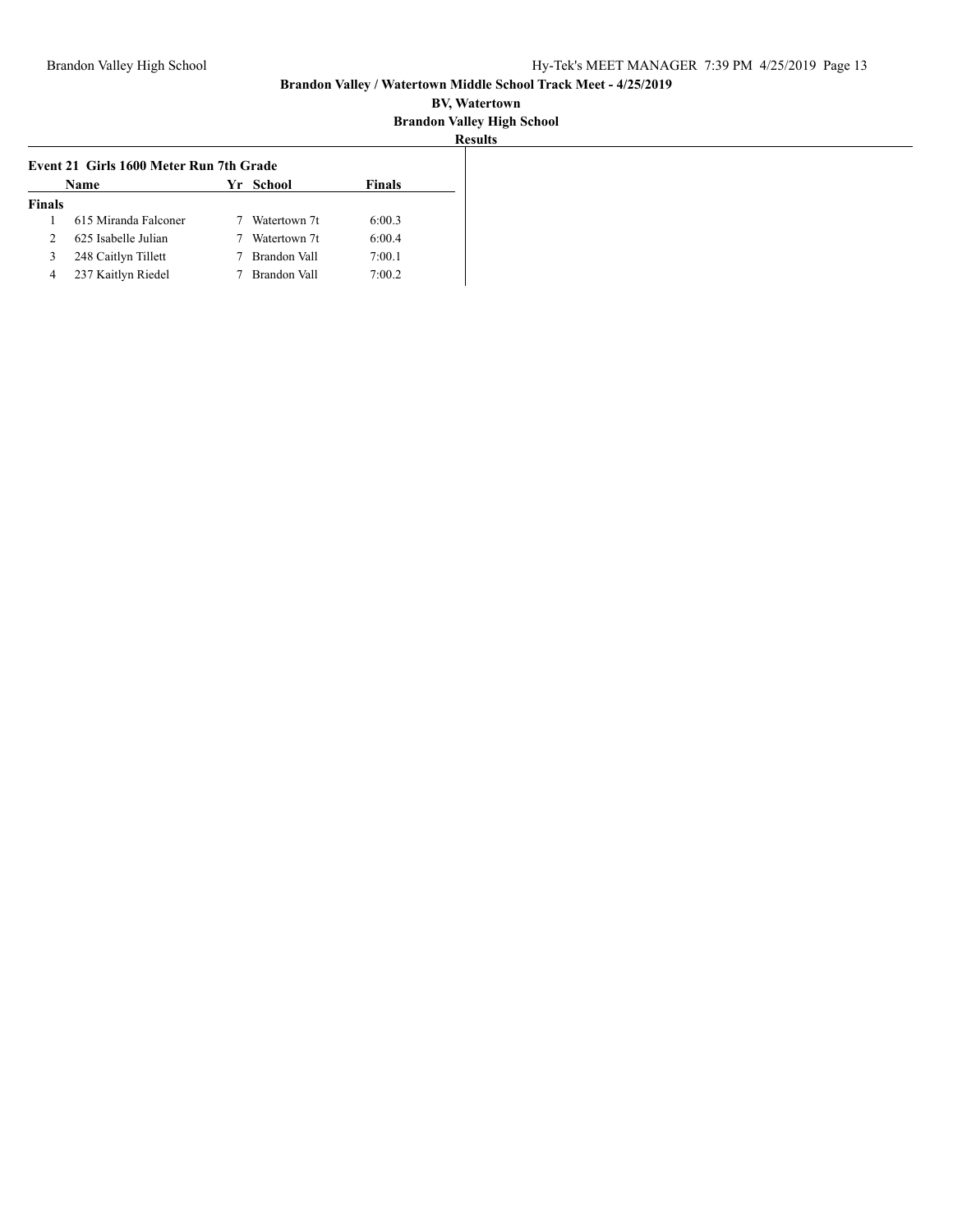| Event 22 Girls 1600 Meter Run 8th Grade |                     |   |              |               |
|-----------------------------------------|---------------------|---|--------------|---------------|
|                                         | Name                |   | Yr School    | <b>Finals</b> |
| <b>Finals</b>                           |                     |   |              |               |
|                                         | 816 Emma List       | 8 | Watertown 8t | 6:08.4        |
| 2                                       | 404 Chantel Bickler | x | Brandon Vall | 6:09.7        |
| 3                                       | 410 Torre Gulseth   | x | Brandon Vall | 6:36.0        |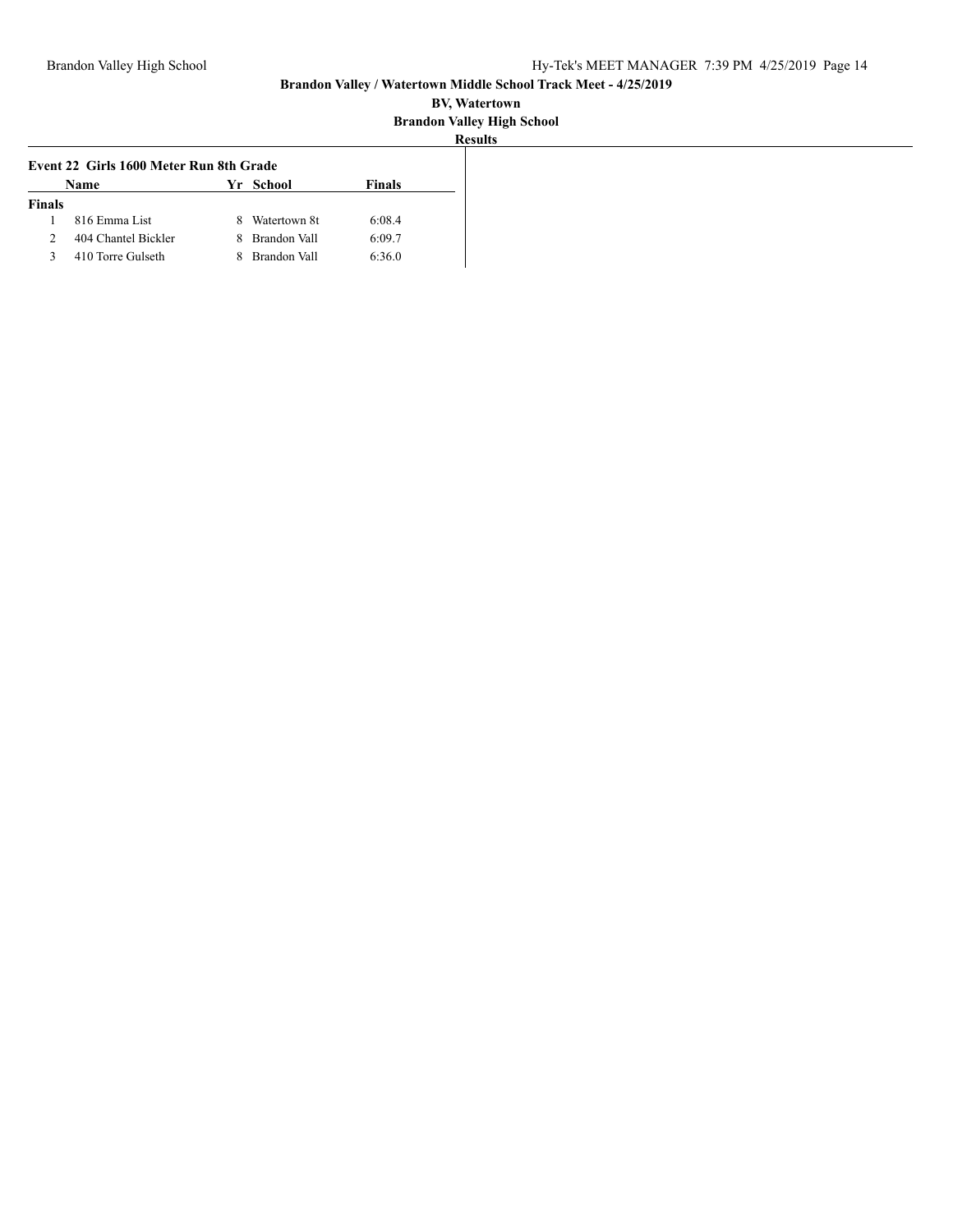|        | Name                 | Yr | School              | Finals |
|--------|----------------------|----|---------------------|--------|
| Finals |                      |    |                     |        |
| 1      | 508 Will Engstrom    | 7  | Watertown 7t        | 5:37.8 |
| 2      | 159 Justin Vest      | 7  | Brandon Vall        | 5:38.5 |
| 3      | 524 Ben Peterson     | 7  | Watertown 7t        | 5:39.0 |
| 4      | 162 Jax Wilson       | 7  | <b>Brandon Vall</b> | 5:46.6 |
| 5      | 153 Brady Thompson   | 7  | Brandon Vall        | 5:50.4 |
| 6      | 113 Camden Coughlin  | 7  | Brandon Vall        | 5:57.8 |
| 7      | 103 Gabe Anthony     | 7  | Brandon Vall        | 6:00.1 |
| 8      | 127 Bergen Iray      | 7  | Brandon Vall        | 6:00.2 |
| 8      | 528 Dylan Rawdon     | 7  | Watertown 7t        | 6:00.2 |
| 10     | 122 Evan Gundvaldson | 7  | Brandon Vall        | 6:00.5 |
| 11     | 136 Alex Kotzea      | 7  | Brandon Vall        | 6:00.6 |
| 12     | 522 Joe McCormick    | 7  | Watertown 7t        | 6:00.6 |
| 13     | 120 Saddler Elkin    | 7  | Brandon Vall        | 6:00.6 |
| 14     | 154 Parker Thorsland | 7  | Brandon Vall        | 6:00.7 |
| 15     | 518 Kohen Kranz      | 7  | Watertown 7t        | 6:11.2 |
| 16     | 158 Drew VanDuyn     | 7  | Brandon Vall        | 7:00.1 |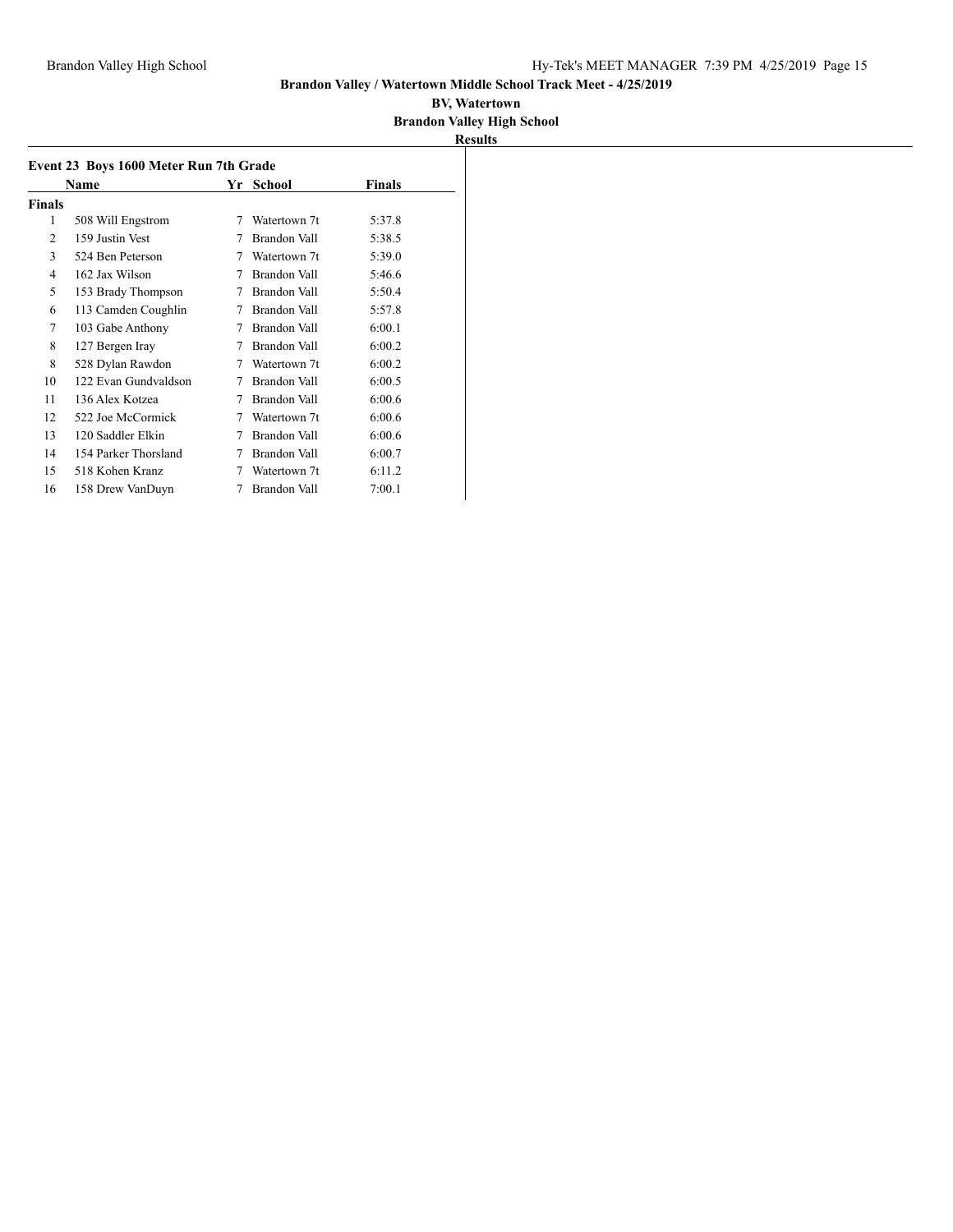| Name          |                       | School<br>Yr. |              | <b>Finals</b> |
|---------------|-----------------------|---------------|--------------|---------------|
| <b>Finals</b> |                       |               |              |               |
| 1             | 309 Caleb Christenson | 8             | Brandon Vall | 5:31.8        |
| 2             | 306 Tristan Bisbee    | 8             | Brandon Vall | 5:37.3        |
| 3             | 714 Michael Fryer     | 8             | Watertown 8t | 5:56.7        |
| 4             | 317 Tyler Groen       | 8             | Brandon Vall | 5:58.9        |
| 5             | 324 JD Murphy         | 8             | Brandon Vall | 6:06.8        |
| 6             | 337 Brady Tidemann    | 8             | Brandon Vall | 6:18.6        |
| 7             | 336 Tyler Struss      | 8             | Brandon Vall | 6:27.0        |
| 8             | 311 Isaac Copple      |               | Brandon Vall | 6:39.0        |
| 9             | 717 Alec Heustess     | 8             | Watertown 8t | 6:52.0        |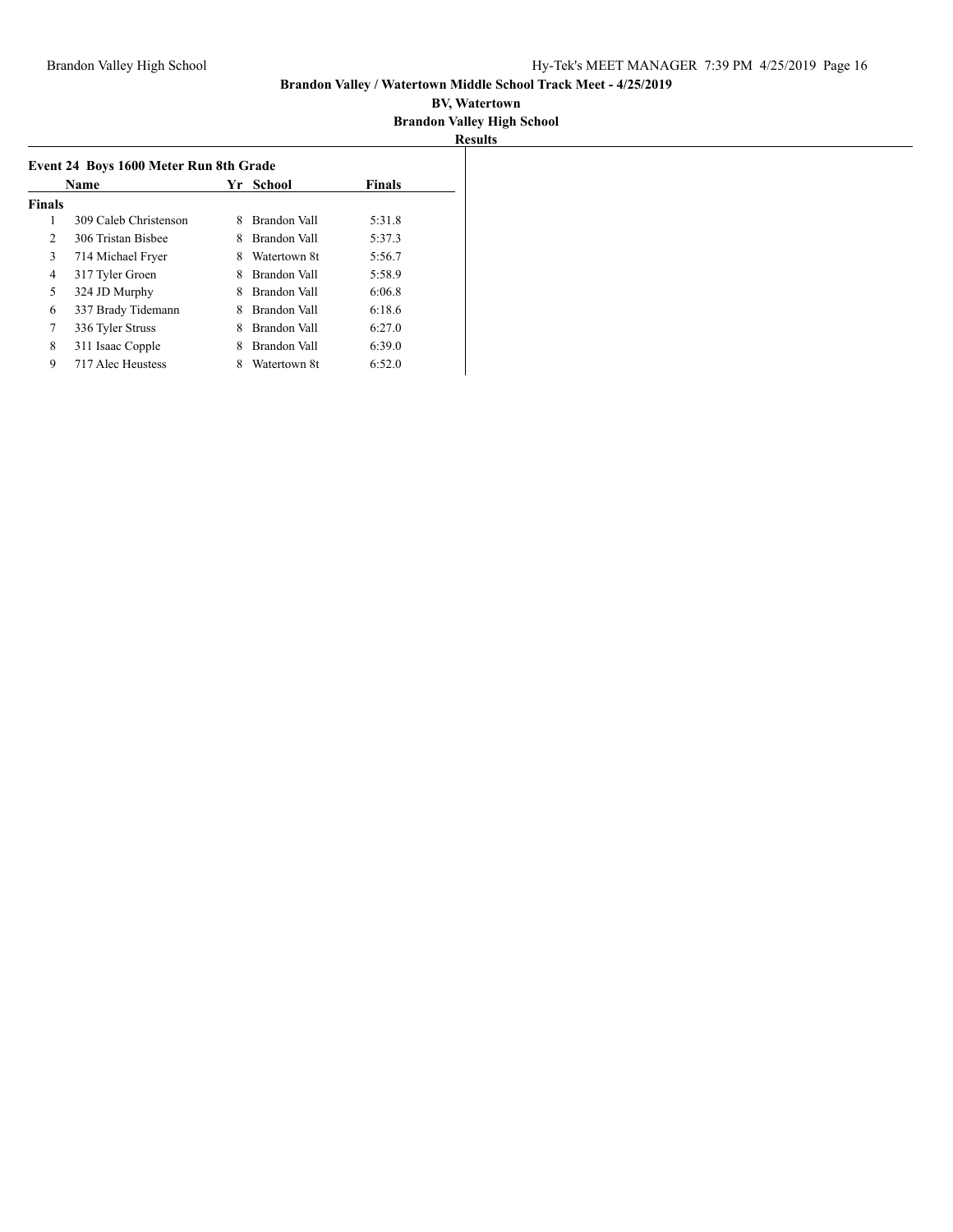| Team          |                     | Relay | <b>Finals</b> |  |
|---------------|---------------------|-------|---------------|--|
| <b>Finals</b> |                     |       |               |  |
| 1             | Watertown 7th Grade | A     | 58.8          |  |
| 2             | Watertown 7th Grade | в     | 1:00.7        |  |
| 3             | Brandon Vall        | A     | 1:01.2        |  |
| 4             | Brandon Vall        | В     | 1:02.0        |  |
| 5             | Watertown 7th Grade | C     | 1:03.8        |  |
| 6             | Watertown 7th Grade | D     | 1:03.9        |  |
| 7             | Brandon Vall        |       | 1:12.9        |  |
|               |                     |       |               |  |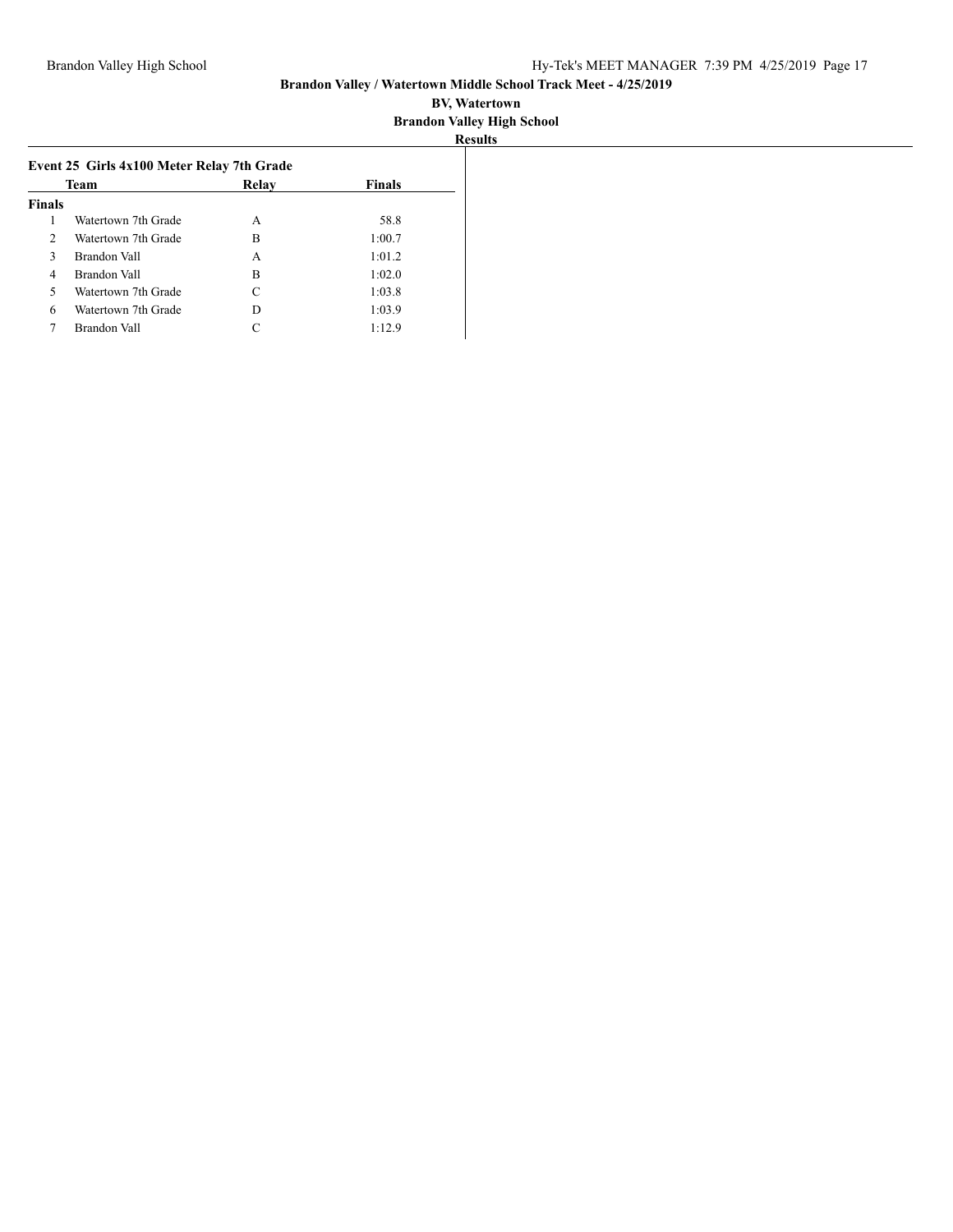|                | Team                | Relay | <b>Finals</b> |
|----------------|---------------------|-------|---------------|
| <b>Finals</b>  |                     |       |               |
|                | Watertown 8th Grade | А     | 58.5          |
| $\mathfrak{D}$ | Brandon Vall        | A     | 1:01.7        |
| 3              | Watertown 8th Grade | В     | 1:02.4        |
| 4              | Brandon Vall        | в     | 1:05.8        |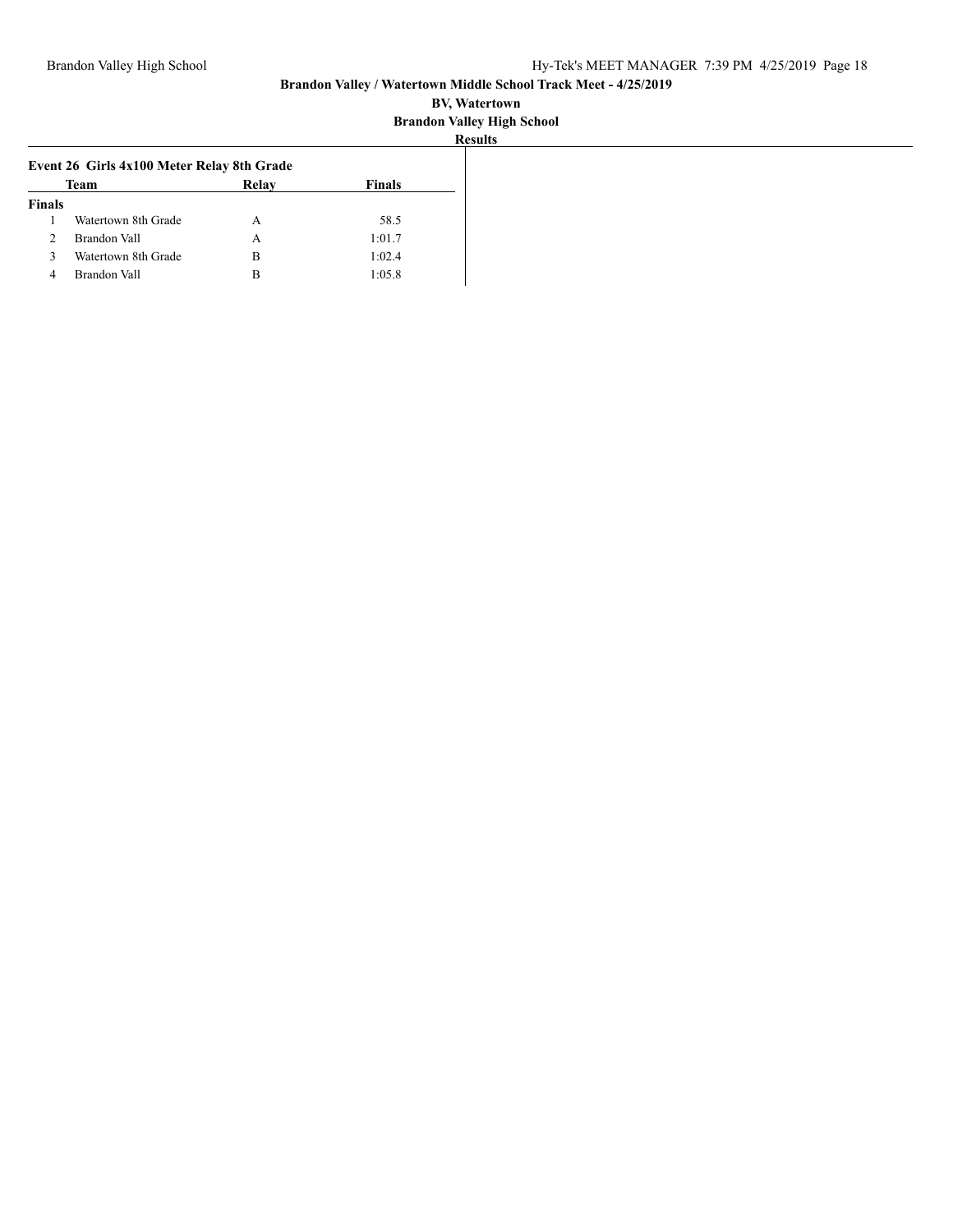| Team           |                     | Relay | <b>Finals</b> |  |
|----------------|---------------------|-------|---------------|--|
| <b>Finals</b>  |                     |       |               |  |
|                | Brandon Vall        | A     | 54.0          |  |
| $\mathcal{D}$  | Watertown 7th Grade | А     | 56.2          |  |
| 3              | Watertown 7th Grade | в     | 1:00.4        |  |
| $\overline{4}$ | Brandon Vall        | В     | 1:01.5        |  |
| 5              | Brandon Vall        | C     | 1:07.3        |  |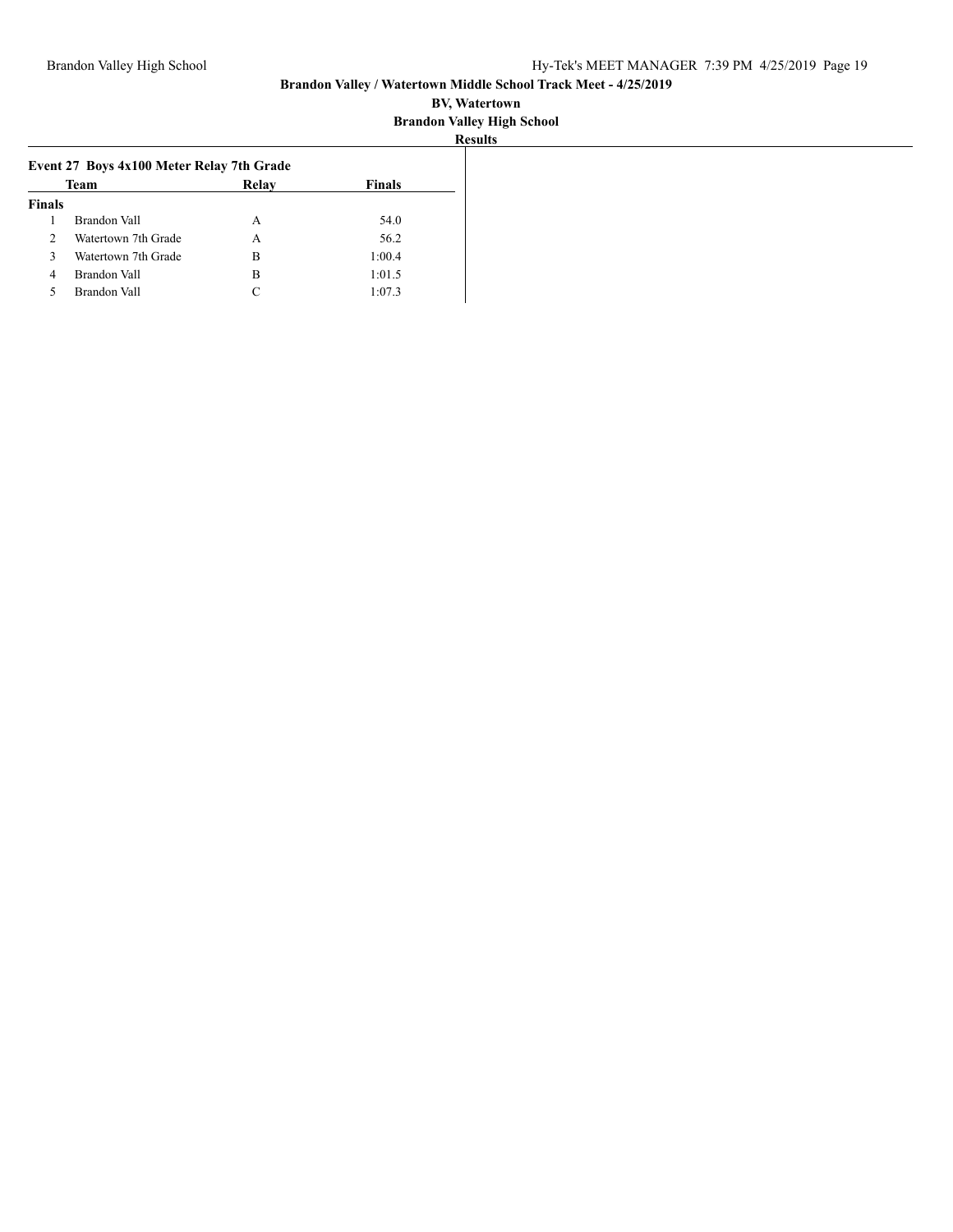|               |                                           |       |               | --------- |
|---------------|-------------------------------------------|-------|---------------|-----------|
|               | Event 28 Boys 4x100 Meter Relay 8th Grade |       |               |           |
|               | Team                                      | Relay | <b>Finals</b> |           |
| <b>Finals</b> |                                           |       |               |           |
|               | Brandon Vall                              | А     | 51.4          |           |
|               | Watertown 8th Grade                       | А     | 53.1          |           |
|               | Watertown 8th Grade                       | в     | 59.8          |           |
|               |                                           |       |               |           |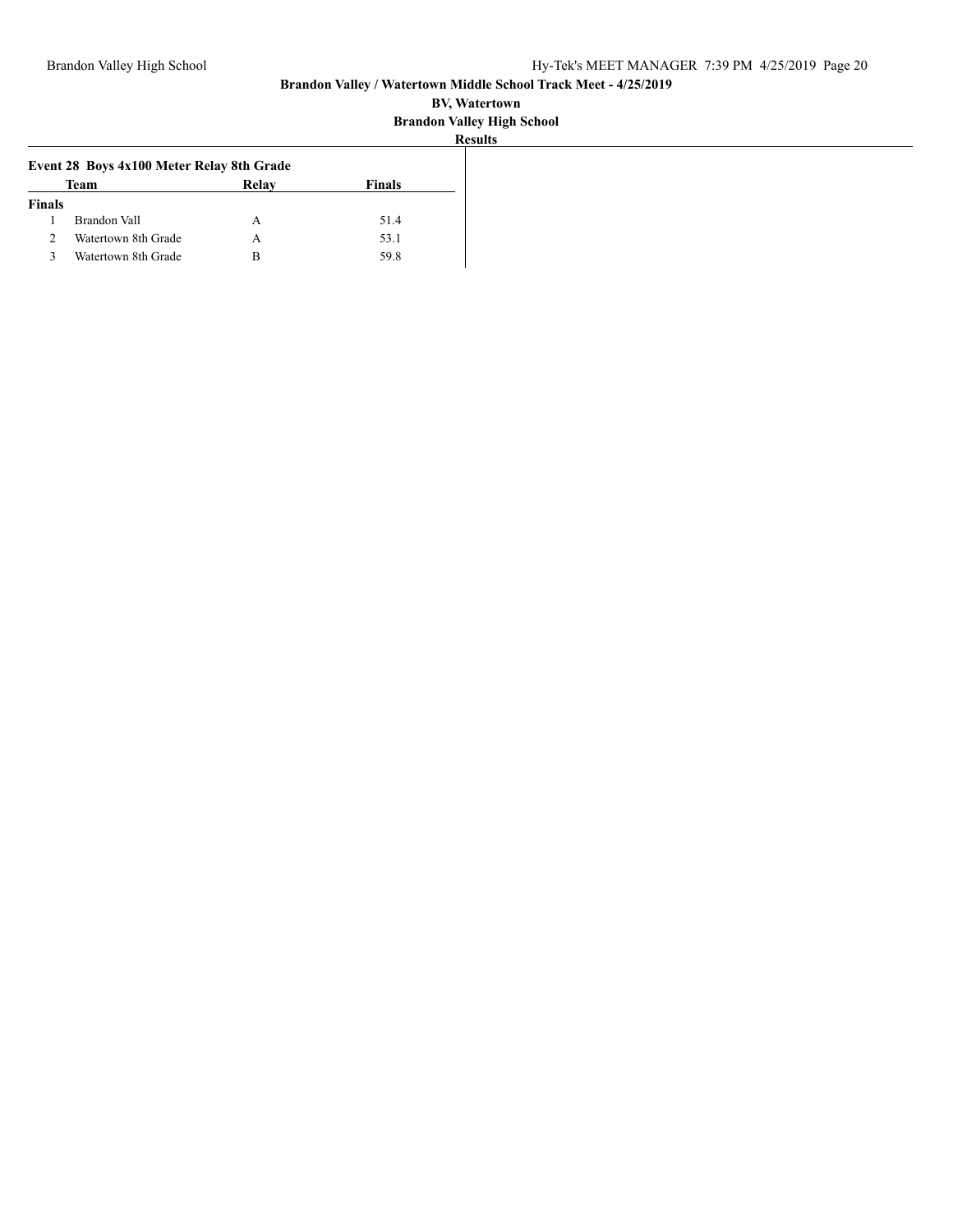|        | Event 29 Girls 400 Meter Dash 7th Grade |    |              |               |
|--------|-----------------------------------------|----|--------------|---------------|
|        | Name                                    | Yr | School       | <b>Finals</b> |
| Finals |                                         |    |              |               |
| 1      | 239 Tenley Rude                         | 7  | Brandon Vall | 1:07.0        |
| 2      | 618 Eve Hauger                          |    | Watertown 7t | 1:07.8        |
| 3      | 652 Kinsley VanGilder                   | 7  | Watertown 7t | 1:10.6        |
| 4      | 202 Sydney Benson                       | 7  | Brandon Vall | 1:12.7        |
| 5      | 229 Emilee Martens                      | 7  | Brandon Vall | 1:13.4        |
| 6      | 201 Mallory Babb                        | 7  | Brandon Vall | 1:15.8        |
| 7      | 617 Lauren Geier                        | 7  | Watertown 7t | 1:16.2        |
| 8      | 619 Hannah Herzog                       | 7  | Watertown 7t | 1:16.7        |
| 9      | 621 Adysen Huyvaert                     | 7  | Watertown 7t | 1:17.8        |
| 10     | 230 Addison Meyers                      |    | Brandon Vall | 1:19.3        |
| 11     | 633 Jade Lund                           | 7  | Watertown 7t | 1:23.1        |
| 12     | 638 Kylie Moyer                         |    | Watertown 7t | 1:24.1        |
| 13     | 647 Karlie Schulte                      |    | Watertown 7t | 1:30.4        |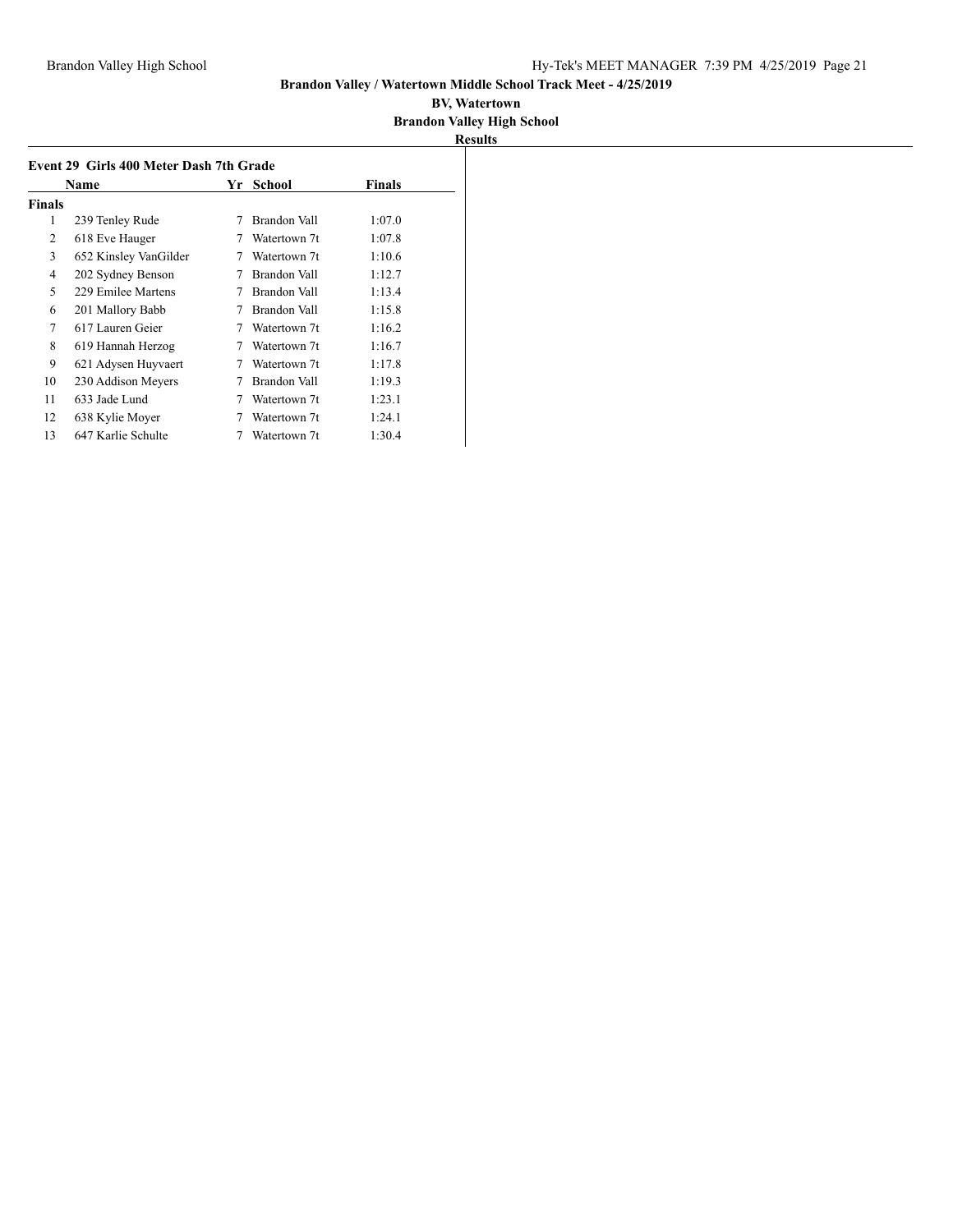|               | Name                 | Yr. | School       | Finals |
|---------------|----------------------|-----|--------------|--------|
| <b>Finals</b> |                      |     |              |        |
|               | 820 Elizabeth Olson  |     | Watertown 8t | 1:08.7 |
| 2             | 409 Ellie Goetzinger | 8   | Brandon Vall | 1:10.6 |
| 3             | 811 Gabbie Hibbert   |     | Watertown 8t | 1:11.0 |
| 4             | 434 Kelsi Syliaasen  |     | Brandon Vall | 1:12.1 |
| 5             | 416 Keanna Johnson   |     | Brandon Vall | 1:14.2 |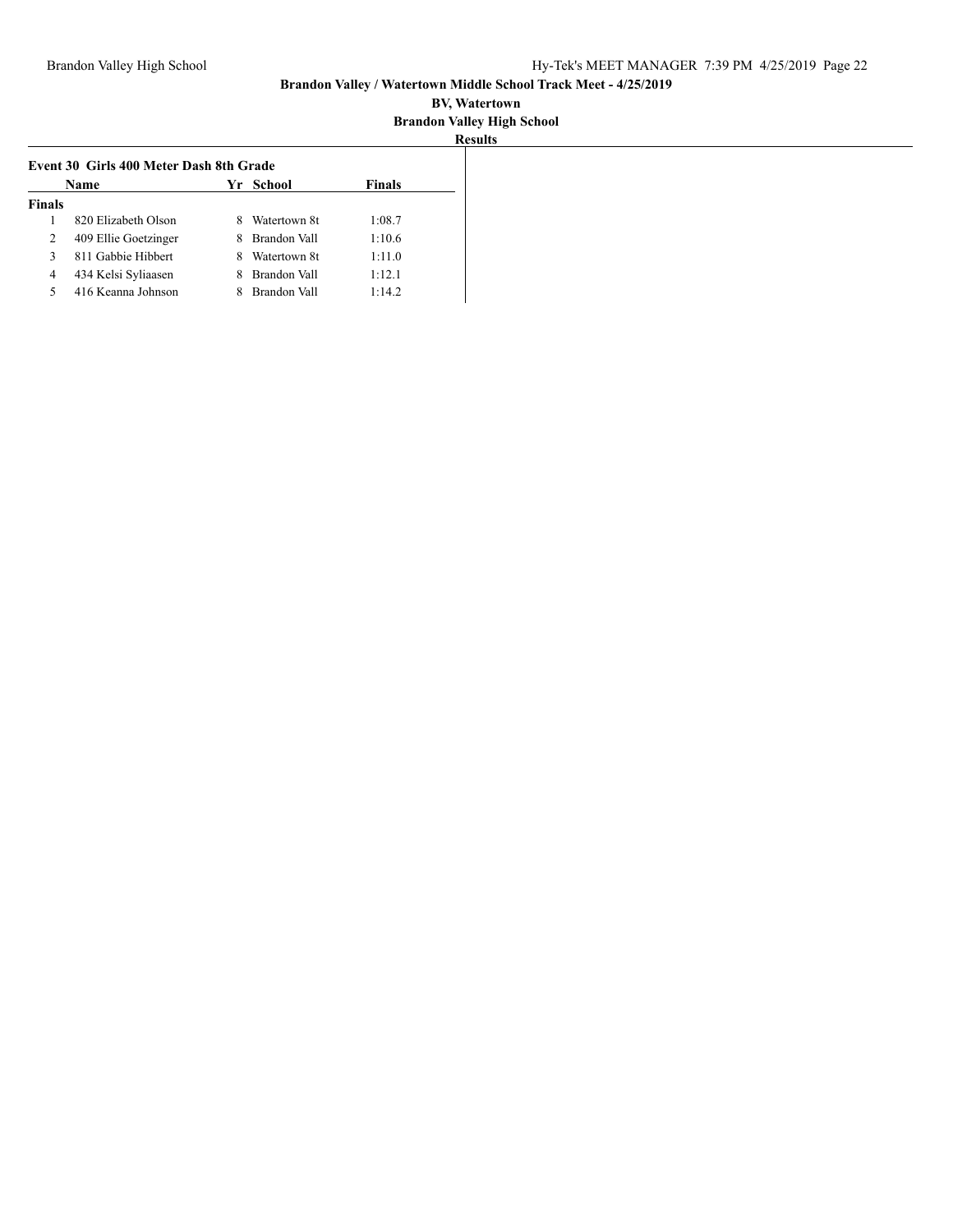|                | <b>Event 31 Boys 400 Meter Dash 7th Grade</b> |   |                     |               |  |
|----------------|-----------------------------------------------|---|---------------------|---------------|--|
|                | Name                                          |   | Yr School           | <b>Finals</b> |  |
| Finals         |                                               |   |                     |               |  |
| 1              | 152 Trevor Swenson                            | 7 | Brandon Vall        | 1:04.1        |  |
| $\overline{c}$ | 107 Jesse Blok                                | 7 | <b>Brandon Vall</b> | 1:05.1        |  |
| 3              | 524 Ben Peterson                              | 7 | Watertown 7t        | 1:05.3        |  |
| $\overline{4}$ | 114 Joey DeWitt                               | 7 | Brandon Vall        | 1:06.2        |  |
| 5              | 142 Colton Padgett                            | 7 | Brandon Vall        | 1:06.8        |  |
| 6              | 116 Dylan Dow                                 | 7 | Brandon Vall        | 1:07.1        |  |
| 7              | 518 Kohen Kranz                               | 7 | Watertown 7t        | 1:08.0        |  |
| 8              | 146 Thomas Risty                              | 7 | <b>Brandon Vall</b> | 1:09.3        |  |
| 9              | 105 Kayden Bailey                             | 7 | Brandon Vall        | 1:09.9        |  |
| 10             | 155 Jack Thue                                 | 7 | Brandon Vall        | 1:10.4        |  |
| 11             | 503 Payyon Brown                              | 7 | Watertown 7t        | 1:10.7        |  |
| 12             | 144 Easton Poppe                              | 7 | Brandon Vall        | 1:10.9        |  |
| 13             | 156 Athlete Unknown                           | 7 | Brandon Vall        | 1:11.3        |  |
| 14             | 516 Austin Johnson                            | 7 | Watertown 7t        | 1:11.9        |  |
| 14             | 157 Kaden Vanderham                           | 7 | Brandon Vall        | 1:11.9        |  |
| 16             | 533 Ayden Steiner                             | 7 | Watertown 7t        | 1:12.1        |  |
| 17             | 104 Marcus Anthony                            | 7 | Brandon Vall        | 1:14.4        |  |
| 18             | 154 Parker Thorsland                          | 7 | <b>Brandon Vall</b> | 1:18.4        |  |
| 19             | 112 Eli Coon                                  | 7 | Brandon Vall        | 1:18.7        |  |
| 20             | 511 Braedyn Halvorson                         | 7 | Watertown 7t        | 1:21.2        |  |
| 21             | 507 Christian DeLaCruz                        | 7 | Watertown 7t        | 1:22.6        |  |
| 22             | 531 Jimmy Shroll                              | 7 | Watertown 7t        | 1:24.4        |  |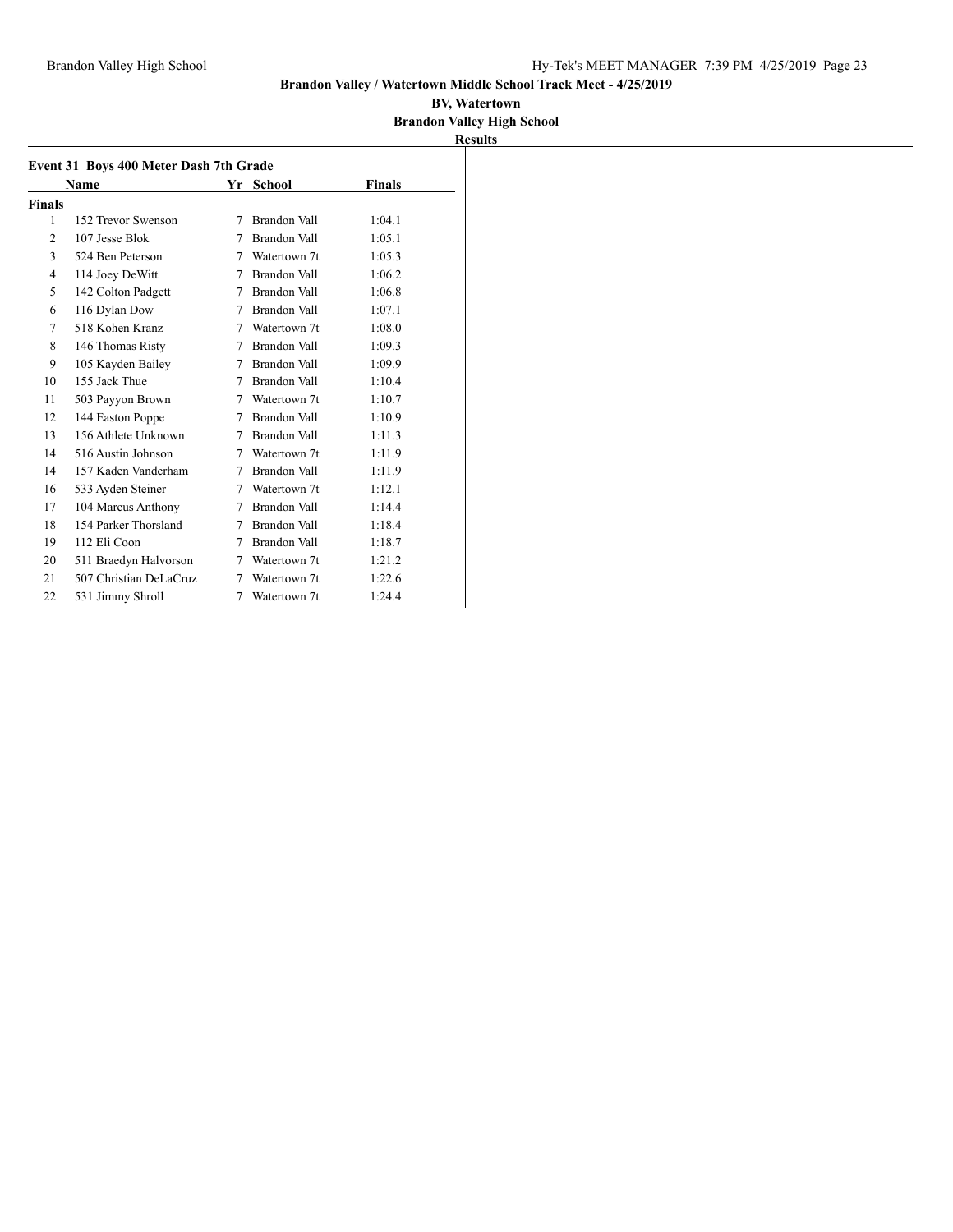| <b>Name</b>   |                      | Yr School |              | <b>Finals</b> |
|---------------|----------------------|-----------|--------------|---------------|
| <b>Finals</b> |                      |           |              |               |
| 1             | 713 Jaxson Fiechtner | 8         | Watertown 8t | 57.4          |
| 2             | 314 Payton Egan      | 8         | Brandon Vall | 58.6          |
| 3             | 704 Ethan Bohling    |           | Watertown 8t | 59.2          |
| 4             | 315 Connor Erickson  | 8         | Brandon Vall | 1:04.5        |
| 5             | 326 Lolenzo Nelson   | 8         | Brandon Vall | 1:05.0        |
| 6             | 729 Ryan Riddle      | 8         | Watertown 8t | 1:05.1        |
| 7             | 330 Ryan Presler     | 8         | Brandon Vall | 1:06.4        |
| 8             | 705 Trevyn Brown     | 8         | Watertown 8t | 1:28.0        |
|               |                      |           |              |               |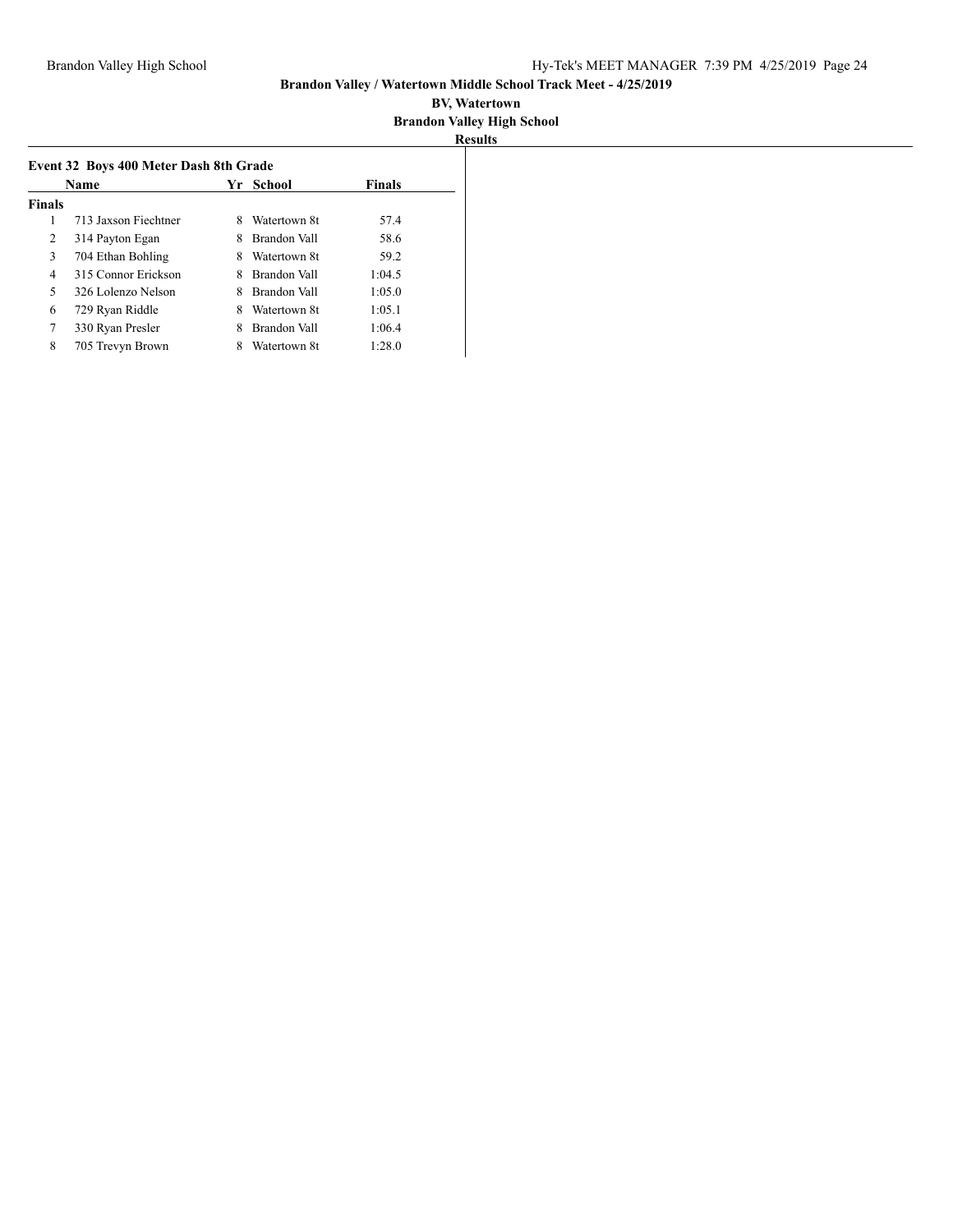| Event 33 Girls 200 Meter Hurdles 7th Grade |                            |    |              |               |  |
|--------------------------------------------|----------------------------|----|--------------|---------------|--|
|                                            | Name                       | Yr | School       | <b>Finals</b> |  |
| Finals                                     |                            |    |              |               |  |
| 1                                          | 231 Bailey Mosley-Schipper | 7  | Brandon Vall | 35.8          |  |
| 2                                          | 631 McKenzie Lewis         | 7  | Watertown 7t | 36.6          |  |
| 3                                          | 220 MaryKatherine Joseph   |    | Brandon Vall | 37.5          |  |
| 4                                          | 209 Kasiah Dykstra         | 7  | Brandon Vall | 37.6          |  |
| 5                                          | 622 Neely Johnson          |    | Watertown 7t | 37.9          |  |
| 6                                          | 233 Alison Nustad          | 7  | Brandon Vall | 38.9          |  |
| 7                                          | 236 Kalli Reese            | 7  | Brandon Vall | 39.1          |  |
| 8                                          | 641 Emilie Olson           |    | Watertown 7t | 40.0          |  |
| 9                                          | 241 Allison Schwarz        | 7  | Brandon Vall | 40.1          |  |
| 10                                         | 639 Avery Munger           |    | Watertown 7t | 40.8          |  |
| 11                                         | 656 Maya Woods             |    | Watertown 7t | 41.6          |  |
| 12                                         | 632 Carla Li               |    | Watertown 7t | 47.6          |  |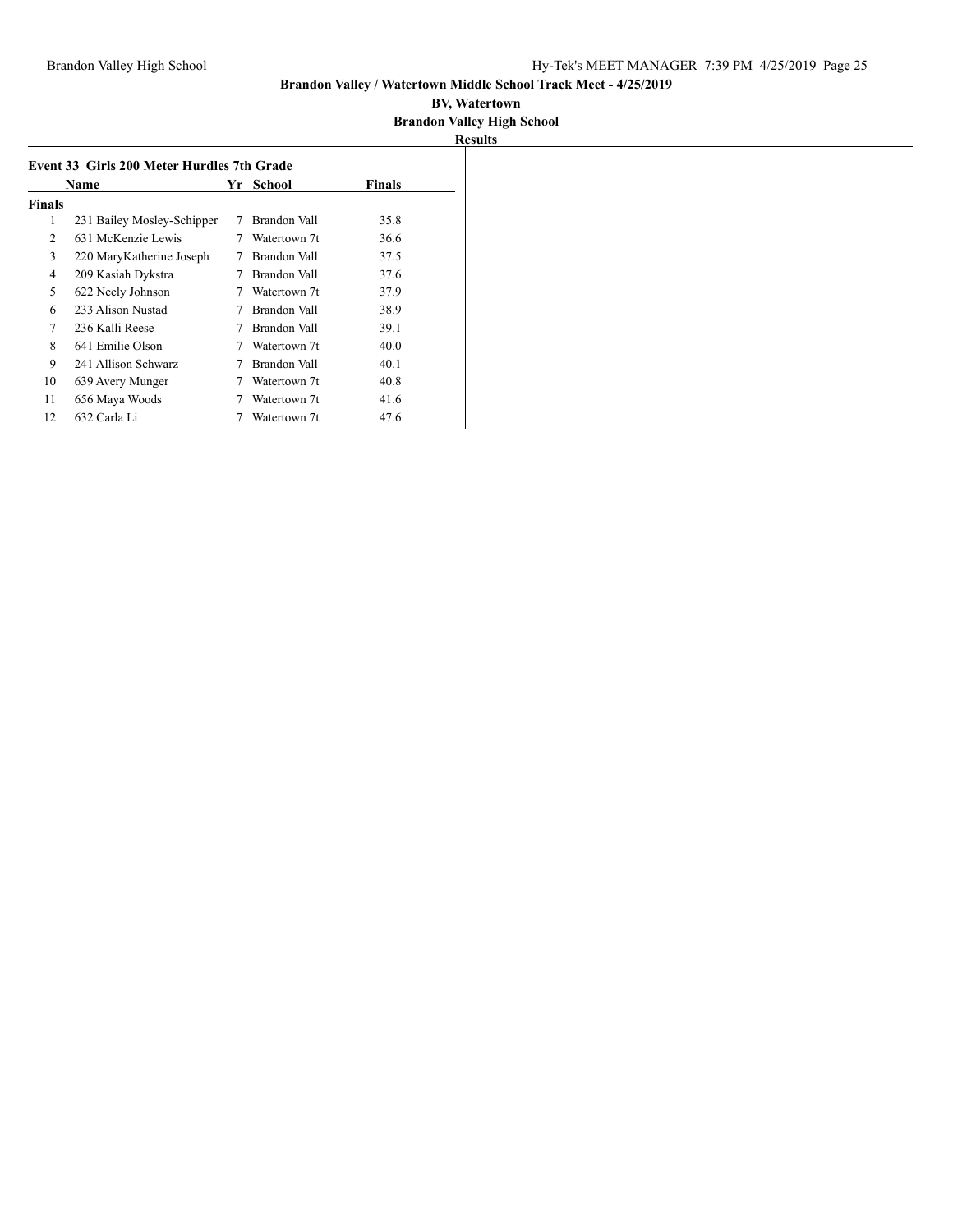|                | Name                      | Yr | School       | <b>Finals</b> |
|----------------|---------------------------|----|--------------|---------------|
| <b>Finals</b>  |                           |    |              |               |
|                | 808 Katelyn Hanson        |    | Watertown 8t | 34.4          |
| $\mathfrak{D}$ | 418 Abok Kiir             |    | Brandon Vall | 34.9          |
| 3              | 425 Madyson Oleson        |    | Brandon Vall | 35.3          |
| 4              | 812 Kenya Hudson          | 8  | Watertown 8t | 35.7          |
| 5              | 828 Audri Wadsworth       | 8  | Watertown 8t | 36.1          |
| 6              | 823 Clarissa Ruiz-Raigoza |    | Watertown 8t | 38.3          |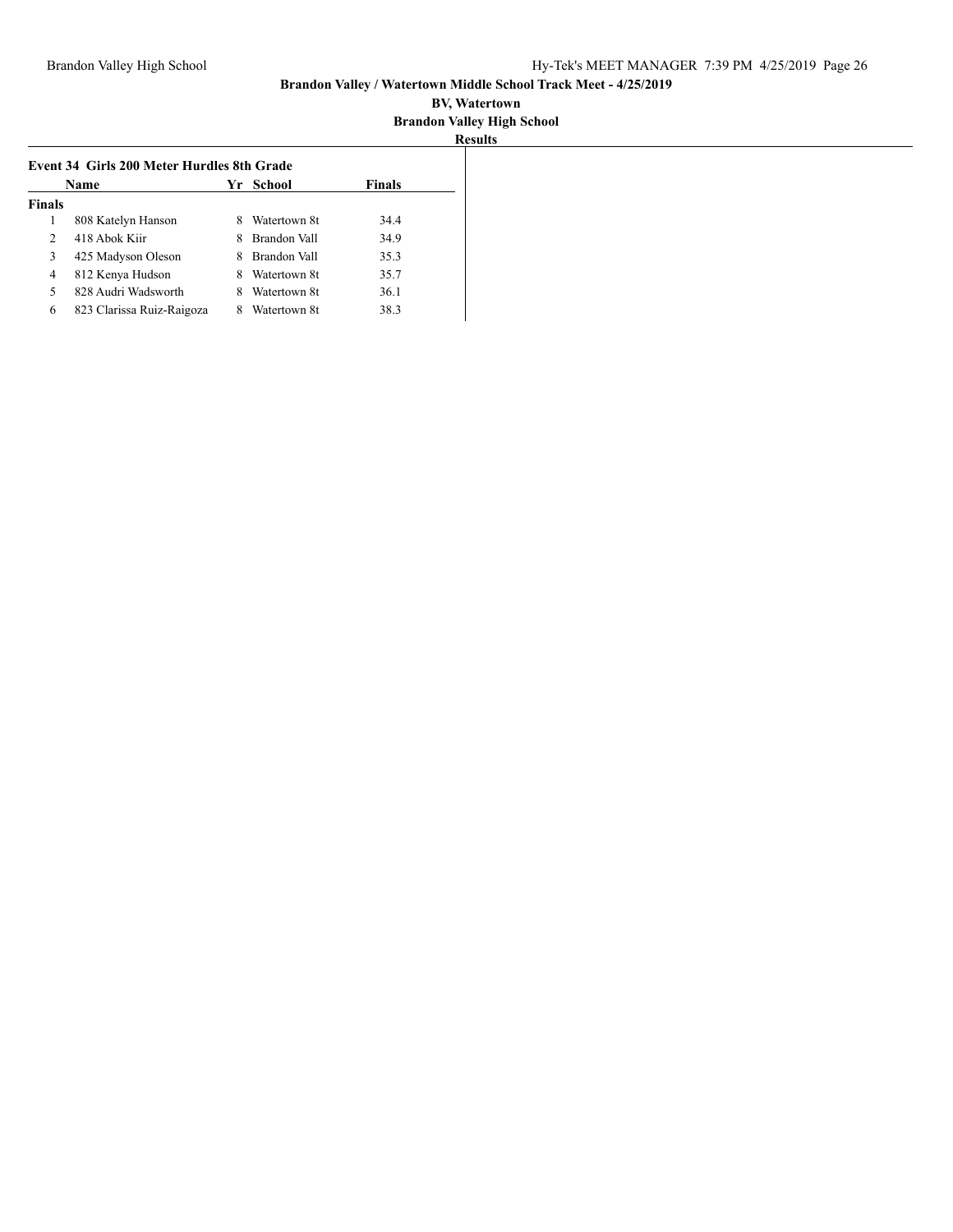|               | Name                      | Yr School    | <b>Finals</b> |
|---------------|---------------------------|--------------|---------------|
| <b>Finals</b> |                           |              |               |
|               | 509 Ashton FirstInTrouble | Watertown 7t | 30.8          |
| 2             | 125 Dreavin Hodge         | Brandon Vall | 34.5          |
| 3             | 123 Sam Hallstrom         | Brandon Vall | 35.2          |
| 4             | 505 Peyton Buisker        | Watertown 7t | 36.6          |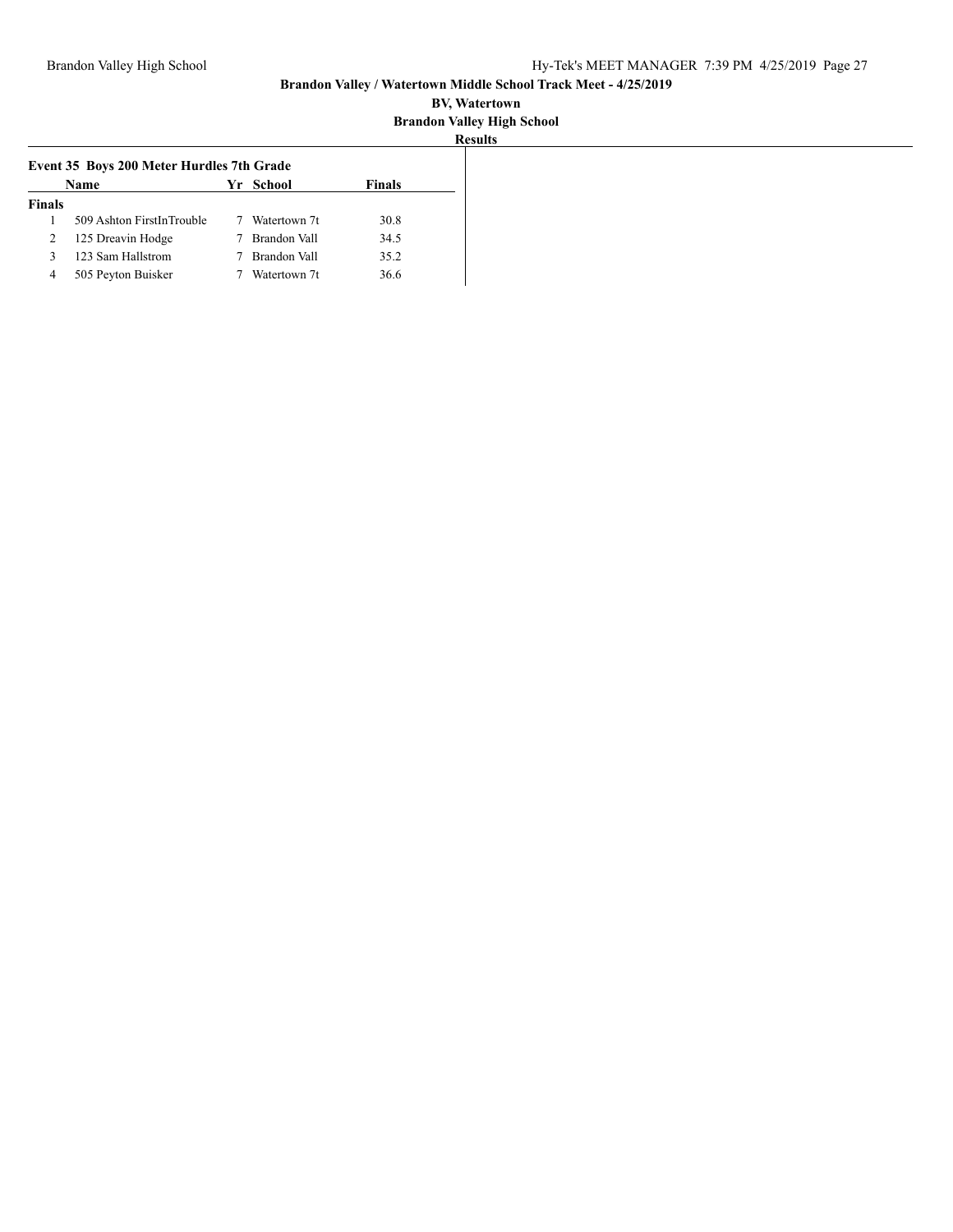| Name          |                      |   | Yr School    | <b>Finals</b> |
|---------------|----------------------|---|--------------|---------------|
| <b>Finals</b> |                      |   |              |               |
|               | 710 Joe Decker       | 8 | Watertown 8t | 30.5          |
| 2             | 726 Kaleb Nygaard    | 8 | Watertown 8t | 31.4          |
| 3             | 716 Jack Heesch      | 8 | Watertown 8t | 31.5          |
| 4             | 703 Austin Boettcher | 8 | Watertown 8t | 31.5          |
| 5             | 727 Troy Randall     | 8 | Watertown 8t | 33.7          |
| 6             | 701 Sammy Bach       |   | Watertown 8t | 33.8          |
| 7             | 332 Donovan Rice     |   | Brandon Vall | 37.6          |
|               |                      |   |              |               |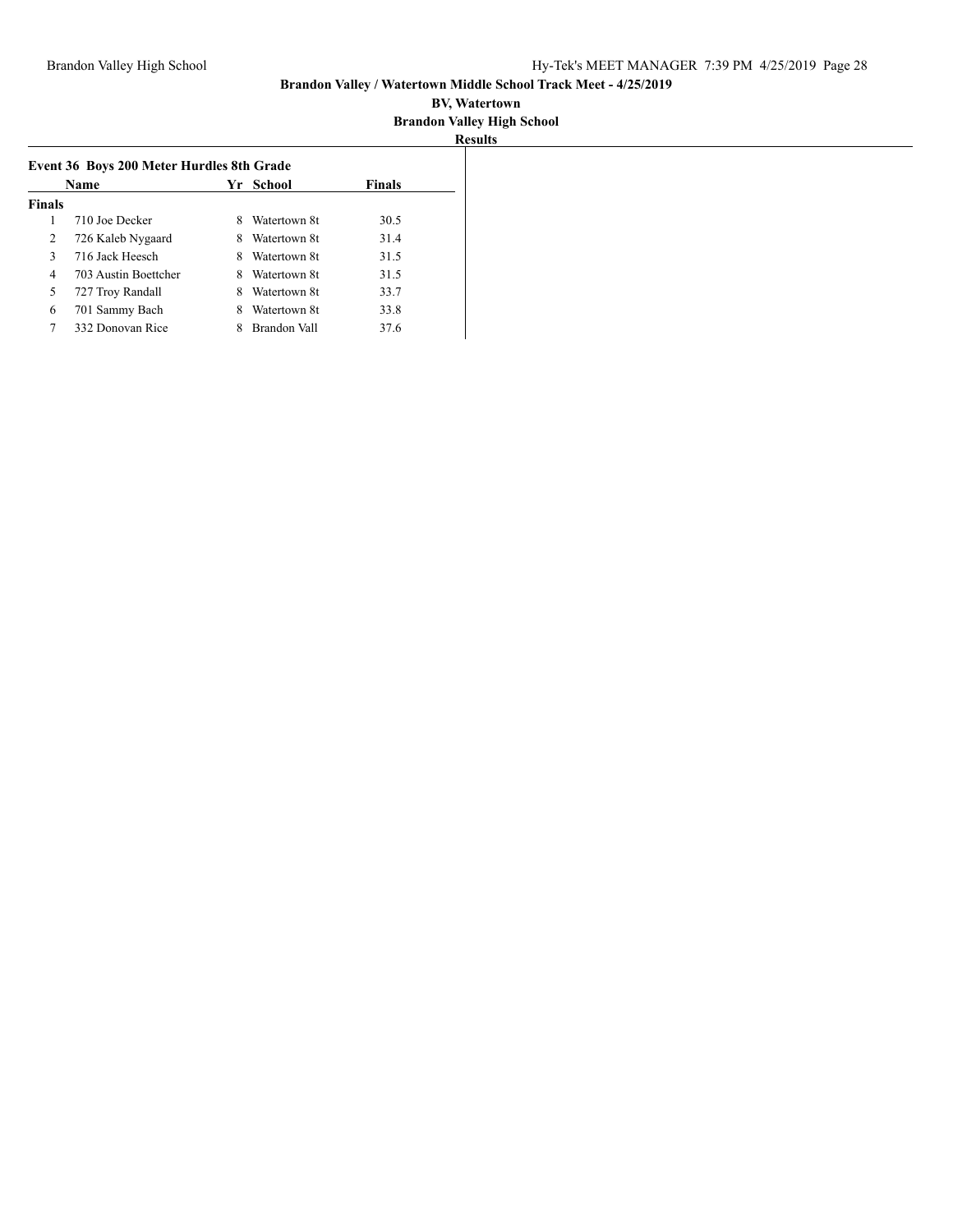| Name           |                      | Yr. | School       | <b>Finals</b> |
|----------------|----------------------|-----|--------------|---------------|
| <b>Finals</b>  |                      |     |              |               |
| 1              | 201 Mallory Babb     |     | Brandon Vall | 2:53.2        |
| $\overline{2}$ | 615 Miranda Falconer |     | Watertown 7t | 2:53.4        |
| 3              | 229 Emilee Martens   |     | Brandon Vall | 2:56.3        |
| 4              | 629 Camryn Langerock |     | Watertown 7t | 3:05.3        |
| 5              | 219 Keaton Jensen    |     | Brandon Vall | 3:11.4        |
| 6              | 625 Isabelle Julian  |     | Watertown 7t | 3:13.1        |
| 7              | 208 Zoe Conrad       |     | Brandon Vall | 3:13.3        |
| 8              | 224 Kristyn Kranz    |     | Brandon Vall | 3:29.3        |
|                |                      |     |              |               |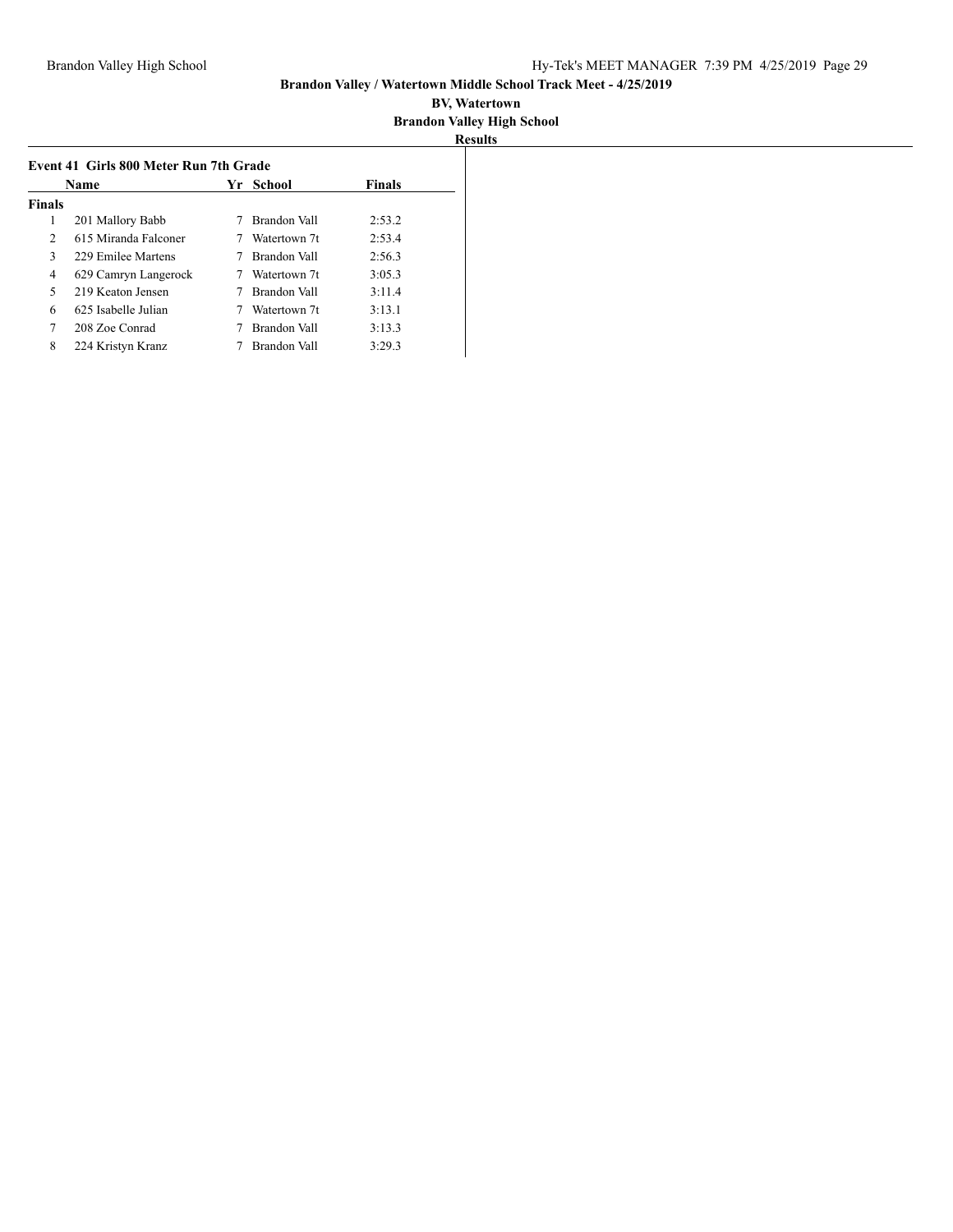| Name          |                      | School<br>Yr. |              | <b>Finals</b> |
|---------------|----------------------|---------------|--------------|---------------|
| <b>Finals</b> |                      |               |              |               |
|               | 830 Jaida Young      |               | Watertown 8t | 2:47.2        |
| $\mathcal{L}$ | 816 Emma List        | 8             | Watertown 8t | 2:54.6        |
| 3             | 416 Keanna Johnson   |               | Brandon Vall | 3:01.0        |
| 4             | 435 Makenzie Tekrony |               | Brandon Vall | 3:01.1        |
| 5             | 805 Cori Frost       |               | Watertown 8t | 3:17.0        |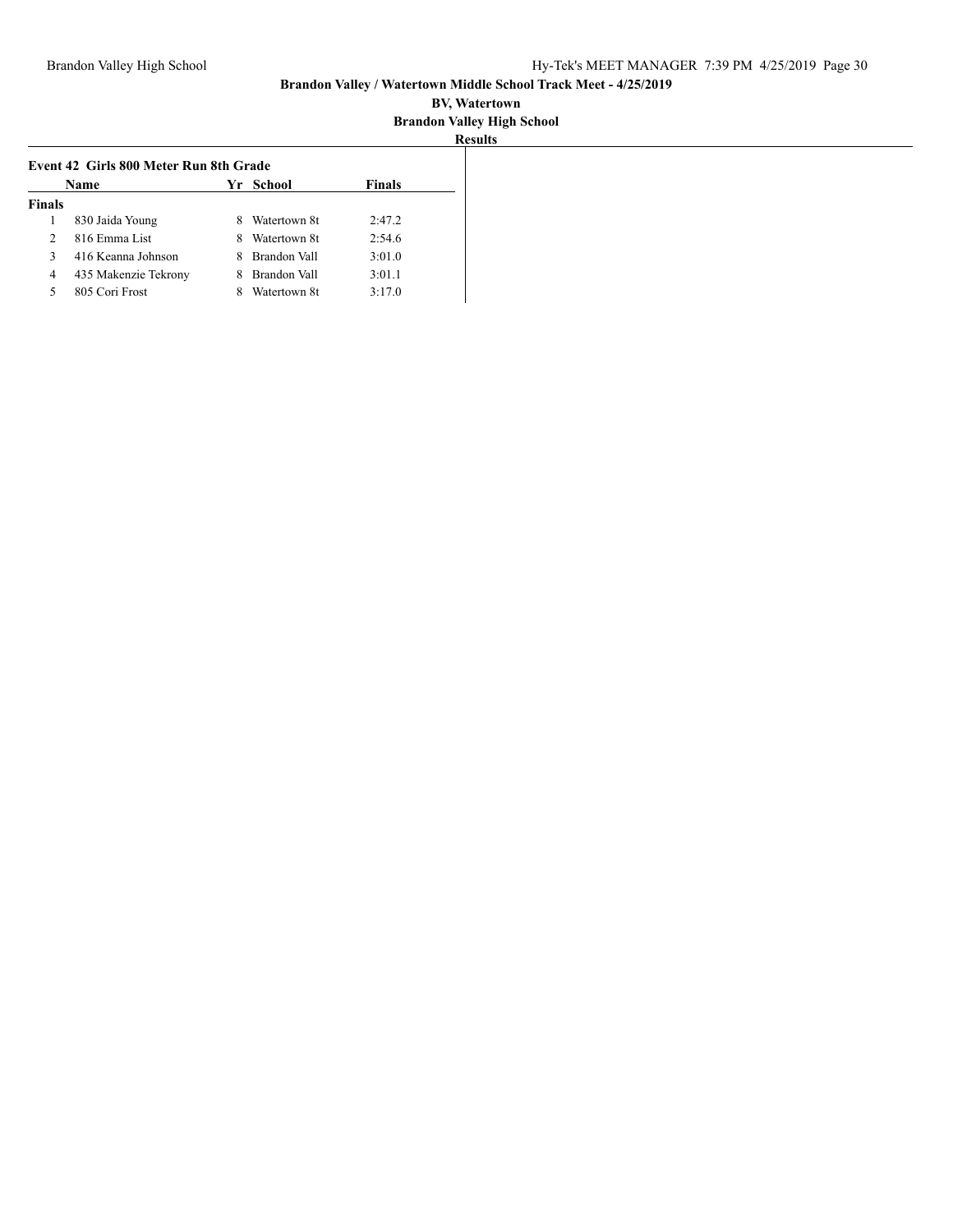|                |                                       |   |                     |               | <b>Results</b> |
|----------------|---------------------------------------|---|---------------------|---------------|----------------|
|                | Event 43 Boys 800 Meter Run 7th Grade |   |                     |               |                |
|                | Name                                  |   | Yr School           | <b>Finals</b> |                |
| <b>Finals</b>  |                                       |   |                     |               |                |
| 1              | 110 Austin Brummels                   | 7 | Brandon Vall        | 2:31.2        |                |
| $\overline{c}$ | 524 Ben Peterson                      | 7 | Watertown 7t        | 2:33.8        |                |
| 3              | 106 Nolan Baker                       | 7 | Brandon Vall        | 2:38.5        |                |
| 4              | 153 Brady Thompson                    | 7 | Brandon Vall        | 2:40.4        |                |
| 5              | 142 Colton Padgett                    |   | 7 Brandon Vall      | 2:41.4        |                |
| 6              | 113 Camden Coughlin                   | 7 | Brandon Vall        | 2:42.0        |                |
| 7              | 528 Dylan Rawdon                      | 7 | Watertown 7t        | 2:47.0        |                |
| 8              | 103 Gabe Anthony                      |   | 7 Brandon Vall      | 2:47.6        |                |
| 9              | 132 Paul Kern                         | 7 | Brandon Vall        | 2:49.0        |                |
| 10             | 127 Bergen Iray                       |   | 7 Brandon Vall      | 2:49.1        |                |
| 11             | 105 Kayden Bailey                     | 7 | Brandon Vall        | 2:56.0        |                |
| 12             | 149 Gabe Severin                      | 7 | Brandon Vall        | 2:58.0        |                |
| 13             | 104 Marcus Anthony                    |   | 7 Brandon Vall      | 3:01.0        |                |
| 14             | 136 Alex Kotzea                       | 7 | Brandon Vall        | 3:02.0        |                |
| 15             | 122 Evan Gundvaldson                  | 7 | Brandon Vall        | 3:03.0        |                |
| 16             | 156 Athlete Unknown                   |   | 7 Brandon Vall      | 3:04.0        |                |
| 17             | 131 Ahmed Juma                        | 7 | Brandon Vall        | 3:08.0        |                |
| 18             | 522 Joe McCormick                     | 7 | Watertown 7t        | 3:09.0        |                |
| 19             | 119 Isaiah Ehli                       | 7 | Brandon Vall        | 3:14.0        |                |
| 20             | 158 Drew VanDuyn                      | 7 | Brandon Vall        | 3:16.0        |                |
| 21             | 120 Saddler Elkin                     | 7 | Brandon Vall        | 3:17.0        |                |
| 22             | 154 Parker Thorsland                  | 7 | Brandon Vall        | 3:23.0        |                |
| 23             | 102 Akok Akok                         | 7 | Brandon Vall        | 3:26.0        |                |
| 23             | 147 Rylan Roberts                     | 7 | <b>Brandon Vall</b> | 3:26.0        |                |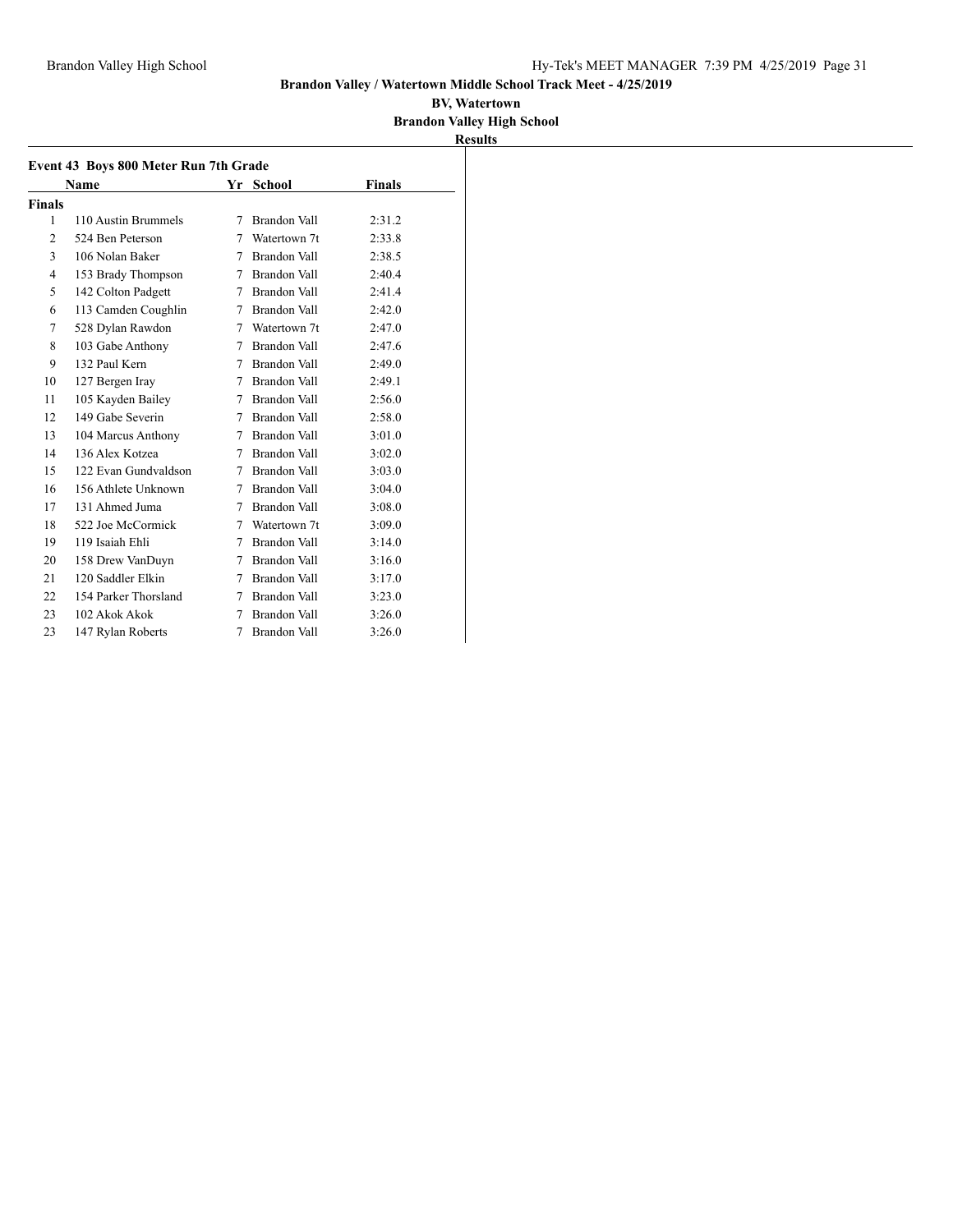| Name          |                       | Yr. | School       | <b>Finals</b> |
|---------------|-----------------------|-----|--------------|---------------|
| <b>Finals</b> |                       |     |              |               |
| 1             | 309 Caleb Christenson | 8   | Brandon Vall | 2:30.3        |
| 2             | 306 Tristan Bishee    | 8   | Brandon Vall | 2:34.6        |
| 3             | 714 Michael Fryer     | 8   | Watertown 8t | 2:39.7        |
| 4             | 330 Ryan Presler      | 8   | Brandon Vall | 2:43.4        |
| 5             | 717 Alec Heustess     | 8   | Watertown 8t | 2:47.7        |
| 6             | 317 Tyler Groen       | 8   | Brandon Vall | 2:48.1        |
| 7             | 734 Athlete Unknown   | 8   | Watertown 8t | 2:56.0        |
| 8             | 336 Tyler Struss      | 8   | Brandon Vall | 3:05.0        |
| 9             | 311 Isaac Copple      | 8   | Brandon Vall | 3:06.0        |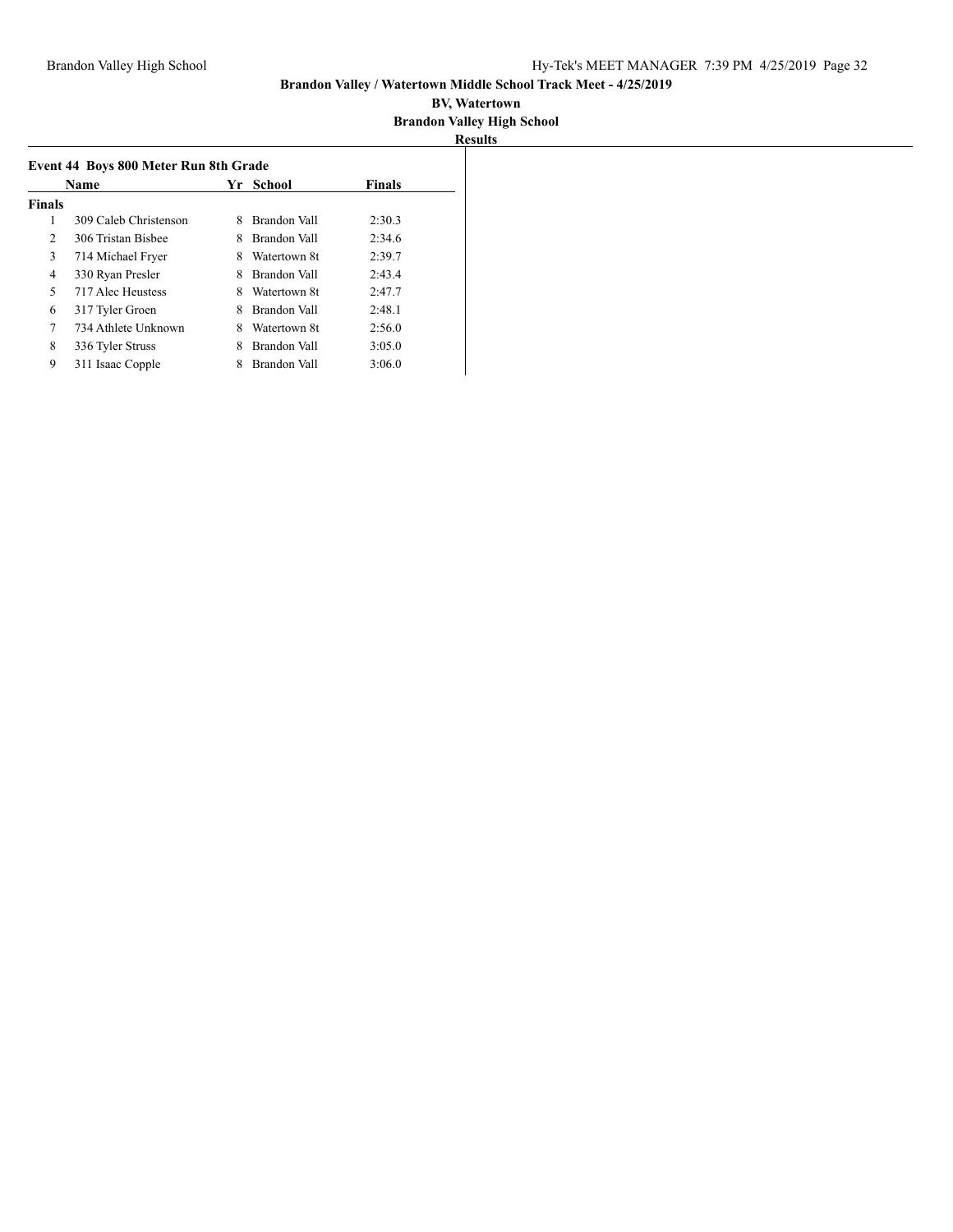|                | Event 45 Girls 200 Meter Run 7th Grade |   |                |               |  |
|----------------|----------------------------------------|---|----------------|---------------|--|
|                | Name                                   |   | Yr School      | <b>Finals</b> |  |
| Finals         |                                        |   |                |               |  |
| 1              | 626 Sophie Kannas                      | 7 | Watertown 7t   | 29.3          |  |
| $\overline{2}$ | 239 Tenley Rude                        | 7 | Brandon Vall   | 29.7          |  |
| 3              | 202 Sydney Benson                      | 7 | Brandon Vall   | 30.6          |  |
| 4              | 204 Madeline Campbell                  |   | 7 Brandon Vall | 31.3          |  |
| 5              | 628 Peyton Kulesa                      |   | 7 Watertown 7t | 31.4          |  |
| 6              | 231 Bailey Mosley-Schipper             |   | 7 Brandon Vall | 31.5          |  |
| 7              | 652 Kinsley VanGilder                  |   | 7 Watertown 7t | 31.6          |  |
| 7              | 603 Harlie Auck                        |   | 7 Watertown 7t | 31.6          |  |
| 9              | 634 Ava Mack                           | 7 | Watertown 7t   | 32.4          |  |
| 10             | 650 Hayden Thomas                      |   | 7 Watertown 7t | 32.9          |  |
| 11             | 637 Kaelyn Melville                    |   | 7 Watertown 7t | 33.2          |  |
| 12             | 621 Adysen Huyvaert                    |   | 7 Watertown 7t | 33.3          |  |
| 13             | 619 Hannah Herzog                      |   | 7 Watertown 7t | 33.9          |  |
| 14             | 630 Bianca Lewandowski                 | 7 | Watertown 7t   | 34.3          |  |
| 15             | 641 Emilie Olson                       |   | 7 Watertown 7t | 34.8          |  |
| 16             | 606 Raesha Beck                        | 7 | Watertown 7t   | 34.9          |  |
| 17             | 616 Grace Finck                        | 7 | Watertown 7t   | 35.2          |  |
| 18             | 644 Allison Pahl                       | 7 | Watertown 7t   | 35.7          |  |
| 19             | 210 Olivia Green                       | 7 | Brandon Vall   | 35.8          |  |
| 20             | 250 Athlete Unknown                    | 7 | Brandon Vall   | 35.8          |  |
| 21             | 236 Kalli Reese                        | 7 | Brandon Vall   | 36.6          |  |
| 22             | 252 Payten VanRoekel                   | 7 | Brandon Vall   | 37.9          |  |
| 23             | 640 Elli Noeldner                      | 7 | Watertown 7t   | 38.6          |  |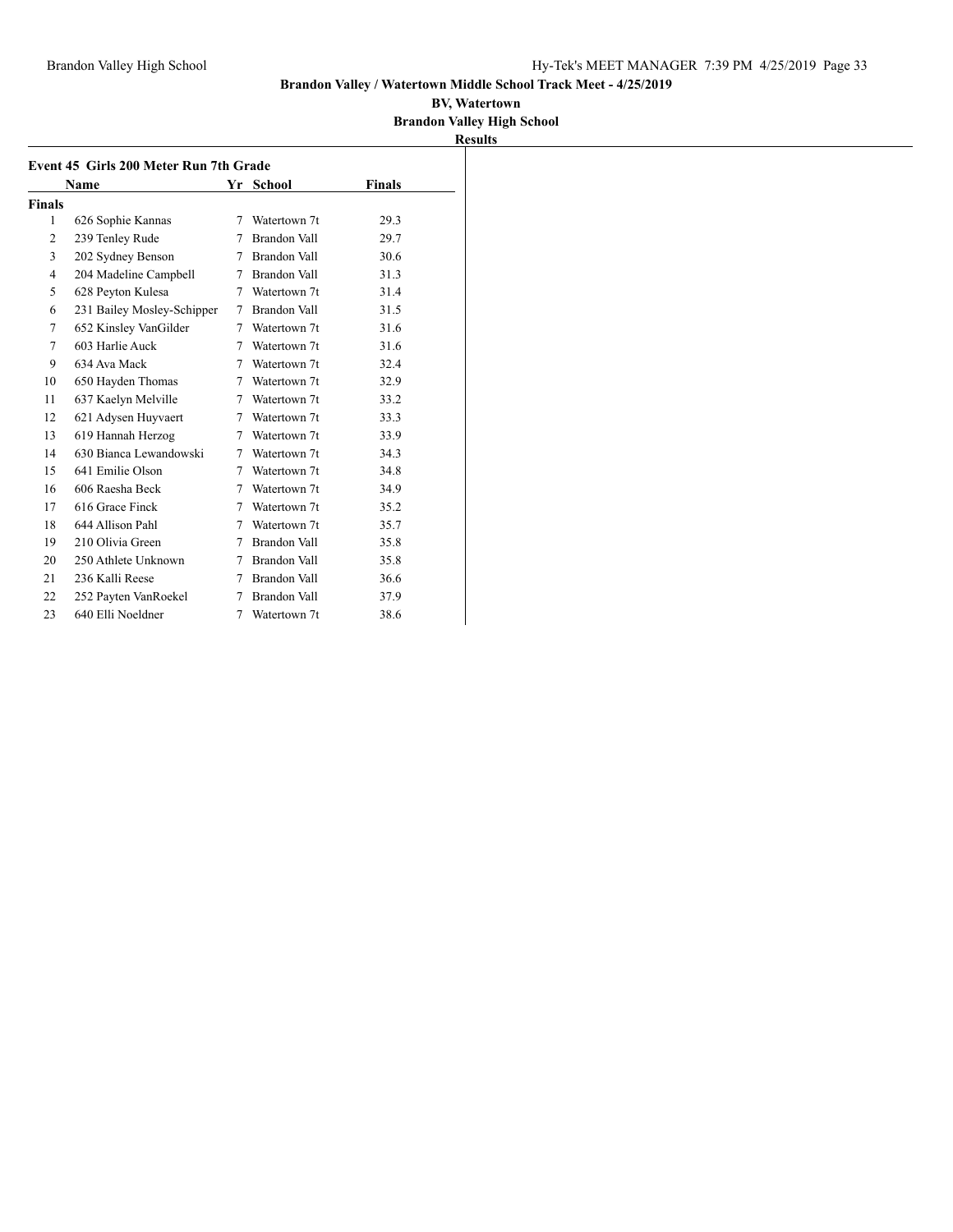|               | Name                 |   | Yr School    | Finals |
|---------------|----------------------|---|--------------|--------|
| <b>Finals</b> |                      |   |              |        |
| 1             | 814 Elizabeth Lake   | 8 | Watertown 8t | 29.9   |
| 2             | 424 Hadley Meier     | 8 | Brandon Vall | 30.2   |
| 3             | 426 Marie Pelletier  | 8 | Brandon Vall | 31.9   |
| 4             | 803 Grace Einrem     | 8 | Watertown 8t | 32.0   |
| 5             | 819 Mara Nelson      | 8 | Watertown 8t | 32.1   |
| 6             | 433 Madison Schlagel | 8 | Brandon Vall | 32.2   |
| 7             | 439 Kennedi Woessner | 8 | Brandon Vall | 32.4   |
| 8             | 436 Aftyn Terveer    | 8 | Brandon Vall | 32.6   |
| 9             | 411 Emma Hansen      | 8 | Brandon Vall | 32.9   |
| 10            | 815 Khaylin Lien     | 8 | Watertown 8t | 33.2   |
| 11            | 401 Bella Anders     | 8 | Brandon Vall | 33.3   |
| 12            | 413 Amber House      | 8 | Brandon Vall | 35.5   |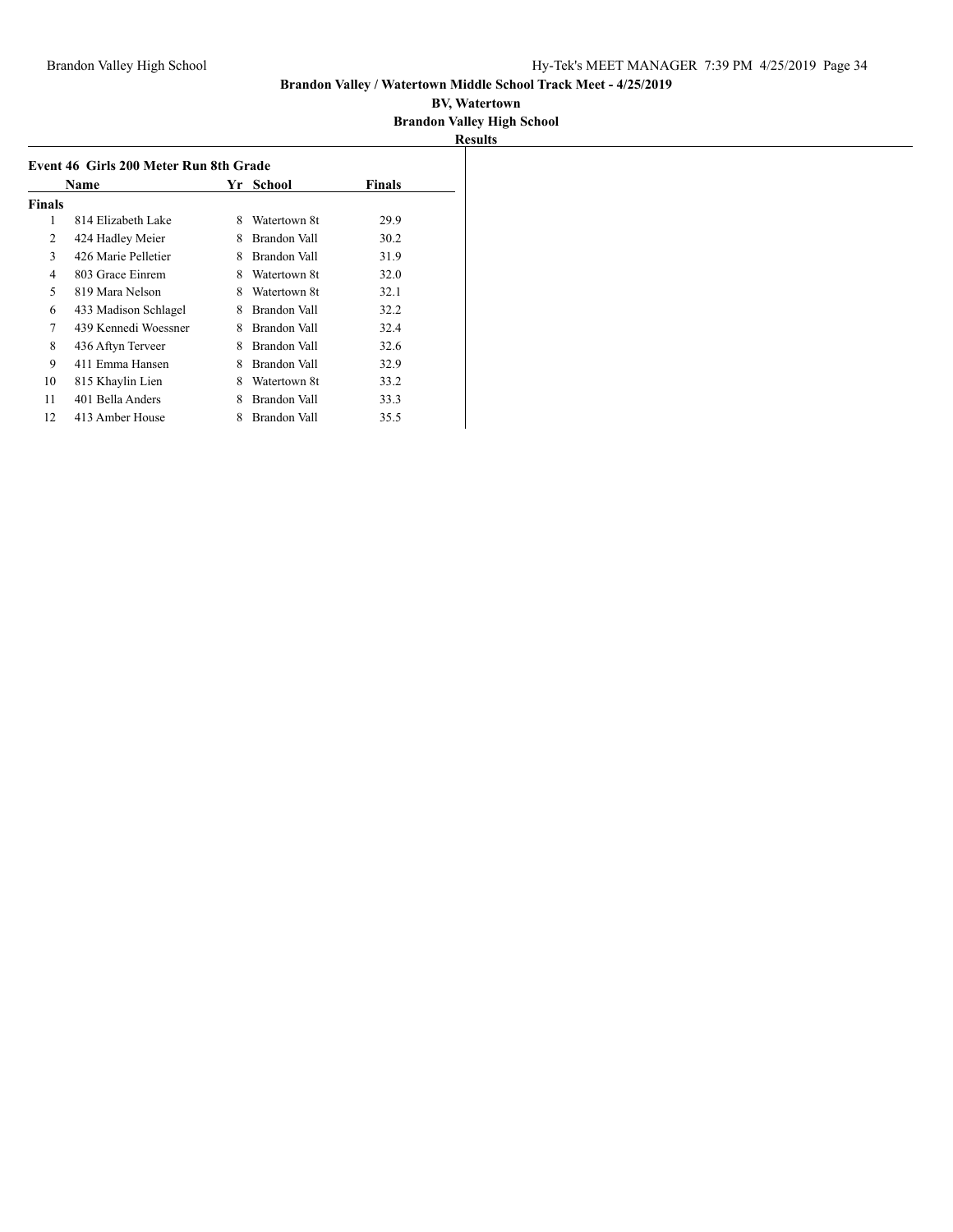|               | Event 47 Boys 200 Meter Run 7th Grade |             |                     |               |
|---------------|---------------------------------------|-------------|---------------------|---------------|
|               | <b>Name</b>                           |             | Yr School           | <b>Finals</b> |
| <b>Finals</b> |                                       |             |                     |               |
| 1             | 525 Marcus Rabine                     | 7           | Watertown 7t        | 27.6          |
| 2             | 107 Jesse Blok                        | 7           | Brandon Vall        | 27.9          |
| 3             | 532 Owen Spartz                       |             | 7 Watertown 7t      | 28.2          |
| 4             | 510 Thomas Foley                      |             | 7 Watertown 7t      | 28.7          |
| 5             | 152 Trevor Swenson                    | $7^{\circ}$ | <b>Brandon Vall</b> | 29.4          |
| 6             | 143 Ayden Petty                       | 7           | Brandon Vall        | 29.7          |
| 7             | 116 Dylan Dow                         | 7           | Brandon Vall        | 30.0          |
| 8             | 516 Austin Johnson                    | 7           | Watertown 7t        | 30.4          |
| 9             | 512 Simon Hendricks                   | $7^{\circ}$ | Watertown 7t        | 30.7          |
| 10            | 502 Carter Beynon                     |             | 7 Watertown 7t      | 31.0          |
| 11            | 537 Colton Vlasman                    |             | 7 Watertown 7t      | 31.1          |
| 12            | 539 Noah Wallenmeyer                  |             | 7 Watertown 7t      | 31.2          |
| 13            | 146 Thomas Risty                      | 7           | <b>Brandon Vall</b> | 31.4          |
| 14            | 536 Gunner VanGilder                  |             | 7 Watertown 7t      | 31.5          |
| 15            | 534 Brody Torgerson                   | 7           | Watertown 7t        | 31.7          |
| 16            | 515 Peyton Jankord                    | 7           | Watertown 7t        | 32.0          |
| 17            | 530 Landen Shepard                    | 7           | Watertown 7t        | 32.1          |
| 18            | 504 Isaac Buck                        | 7           | Watertown 7t        | 32.3          |
| 19            | 501 Caden Beauchamp                   |             | 7 Watertown 7t      | 32.6          |
| 20            | 533 Ayden Steiner                     |             | 7 Watertown 7t      | 33.2          |
| 21            | 109 Kaleb Briest                      | 7           | <b>Brandon Vall</b> | 33.4          |
| 22            | 135 Ethan Knopf                       | 7           | <b>Brandon Vall</b> | 33.6          |
| 23            | 141 Jax Nuebel                        | 7           | Brandon Vall        | 34.1          |
| 24            | 513 Hendricks Hudson                  | 7           | Watertown 7t        | 34.9          |
| 25            | 118 Troy Duffy                        | 7           | <b>Brandon Vall</b> | 35.2          |
| 26            | 531 Jimmy Shroll                      | 7           | Watertown 7t        | 35.9          |
| 27            | 511 Braedyn Halvorson                 |             | 7 Watertown 7t      | 36.0          |
| 28            | 507 Christian DeLaCruz                | 7           | Watertown 7t        | 36.0          |
| 29            | 126 Lucas Hutchinson                  | 7           | <b>Brandon Vall</b> | 36.5          |
| 30            | 121 Ben Foster                        | 7           | <b>Brandon Vall</b> | 39.0          |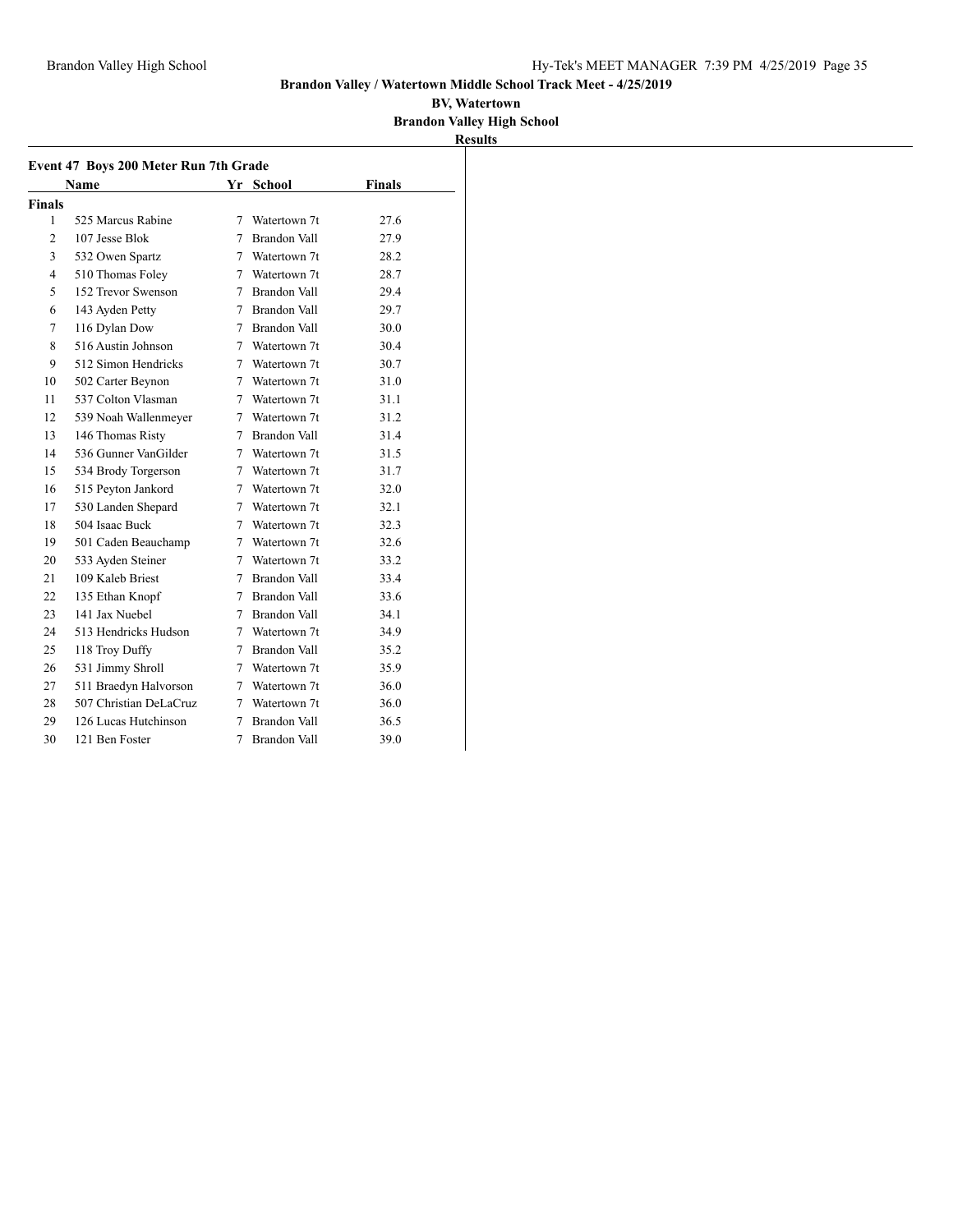| <b>Name</b>   |                     | Yr School |              | <b>Finals</b> |
|---------------|---------------------|-----------|--------------|---------------|
| <b>Finals</b> |                     |           |              |               |
| 1             | 302 Nathan Andresen | 8         | Brandon Vall | 26.1          |
| 2             | 305 Grayden Binger  | 8         | Brandon Vall | 26.8          |
| 3             | 704 Ethan Bohling   | 8         | Watertown 8t | 28.0          |
| 4             | 326 Lolenzo Nelson  | 8         | Brandon Vall | 28.3          |
| 5             | 711 Drew Denzer     | 8         | Watertown 8t | 29.2          |
| 6             | 721 Bradyn Lamb     | 8         | Watertown 8t | 30.0          |
| 7             | 722 Stephen Lechner | 8         | Watertown 8t | 30.9          |
| 8             | 342 Jakob Wiborg    |           | Brandon Vall | 31.9          |
|               |                     |           |              |               |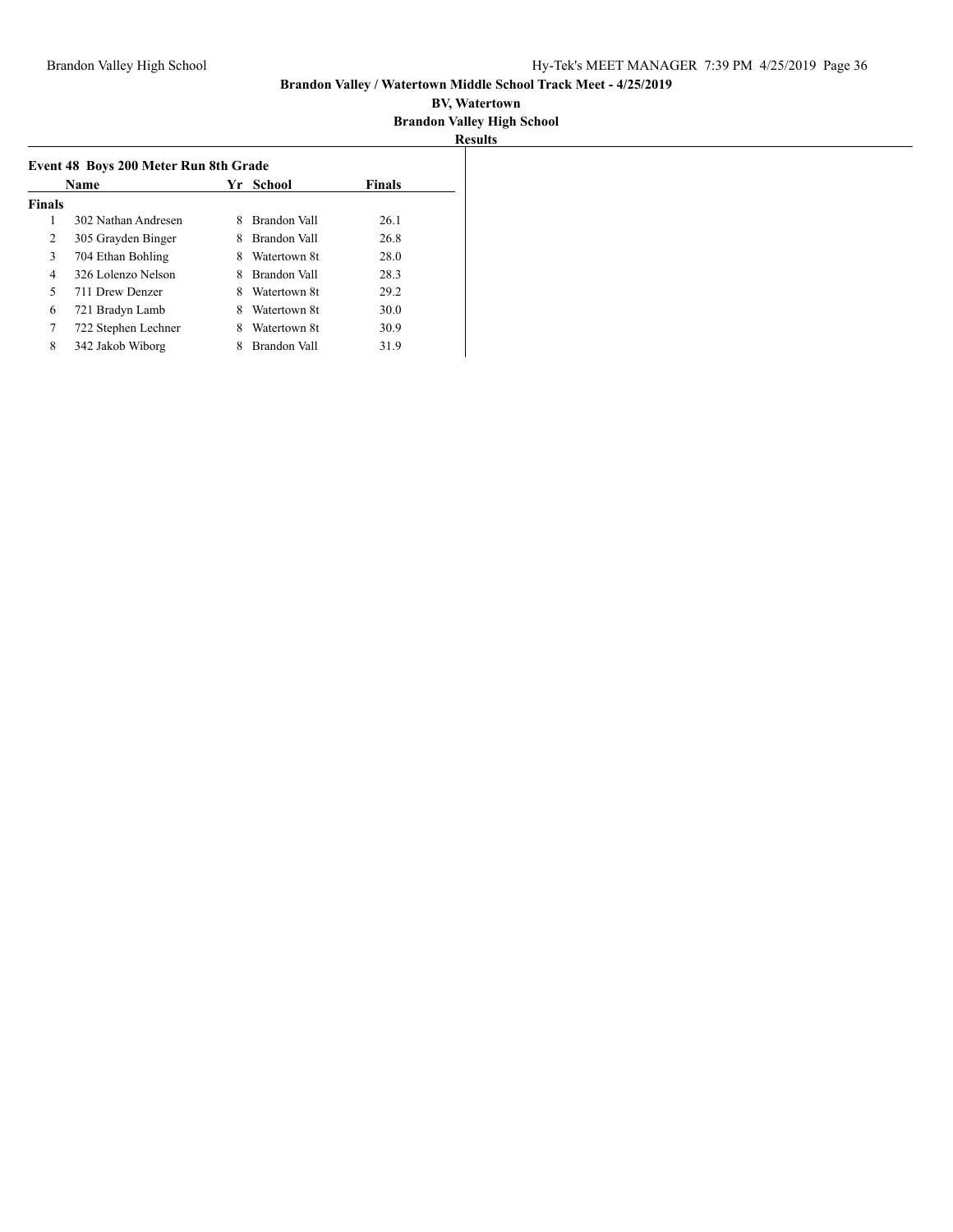| Event 49 Girls 4x400 Meter Relay 7th Grade |                     |       |        |  |  |
|--------------------------------------------|---------------------|-------|--------|--|--|
|                                            | Team                | Relay | Finals |  |  |
| <b>Finals</b>                              |                     |       |        |  |  |
|                                            | Brandon Vall        | A     | 4:54.3 |  |  |
| 2                                          | Watertown 7th Grade | A     | 4:54.8 |  |  |
| ς                                          | Watertown 7th Grade | в     | 5:32.1 |  |  |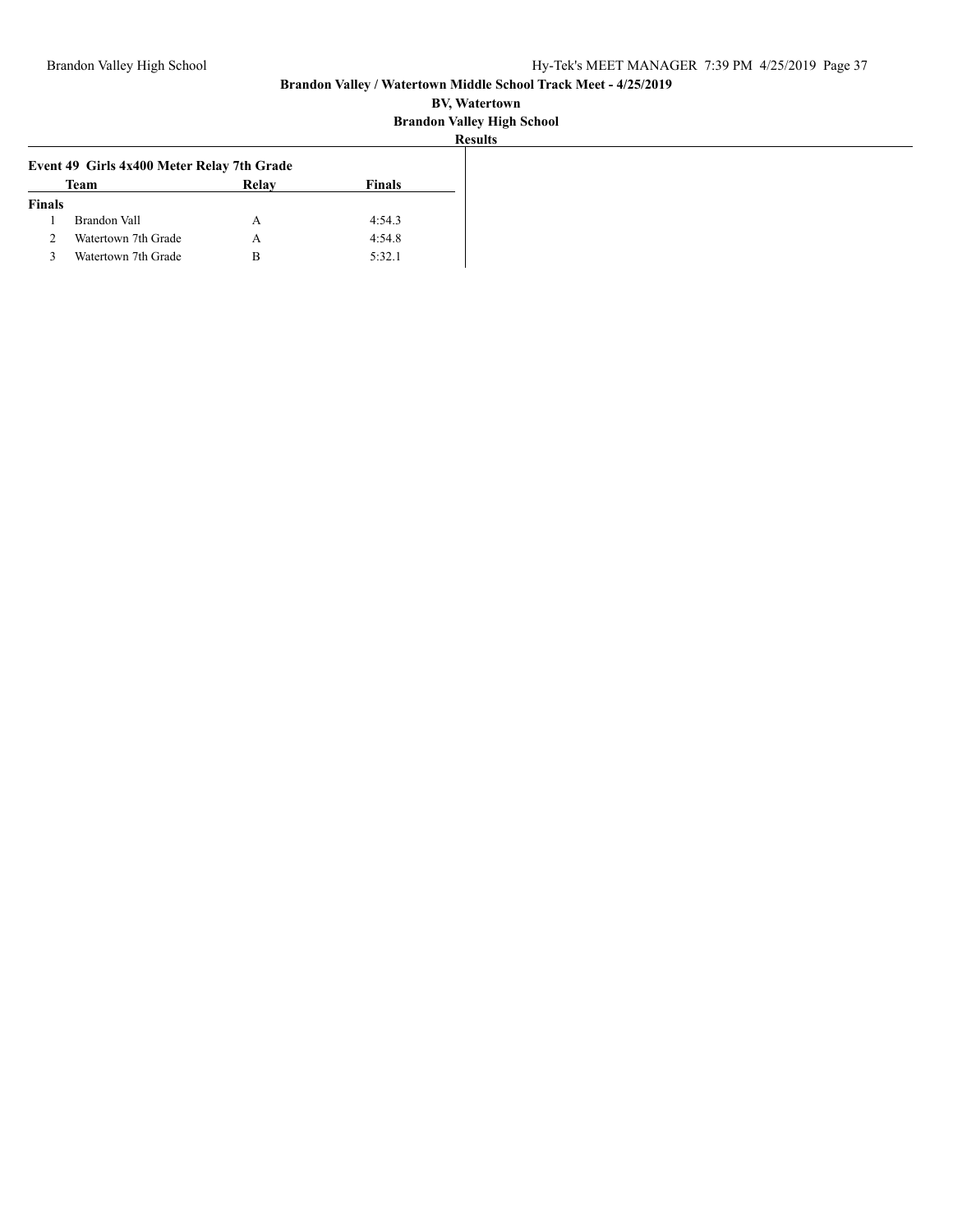|               | Event 50 Girls 4x400 Meter Relay 8th Grade |       |        |
|---------------|--------------------------------------------|-------|--------|
|               | <b>Team</b>                                | Relay | Finals |
| <b>Finals</b> |                                            |       |        |
|               | Watertown 8th Grade                        |       | 4:46.0 |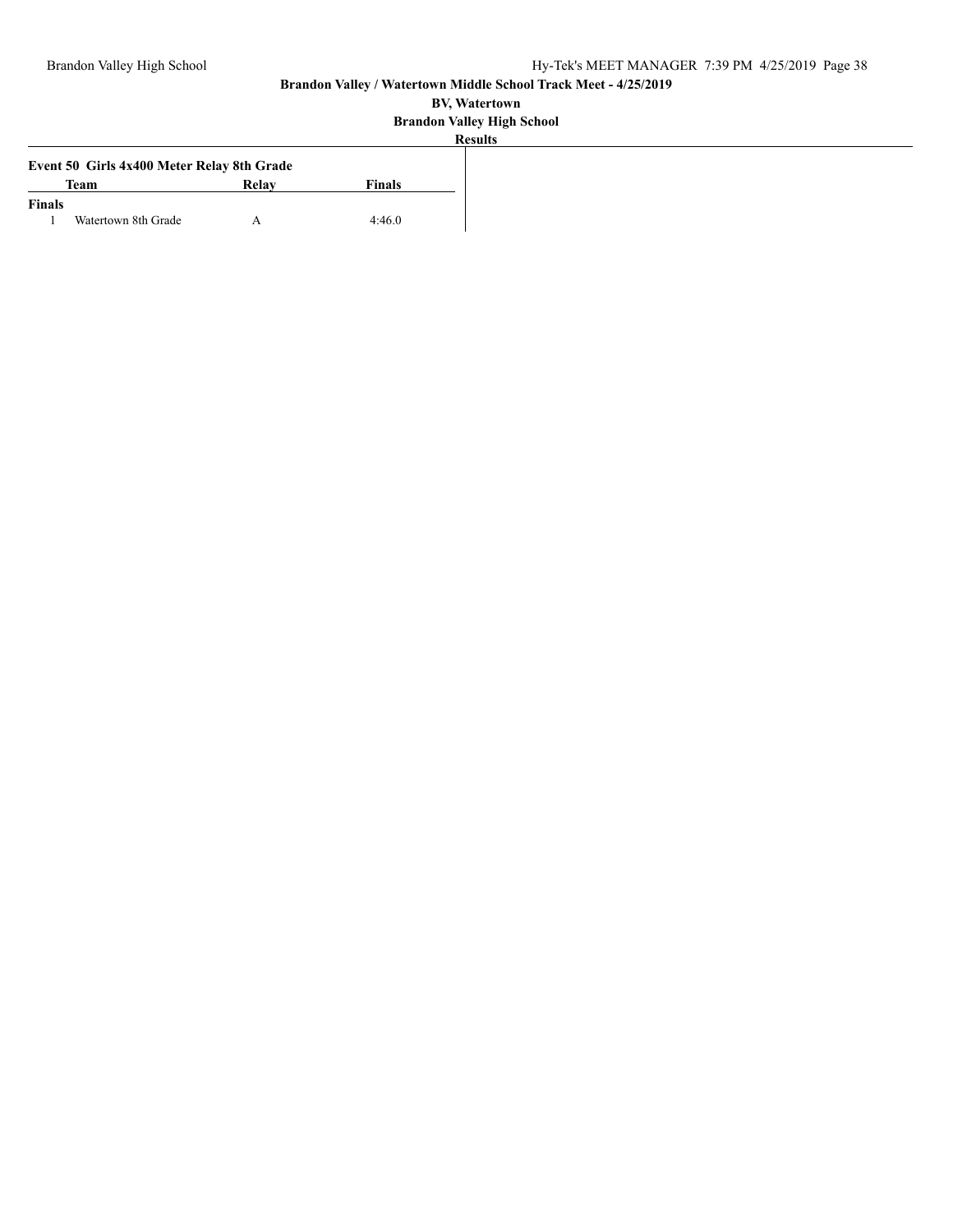| Event 51 Boys 4x400 Meter Relay 7th Grade |                     |       |               |
|-------------------------------------------|---------------------|-------|---------------|
|                                           | Team                | Relay | <b>Finals</b> |
| <b>Finals</b>                             |                     |       |               |
|                                           | Watertown 7th Grade | А     | 4:23.9        |
|                                           | Brandon Vall        | А     | 4:29.7        |
|                                           | Brandon Vall        | R     | 4:54.0        |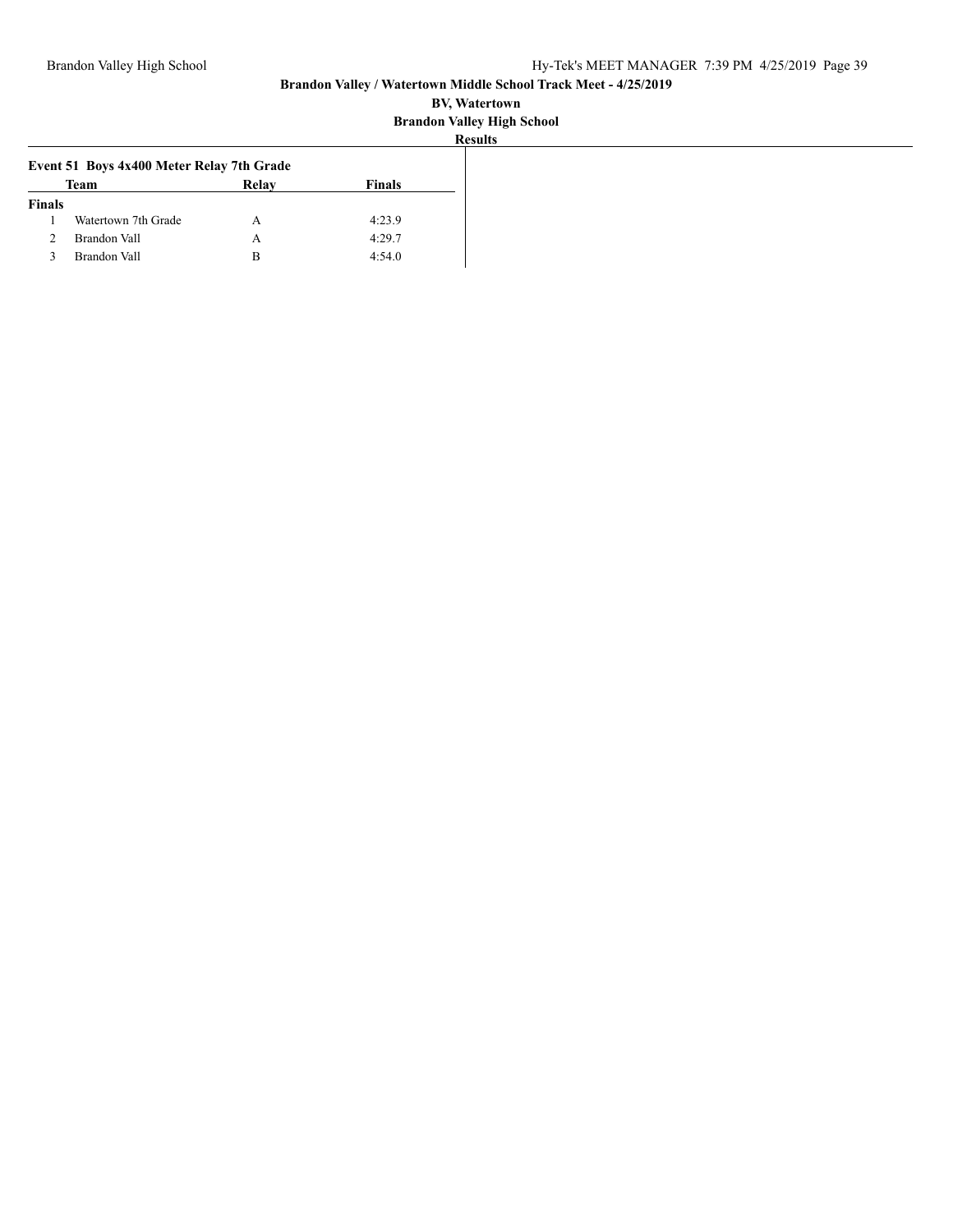|               | Event 52 Boys 4x400 Meter Relay 8th Grade |       |               |
|---------------|-------------------------------------------|-------|---------------|
|               | <b>Team</b>                               | Relay | <b>Finals</b> |
| <b>Finals</b> |                                           |       |               |
|               | Watertown 8th Grade                       |       | 4:13.2        |
|               | Brandon Vall                              |       | 4:24.1        |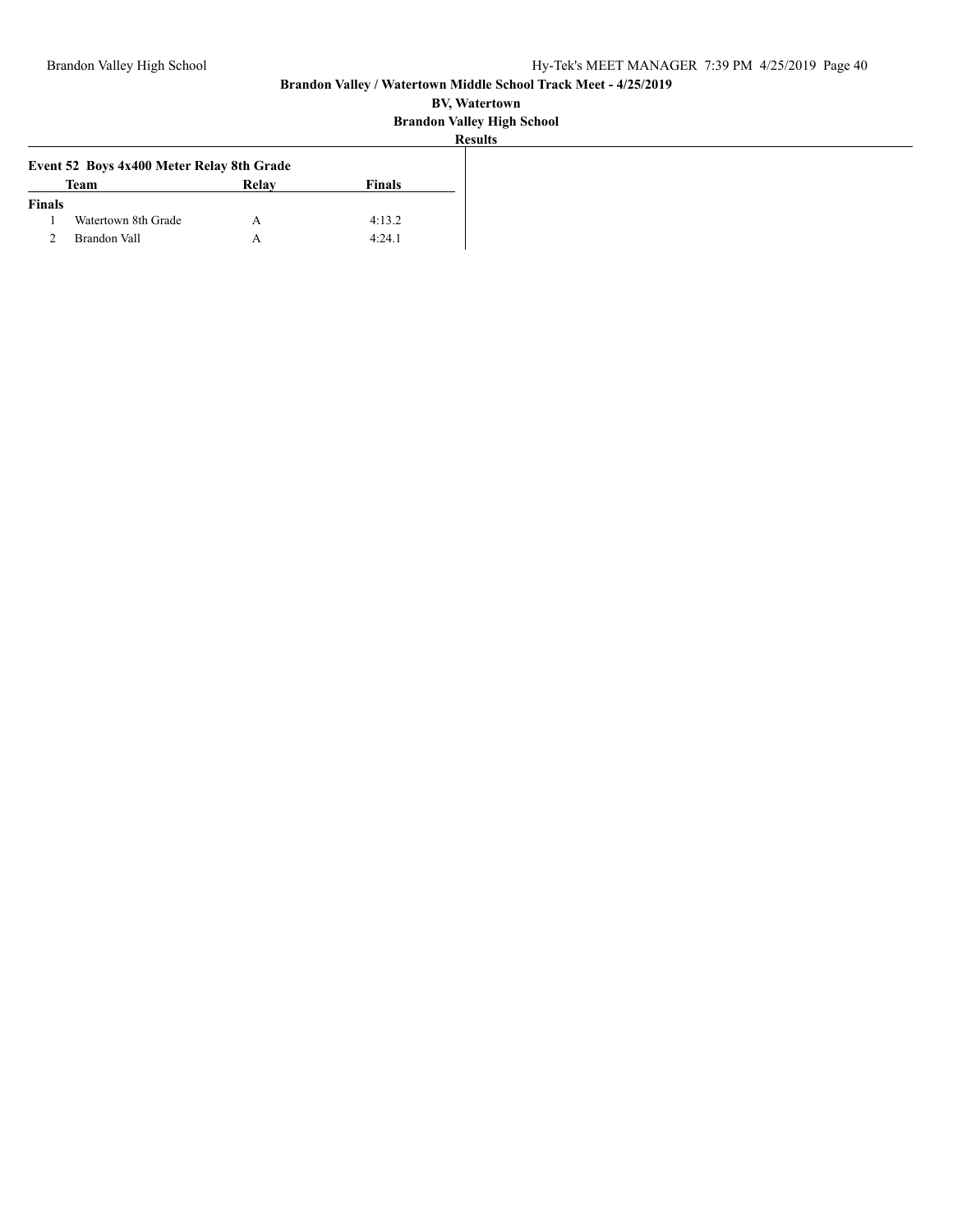|        | Name                       | Yr | School       | <b>Finals</b> |  |
|--------|----------------------------|----|--------------|---------------|--|
| Finals |                            |    |              |               |  |
| 1      | 231 Bailey Mosley-Schipper | 7  | Brandon Vall | 12-06.00      |  |
| 2      | 626 Sophie Kannas          | 7  | Watertown 7t | 12-04.00      |  |
| 3      | 204 Madeline Campbell      | 7  | Brandon Vall | 11-03.50      |  |
| 4      | 233 Alison Nustad          | 7  | Brandon Vall | 10-11.00      |  |
| 5      | 650 Hayden Thomas          | 7  | Watertown 7t | 10-10.50      |  |
| 6      | 214 Isabella Hinzman       | 7  | Brandon Vall | 10-09.00      |  |
| 7      | 248 Caitlyn Tillett        | 7  | Brandon Vall | 10-08.00      |  |
| 8      | 603 Harlie Auck            | 7  | Watertown 7t | 10-04.75      |  |
| 9      | 253 Brylee Wilson          | 7  | Brandon Vall | $9 - 10.00$   |  |
| 10     | 604 Tina Bartunek          | 7  | Watertown 7t | 9-08.25       |  |
| 11     | 619 Hannah Herzog          | 7  | Watertown 7t | 9-03.25       |  |
| 12     | 212 Grace Hansen           | 7  | Brandon Vall | $9 - 03.00$   |  |
| 13     | 642 Lily Outland           | 7  | Watertown 7t | $9 - 02.25$   |  |
| 14     | 243 Olivia Sperlich        | 7  | Brandon Vall | 8-09.50       |  |
| 14     | 614 McKenna Falak          | 7  | Watertown 7t | 8-09.50       |  |
| 16     | 252 Payten VanRoekel       | 7  | Brandon Vall | 7-02.00       |  |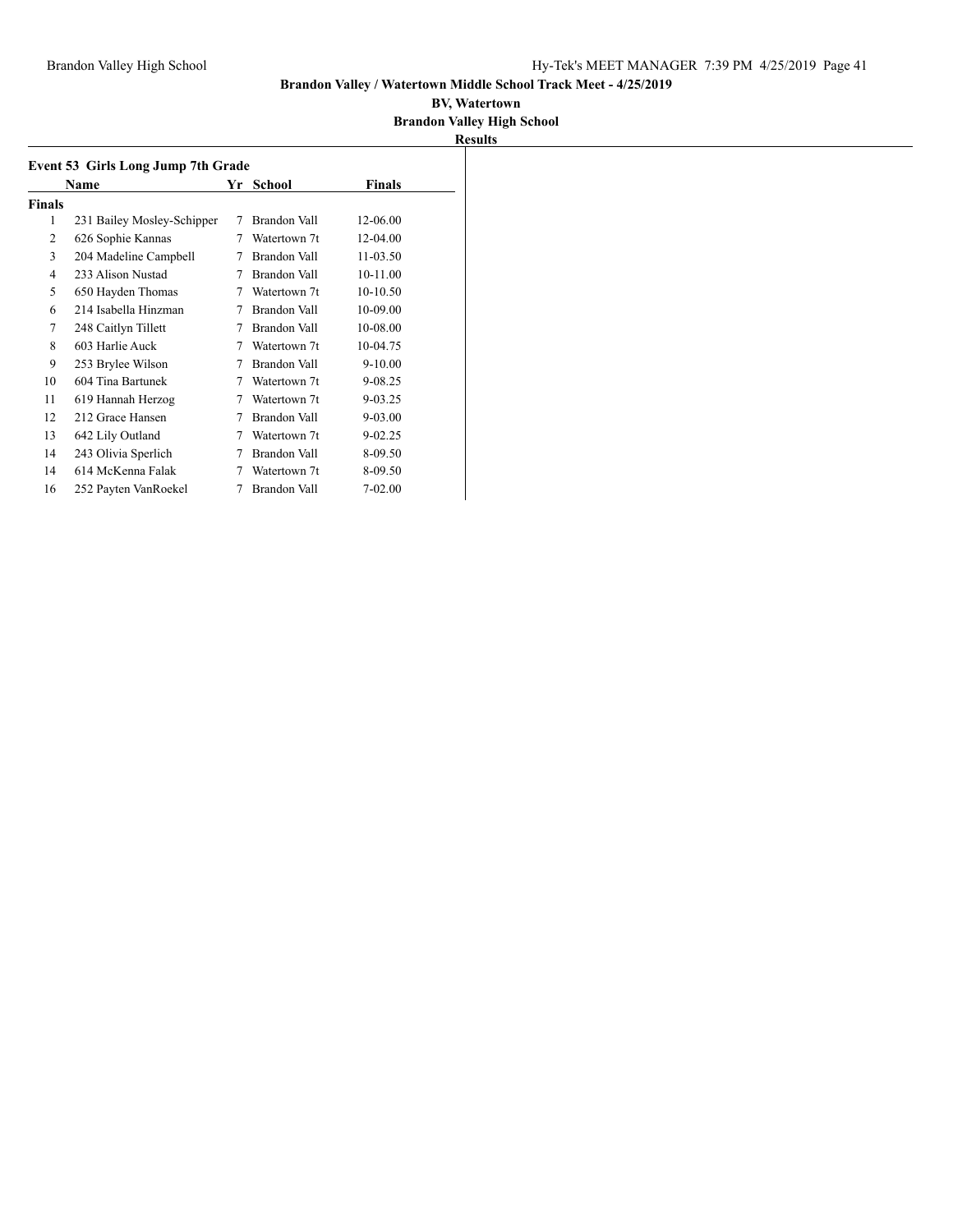|               | Name                |   | Yr School    | <b>Finals</b> |
|---------------|---------------------|---|--------------|---------------|
| <b>Finals</b> |                     |   |              |               |
|               | 436 Aftyn Terveer   | 8 | Brandon Vall | 11-11.75      |
| 2             | 830 Jaida Young     |   | Watertown 8t | 11-06.00      |
| 3             | 407 Emma Burch      | х | Brandon Vall | 11-04.75      |
| 4             | 825 Ashley Stanley  | 8 | Watertown 8t | 10-08.50      |
| 5             | 817 Grace Martenson |   | Watertown 8t | 10-08.25      |
| 6             | 805 Cori Frost      |   | Watertown 8t | $9 - 05.00$   |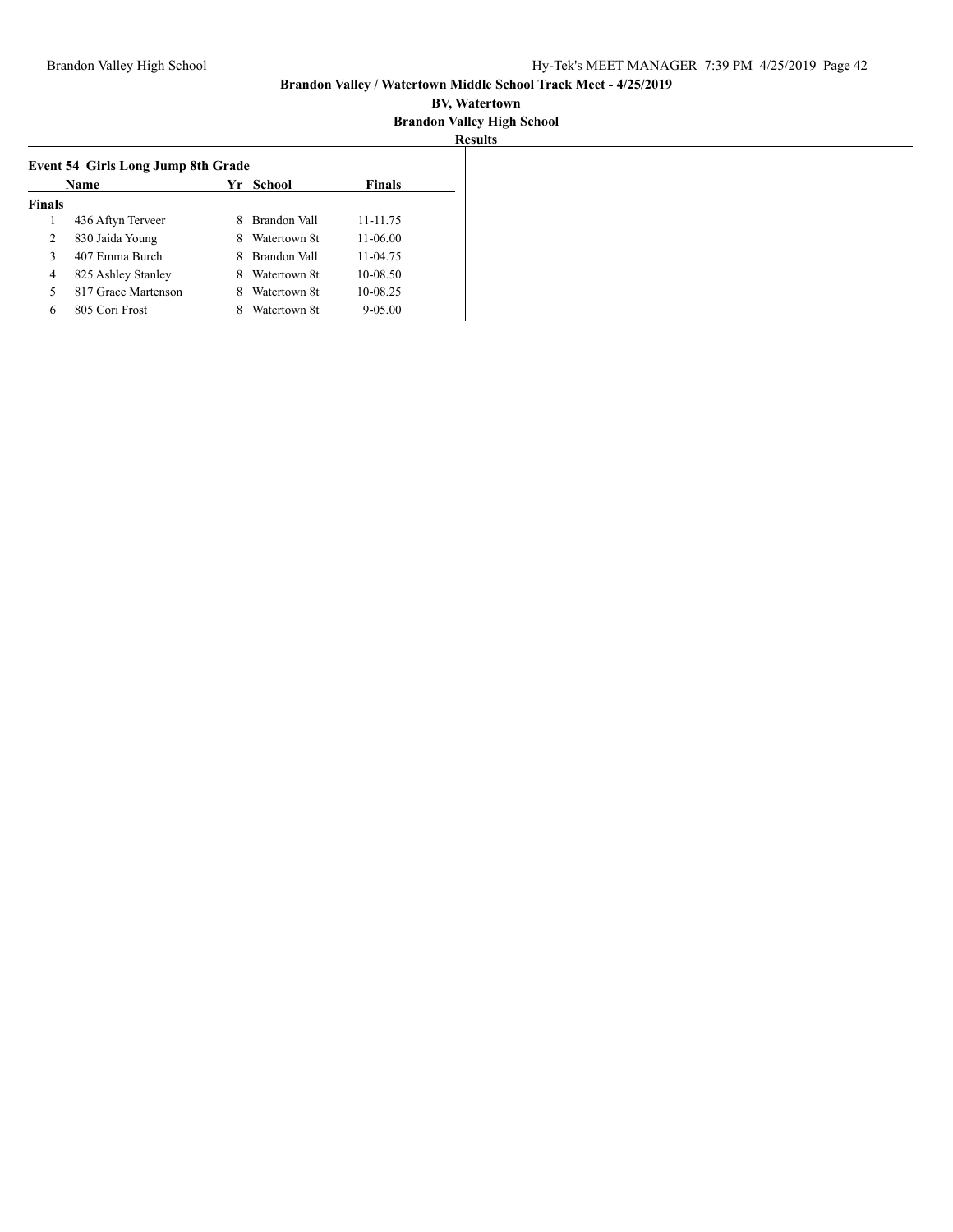|               | Event 55 Boys Long Jump 7th Grade |   |              |               |  |
|---------------|-----------------------------------|---|--------------|---------------|--|
|               | Name                              |   | Yr School    | <b>Finals</b> |  |
| <b>Finals</b> |                                   |   |              |               |  |
| 1             | 514 Juven Hudson                  | 7 | Watertown 7t | 17-07.50      |  |
| 2             | 151 Del'Voun Spears               | 7 | Brandon Vall | 15-04.75      |  |
| 3             | 125 Dreavin Hodge                 | 7 | Brandon Vall | 12-04.75      |  |
| 4             | 502 Carter Beynon                 | 7 | Watertown 7t | 12-03.50      |  |
| 5             | 101 Jackson Adams                 | 7 | Brandon Vall | 12-02.00      |  |
| 6             | 109 Kaleb Briest                  | 7 | Brandon Vall | $11 - 10.25$  |  |
| 7             | 153 Brady Thompson                | 7 | Brandon Vall | 11-08.75      |  |
| 8             | 146 Thomas Risty                  | 7 | Brandon Vall | 11-08.50      |  |
| 9             | 536 Gunner VanGilder              | 7 | Watertown 7t | 11-06.50      |  |
| 10            | 141 Jax Nuebel                    | 7 | Brandon Vall | 11-06.00      |  |
| 11            | 539 Noah Wallenmeyer              |   | Watertown 7t | 11-05.50      |  |
| 12            | 124 Beneyam Hassen                |   | Brandon Vall | 10-09.00      |  |
| 13            | 133 Ayuel Kiir                    |   | Brandon Vall | 10-06.75      |  |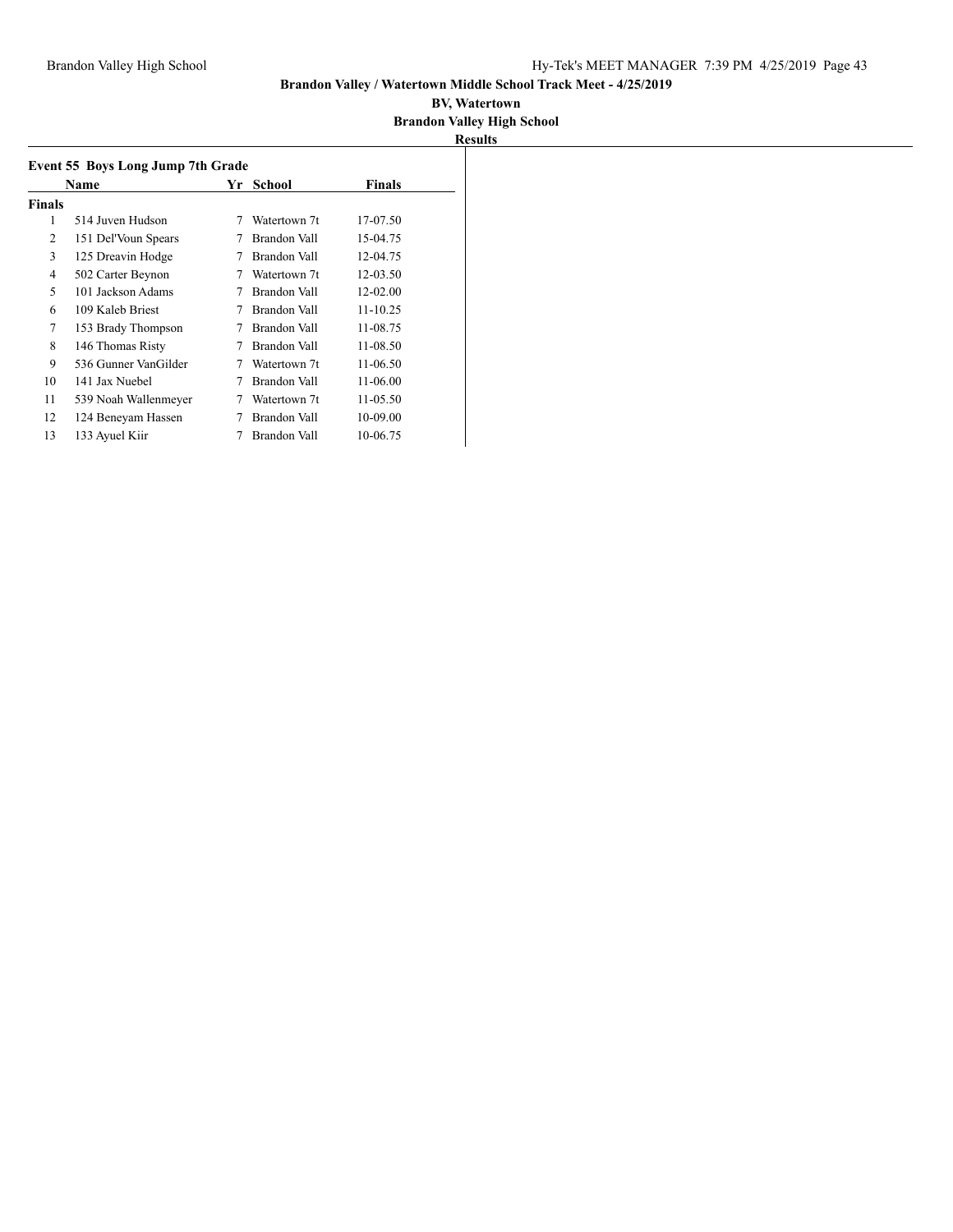|        | <b>Event 56 Boys Long Jump 8th Grade</b> |     |              |               |  |  |
|--------|------------------------------------------|-----|--------------|---------------|--|--|
|        | <b>Name</b>                              | Yr. | School       | <b>Finals</b> |  |  |
| Finals |                                          |     |              |               |  |  |
| 1      | 302 Nathan Andresen                      | 8   | Brandon Vall | 16-03.50      |  |  |
| 2      | 710 Joe Decker                           | 8   | Watertown 8t | 15-05.50      |  |  |
| 3      | 313 Evan Eberspacher                     | 8   | Brandon Vall | 14-09.00      |  |  |
| 4      | 726 Kaleb Nygaard                        | 8   | Watertown 8t | 13-08.75      |  |  |
| 5      | 723 Connor Matthews                      | 8   | Watertown 8t | 13-08.00      |  |  |
| 6      | 312 James Danielson                      | 8   | Brandon Vall | 13-03.00      |  |  |
| 7      | 342 Jakob Wiborg                         | 8   | Brandon Vall | 13-02.50      |  |  |
| 8      | 701 Sammy Bach                           | 8   | Watertown 8t | 12-06.50      |  |  |
| 9      | 729 Ryan Riddle                          | 8   | Watertown 8t | 12-04.50      |  |  |
| 10     | 722 Stephen Lechner                      | 8   | Watertown 8t | 12-00.00      |  |  |
| 11     | 332 Donovan Rice                         | 8   | Brandon Vall | 11-08.25      |  |  |
| 12     | 732 Tom Roemen                           | 8   | Watertown 8t | 10-08.50      |  |  |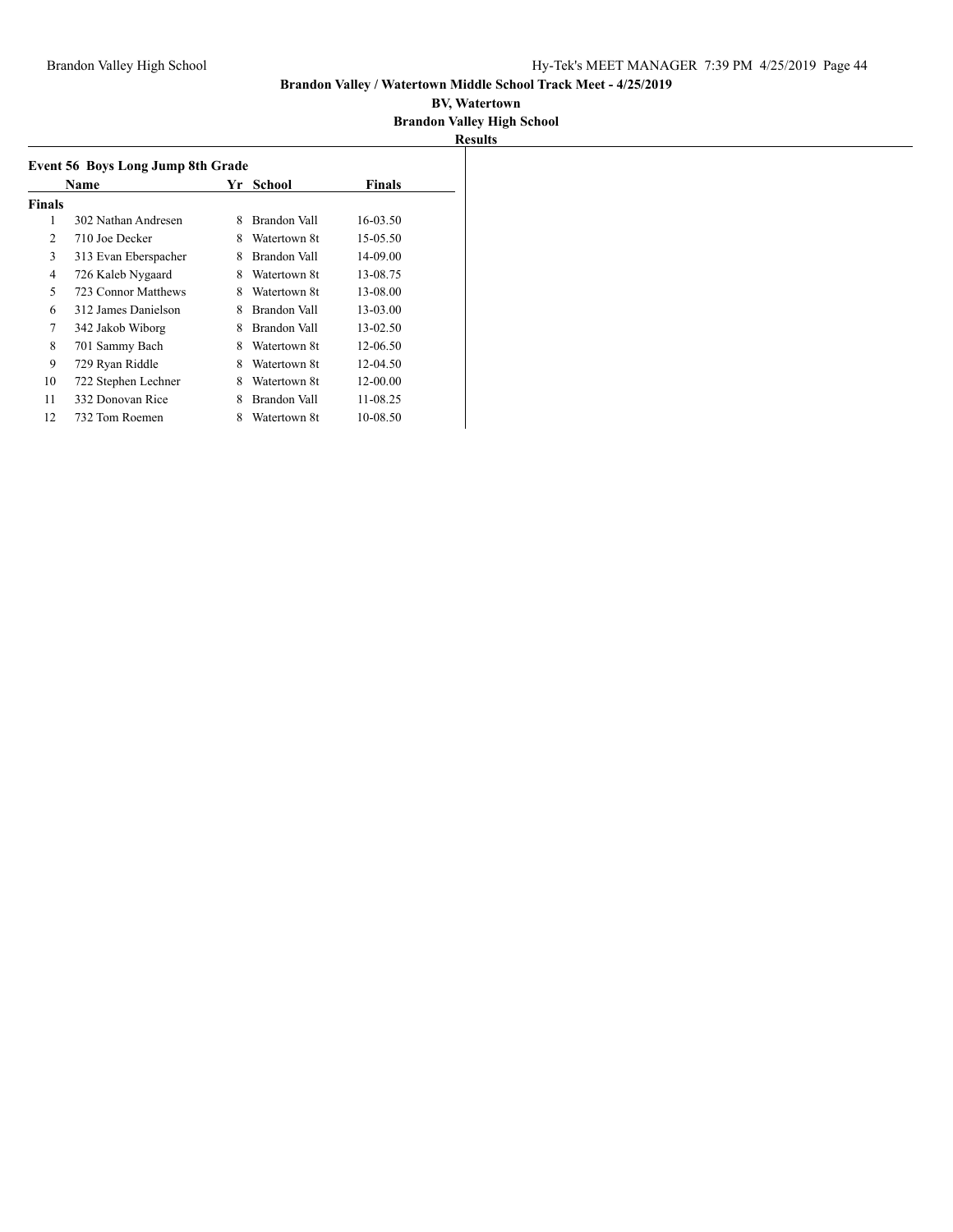|               | Name                |  | Yr           |             | School | <b>Finals</b> |
|---------------|---------------------|--|--------------|-------------|--------|---------------|
| <b>Finals</b> |                     |  |              |             |        |               |
| 1             | 637 Kaelyn Melville |  | Watertown 7t | $3 - 10.00$ |        |               |
| 1             | 614 McKenna Falak   |  | Watertown 7t | $3 - 10.00$ |        |               |
| 3             | 617 Lauren Geier    |  | Watertown 7t | $J3-10.00$  |        |               |
| 4             | 609 Ruthie Dahl     |  | Watertown 7t | 3-08.00     |        |               |
| 4             | 618 Eve Hauger      |  | Watertown 7t | 3-08.00     |        |               |
| 4             | 212 Grace Hansen    |  | Brandon Vall | $3 - 08.00$ |        |               |
| 7             | 650 Hayden Thomas   |  | Watertown 7t | $3 - 06.00$ |        |               |
|               |                     |  |              |             |        |               |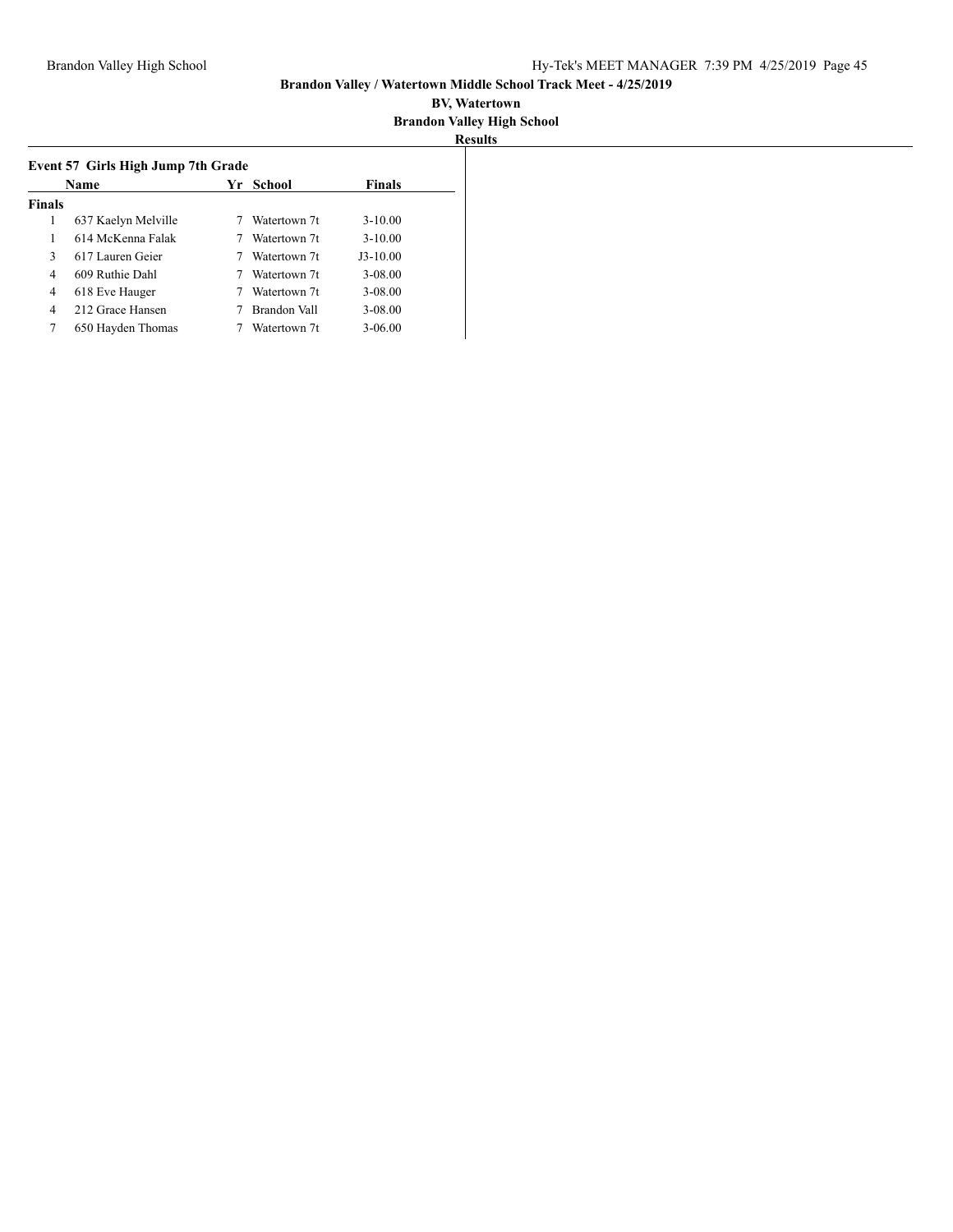| Name           |                      |   | Yr School    | <b>Finals</b> |
|----------------|----------------------|---|--------------|---------------|
| <b>Finals</b>  |                      |   |              |               |
|                | 812 Kenya Hudson     |   | Watertown 8t | $4 - 04.00$   |
| $\overline{c}$ | 433 Madison Schlagel |   | Brandon Vall | $4 - 02.00$   |
| 3              | 417 Kennedy Keiper   |   | Brandon Vall | $J4-02.00$    |
| 4              | 409 Ellie Goetzinger | 8 | Brandon Vall | $J4-02.00$    |
| 5              | 439 Kennedi Woessner | 8 | Brandon Vall | $4 - 00.00$   |
| 6              | 418 Abok Kiir        |   | Brandon Vall | $3 - 10.00$   |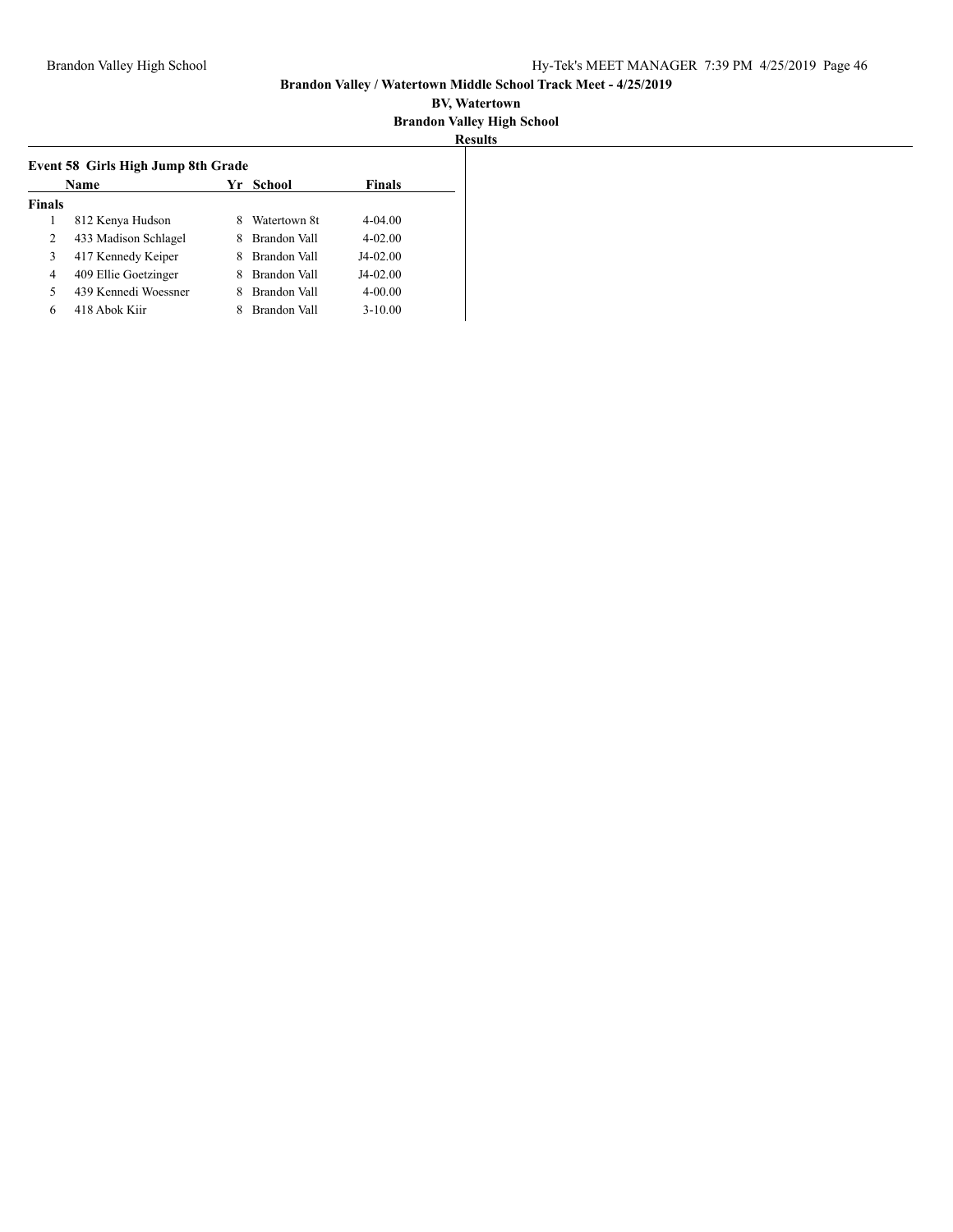| Name   |                     | Yr | School       | <b>Finals</b> |
|--------|---------------------|----|--------------|---------------|
| Finals |                     |    |              |               |
| 1      | 107 Jesse Blok      | 7  | Brandon Vall | $4 - 10.00$   |
| 2      | 514 Juven Hudson    |    | Watertown 7t | 4-08.00       |
| 3      | 117 Caden Dowd      |    | Brandon Vall | J4-08.00      |
| 4      | 134 Rhett Kloth     |    | Brandon Vall | 4-06.00       |
| 5      | 155 Jack Thue       |    | Brandon Vall | $4 - 04.00$   |
| 5      | 128 Isaac Jarovoski |    | Brandon Vall | $4 - 04.00$   |
| 7      | 110 Austin Brummels |    | Brandon Vall | J4-04.00      |
| 8      | 161 Brady Wells     |    | Brandon Vall | 4-02.00       |
| 9      | 518 Kohen Kranz     |    | Watertown 7t | 4-00.00       |
| 9      | 101 Jackson Adams   |    | Brandon Vall | 4-00.00       |
| 9      | 505 Peyton Buisker  |    | Watertown 7t | 4-00.00       |
| 9      | 119 Isaiah Ehli     |    | Brandon Vall | 4-00.00       |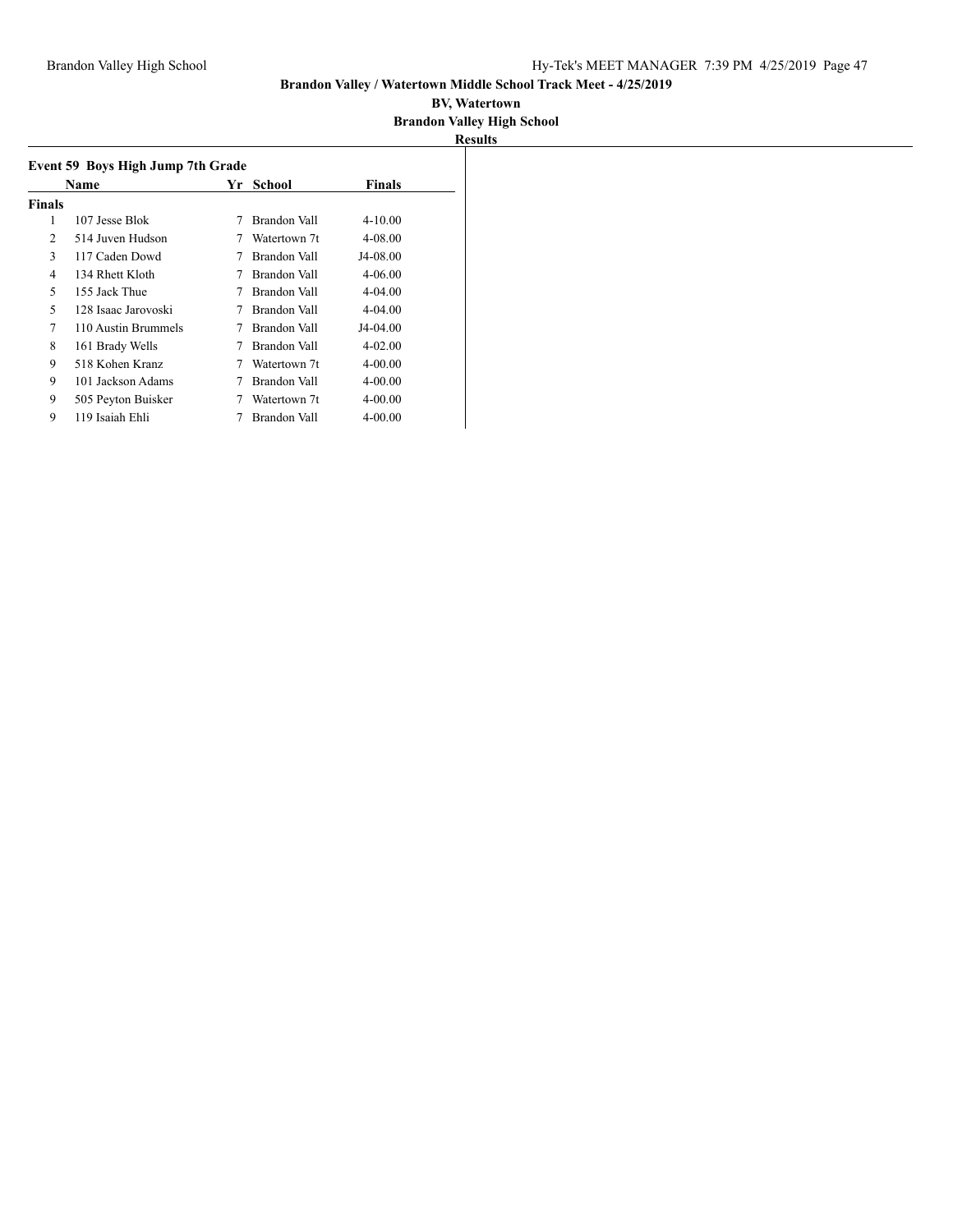| Event 60 Boys High Jump 8th Grade |                         |   |                     |             |  |
|-----------------------------------|-------------------------|---|---------------------|-------------|--|
| Name<br>Finals<br>Yr School       |                         |   |                     |             |  |
| <b>Finals</b>                     |                         |   |                     |             |  |
|                                   | 710 Joe Decker          |   | Watertown 8t        | 5-05.00     |  |
| $\mathcal{L}$                     | 315 Connor Erickson     | 8 | Brandon Vall        | 5-00.00     |  |
| κ                                 | 322 Jameson Kreutzfeldt |   | <b>Brandon Vall</b> | $4 - 10.00$ |  |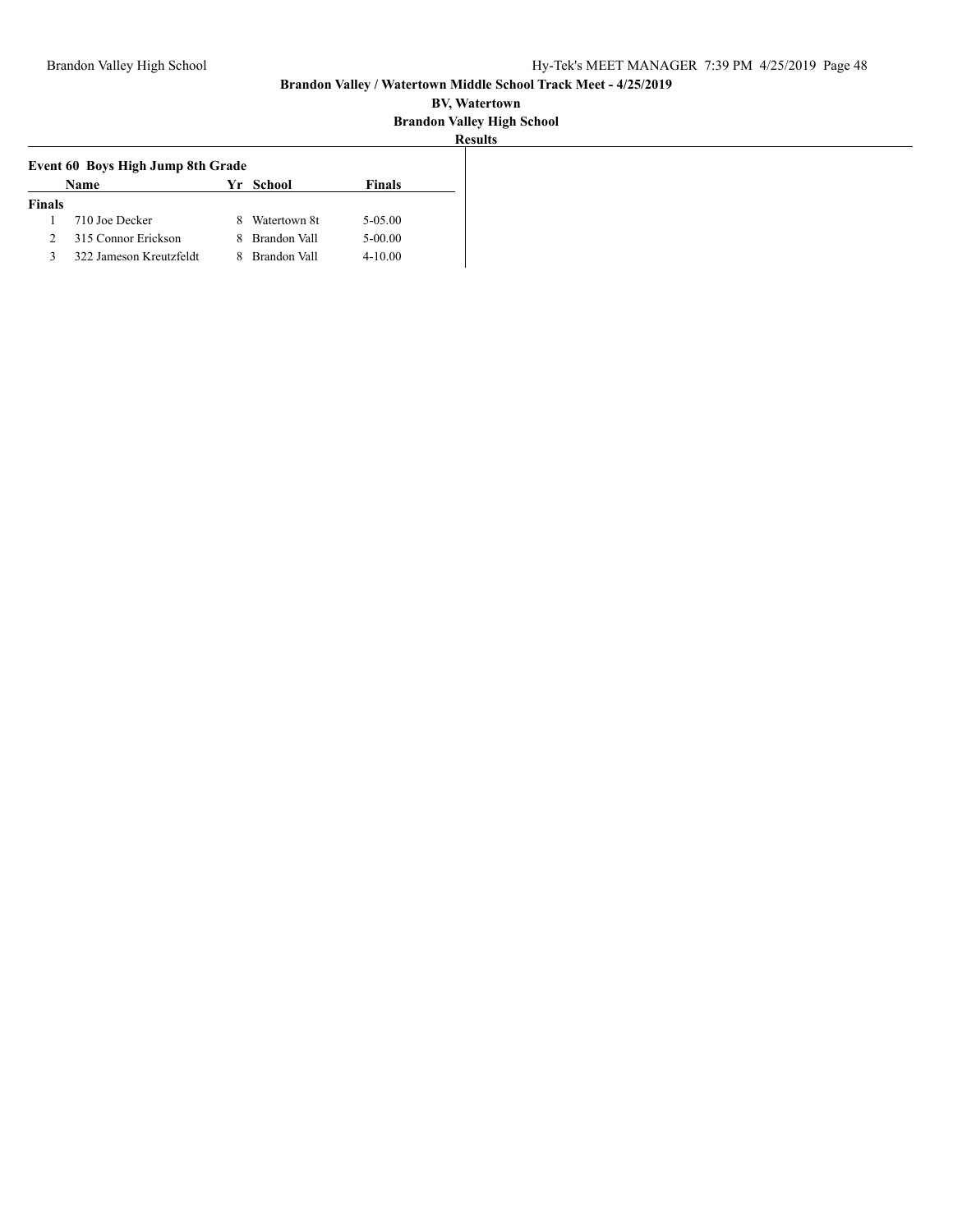|                | <b>Event 65 Girls Discus Throw 7th Grade</b> |    |                     |               |  |
|----------------|----------------------------------------------|----|---------------------|---------------|--|
|                | Name                                         | Yr | School              | <b>Finals</b> |  |
| Finals         |                                              |    |                     |               |  |
| 1              | 247 Coleena Thomas                           | 7  | Brandon Vall        | 70-02         |  |
| $\overline{2}$ | 633 Jade Lund                                | 7  | Watertown 7t        | $66-11$       |  |
| 3              | 635 Paige McAreavey                          | 7  | Watertown 7t        | $62 - 02$     |  |
| $\overline{4}$ | 251 Sidney VanHorn                           | 7  | Brandon Vall        | $60 - 11$     |  |
| 5              | 636 Kassidy Mckeever                         | 7  | Watertown 7t        | 56-05         |  |
| 6              | 213 Quinn Hewitt                             | 7  | Brandon Vall        | 54-08         |  |
| 7              | 642 Lily Outland                             | 7  | Watertown 7t        | $53-01$       |  |
| 8              | 646 Lily Pressler                            | 7  | Watertown 7t        | 52-05         |  |
| 9              | 639 Avery Munger                             | 7  | Watertown 7t        | $52-00$       |  |
| 10             | 240 Jaarynn Schelhaas                        | 7  | <b>Brandon Vall</b> | 49-11         |  |
| 11             | 601 Addison Adams                            | 7  | Watertown 7t        | 48-07         |  |
| 12             | 647 Karlie Schulte                           | 7  | Watertown 7t        | $47-02$       |  |
| 13             | 238 Riley Rippentrop                         | 7  | Brandon Vall        | 46-00         |  |
| 14             | 655 Rachael Warne                            | 7  | Watertown 7t        | 44-04         |  |
| 14             | 645 Avery Palmquist                          | 7  | Watertown 7t        | 44-04         |  |
| 16             | 607 Emma Bredvik                             | 7  | Watertown 7t        | 39-07         |  |
| 17             | 235 Hannah Popp                              | 7  | Brandon Vall        | $37-06$       |  |
| 18             | 640 Elli Noeldner                            | 7  | Watertown 7t        | 37-01         |  |
| 19             | 608 Jesse Compton                            | 7  | Watertown 7t        | $34-11$       |  |
| 20             | 605 Cassie Bau                               | 7  | Watertown 7t        | $33 - 07$     |  |
| 21             | 249 Madison Trout                            | 7  | Brandon Vall        | $30 - 06$     |  |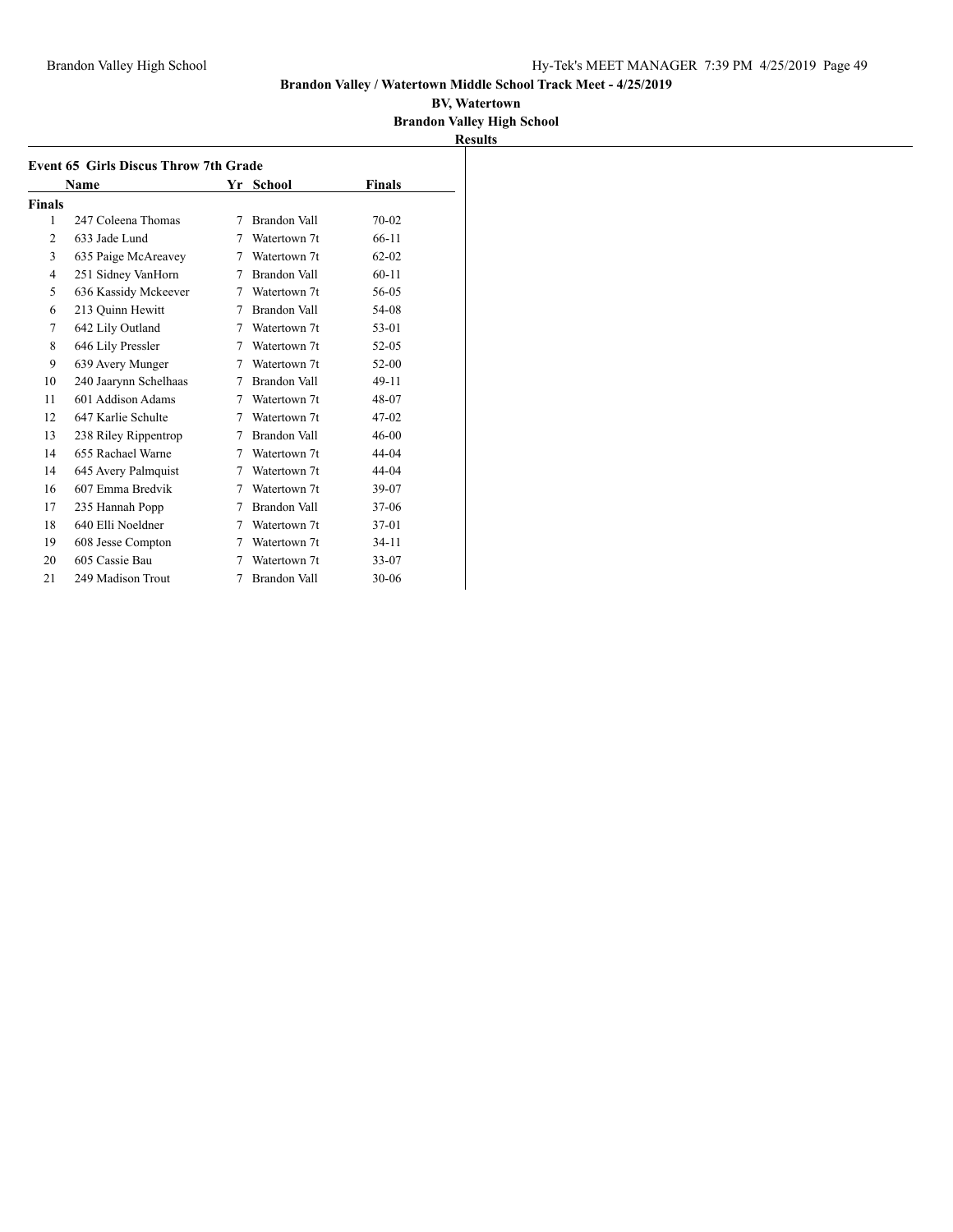|        | Name                 | Yr | School       | Finals    |
|--------|----------------------|----|--------------|-----------|
| Finals |                      |    |              |           |
| 1      | 425 Madyson Oleson   | 8  | Brandon Vall | $70-10$   |
| 2      | 802 Emma Brist       | 8  | Watertown 8t | 64-07     |
| 3      | 440 Emily Wright     | 8  | Brandon Vall | 63-06     |
| 4      | 424 Hadley Meier     | 8  | Brandon Vall | $62-04$   |
| 5      | 807 Brooklyn Gronau  | 8  | Watertown 8t | 61-07     |
| 6      | 430 Made Reisch      | 8  | Brandon Vall | 60-01     |
| 7      | 421 Teagan Magnos    | 8  | Brandon Vall | 57-04     |
| 8      | 826 Kiarra Tuttle    | 8  | Watertown 8t | 56-03     |
| 9      | 420 Mary Kolbeck     | 8  | Brandon Vall | 54-04     |
| 10     | 412 Brooklynn Hessel | 8  | Brandon Vall | 51-08     |
| 11     | 402 Mia Bannwarth    | 8  | Brandon Vall | 48-01     |
| 12     | 809 Leah Hetle       | 8  | Watertown 8t | $43 - 11$ |
| 13     | 411 Emma Hansen      | 8  | Brandon Vall | 28-05     |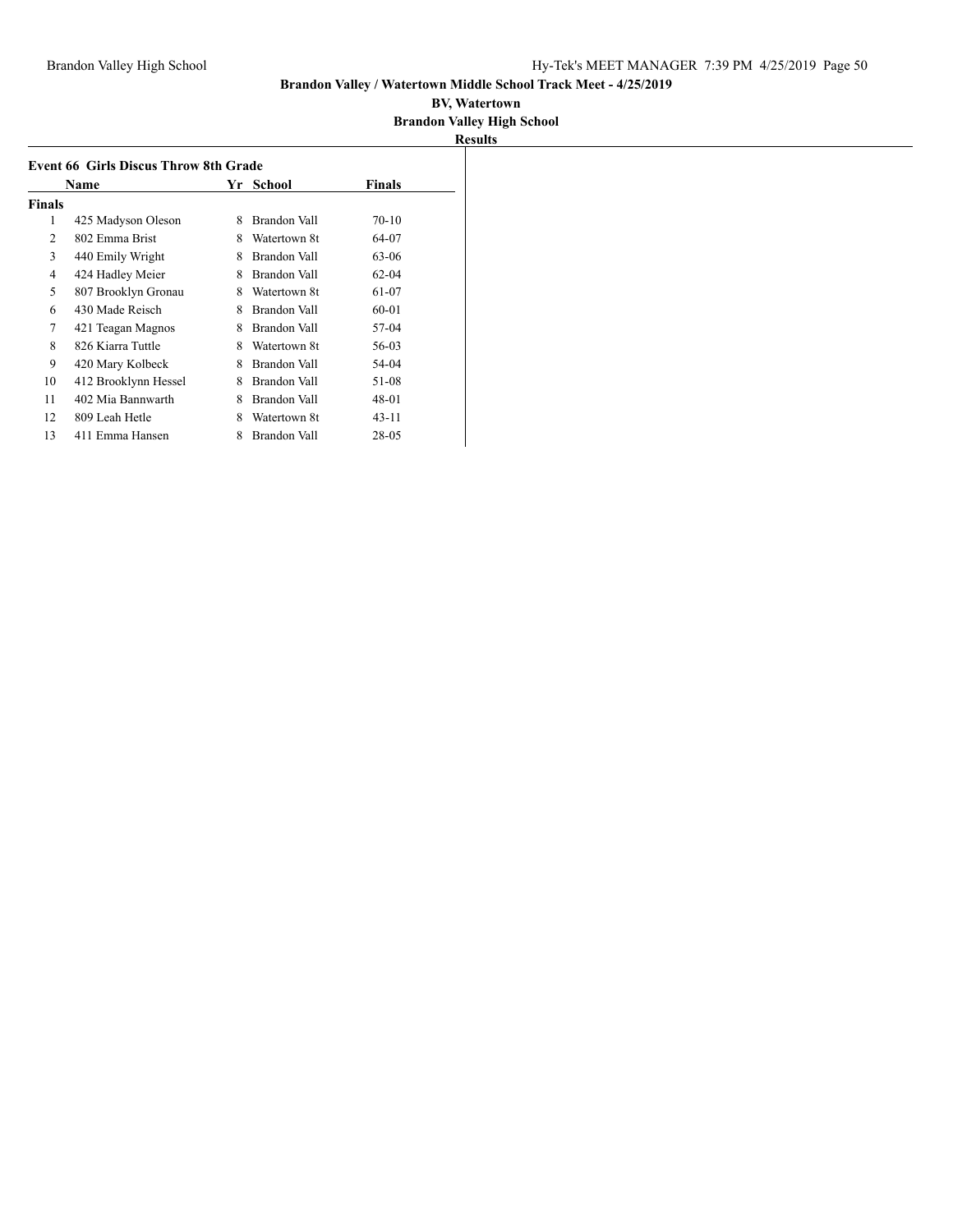| <b>Event 67 Boys Discus Throw 7th Grade</b> |                      |   |                     |               |
|---------------------------------------------|----------------------|---|---------------------|---------------|
|                                             | Name                 |   | Yr School           | <b>Finals</b> |
| Finals                                      |                      |   |                     |               |
| 1                                           | 152 Trevor Swenson   | 7 | Brandon Vall        | 97-00         |
| 2                                           | 526 Boaz Raderschadt | 7 | Watertown 7t        | 79-02         |
| 3                                           | 111 Cade Brummels    | 7 | <b>Brandon Vall</b> | $73-10$       |
| 4                                           | 134 Rhett Kloth      | 7 | Brandon Vall        | 68-07         |
| 5                                           | 523 Jake Olson       | 7 | Watertown 7t        | 68-04         |
| 6                                           | 135 Ethan Knopf      | 7 | Brandon Vall        | $67 - 11$     |
| 7                                           | 517 Joshua Kalsbeck  | 7 | Watertown 7t        | 64-06         |
| 8                                           | 108 Grayson Bortnem  | 7 | Brandon Vall        | 61-07         |
| 9                                           | 501 Caden Beauchamp  | 7 | Watertown 7t        | 58-11         |
| 10                                          | 140 Ben Livingston   | 7 | Brandon Vall        | 56-06         |
| 11                                          | 529 Carter Schmidt   | 7 | Watertown 7t        | 54-04         |
| 12                                          | 130 Mason Jones      | 7 | Brandon Vall        | 53-05         |
| 13                                          | 144 Easton Poppe     | 7 | Brandon Vall        | 52-09         |
| 14                                          | 112 Eli Coon         | 7 | Brandon Vall        | $48-10$       |
| 15                                          | 513 Hendricks Hudson | 7 | Watertown 7t        | 44-08         |
| 16                                          | 137 Brady Kwiecinski | 7 | Brandon Vall        | $37-10$       |
| 17                                          | 133 Ayuel Kiir       | 7 | Brandon Vall        | $35-03$       |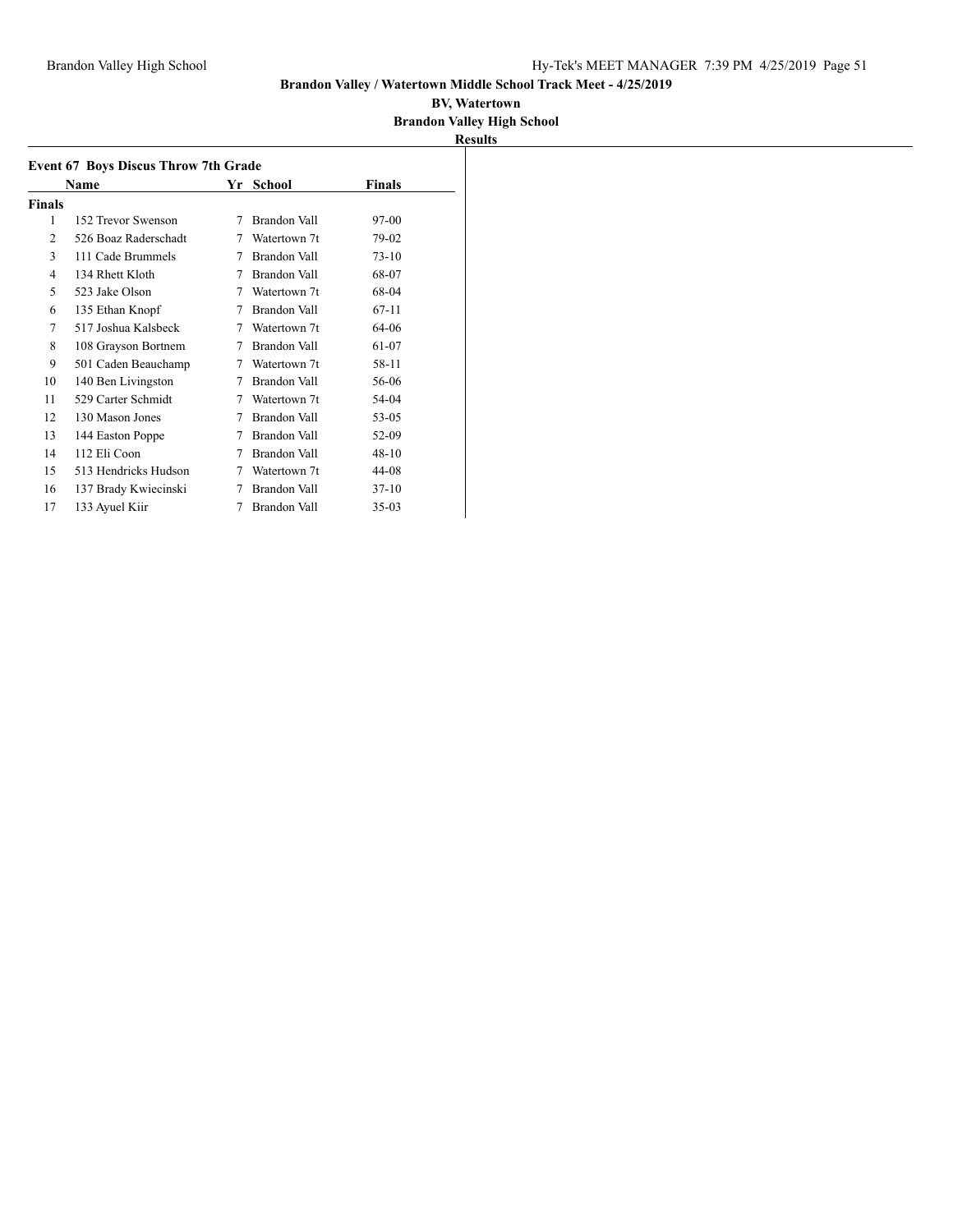|                | Name                   |   | Yr School           | Finals    |
|----------------|------------------------|---|---------------------|-----------|
| Finals         |                        |   |                     |           |
| 1              | 303 Hayden Ask         | 8 | Brandon Vall        | 118-02    |
| $\overline{c}$ | 327 Tristan Niewenhuis | 8 | Brandon Vall        | 102-06    |
| 3              | 320 Isaac Johnson      | 8 | Brandon Vall        | 98-04     |
| 4              | 720 Andrew Kowalski    | 8 | Watertown 8t        | $90 - 00$ |
| 5              | 310 Brayden Cline      | 8 | Brandon Vall        | 89-02     |
| 6              | 735 Noah Wilson        | 8 | Watertown 8t        | 88-08     |
| 7              | 724 Morgan McKeever    | 8 | Watertown 8t        | 71-06     |
| 8              | 707 Chase Christianson | 8 | Watertown 8t        | 70-05     |
| 9              | 728 Izack Redfield     | 8 | Watertown 8t        | 70-04     |
| 10             | 325 Aiden Nace         | 8 | <b>Brandon Vall</b> | 69-11     |
| 11             | 715 Andrew Hanson      | 8 | Watertown 8t        | 69-04     |
| 12             | 727 Troy Randall       | 8 | Watertown 8t        | 66-09     |
| 13             | 329 Kaden Podzimek     | 8 | Brandon Vall        | $63 - 11$ |
| 14             | 706 Kayson Burditt     | 8 | Watertown 8t        | 56-04     |
| 15             | 319 Garret James       | 8 | Brandon Vall        | 53-03     |
| 16             | 725 Gage Milliron      | 8 | Watertown 8t        | 48-06     |
| 17             | 719 Jax Kettwig        | 8 | Watertown 8t        | 46-00     |
| 18             | 318 Nolan Howe         | 8 | <b>Brandon Vall</b> | 44-02     |
| 19             | 311 Isaac Copple       | 8 | Brandon Vall        | 39-07     |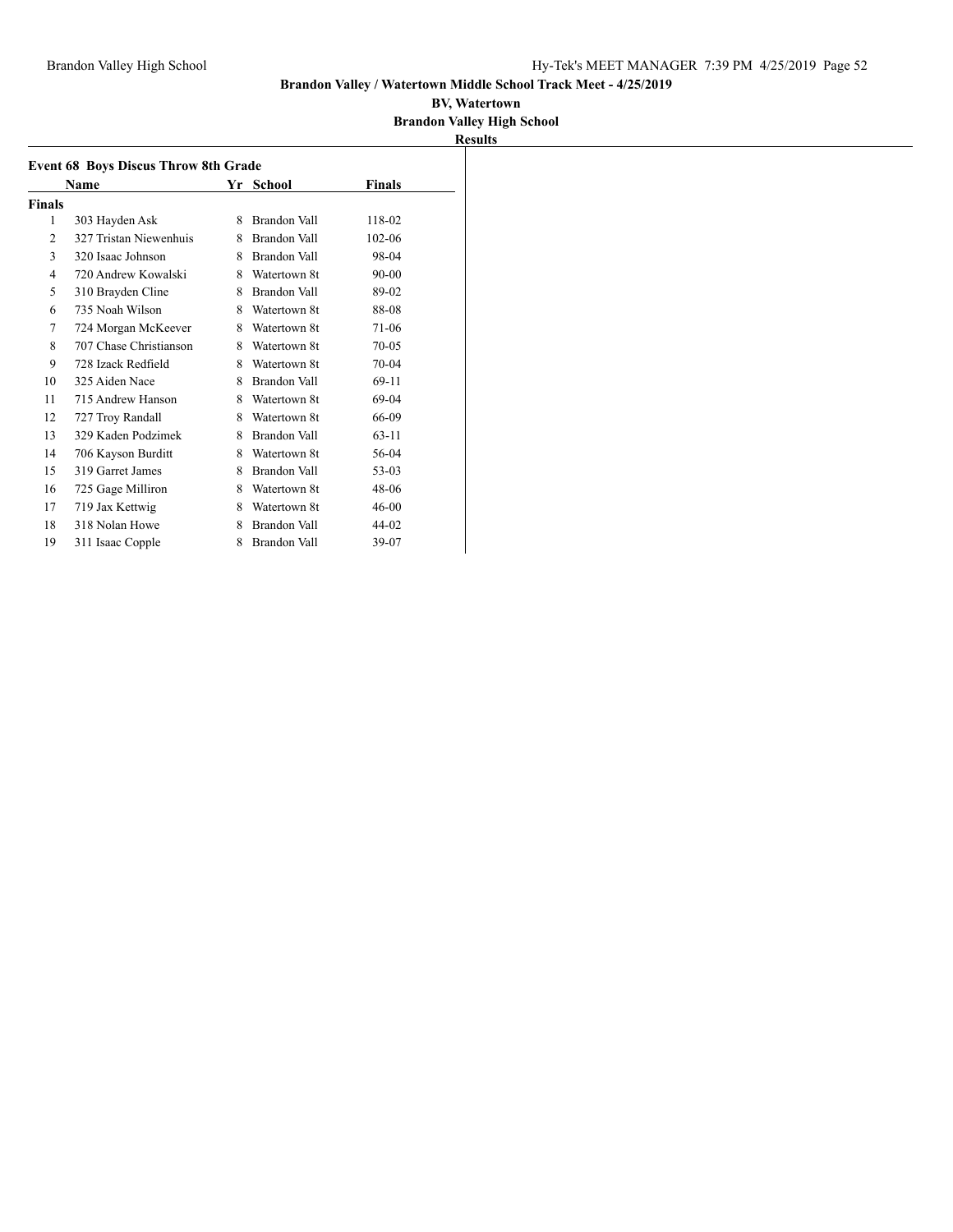**Event 69 Girls Shot Put 7th Grade**

**Name Finally <b>Finally Finally Finally Finally Finally Finally Finally Finally Finally Finally Finally Finally Finally Finally Finally Finally Finally Finally Finally Finally Final** 

### **Brandon Valley / Watertown Middle School Track Meet - 4/25/2019**

|               | <b>Results</b> |
|---------------|----------------|
|               |                |
| <b>Finals</b> |                |
|               |                |

| <b>Finals</b>  |                           |   |              |          |
|----------------|---------------------------|---|--------------|----------|
| 1              | 238 Riley Rippentrop      | 7 | Brandon Vall | 49-03.50 |
| $\overline{2}$ | 247 Coleena Thomas        | 7 | Brandon Vall | 25-09.00 |
| 3              | 635 Paige McAreavey       | 7 | Watertown 7t | 24-11.50 |
| 4              | 633 Jade Lund             | 7 | Watertown 7t | 23-03.00 |
| 5              | 636 Kassidy Mckeever      | 7 | Watertown 7t | 22-07.00 |
| 6              | 240 Jaarynn Schelhaas     | 7 | Brandon Vall | 22-02.00 |
| 7              | 642 Lily Outland          | 7 | Watertown 7t | 21-00.50 |
| 8              | 646 Lily Pressler         | 7 | Watertown 7t | 20-09.00 |
| 9              | 639 Avery Munger          | 7 | Watertown 7t | 20-08.00 |
| 10             | 601 Addison Adams         | 7 | Watertown 7t | 19-11.00 |
| 11             | 222 Gabrielle Klinkhammer | 7 | Brandon Vall | 19-05.00 |
| 11             | 655 Rachael Warne         | 7 | Watertown 7t | 19-05.00 |
| 11             | 645 Avery Palmquist       | 7 | Watertown 7t | 19-05.00 |
| 14             | 213 Quinn Hewitt          | 7 | Brandon Vall | 19-02.00 |
| 15             | 204 Madeline Campbell     | 7 | Brandon Vall | 18-06.00 |
| 16             | 605 Cassie Bau            | 7 | Watertown 7t | 18-05.50 |
| 16             | 246 Melia Thelen          | 7 | Brandon Vall | 18-05.50 |
| 18             | 251 Sidney VanHorn        | 7 | Brandon Vall | 17-06.00 |
| 19             | 647 Karlie Schulte        | 7 | Watertown 7t | 17-04.00 |
| 20             | 607 Emma Bredvik          | 7 | Watertown 7t | 16-04.00 |
| 21             | 608 Jesse Compton         | 7 | Watertown 7t | 15-06.00 |
| 22             | 207 Alexa Christopherson  | 7 | Brandon Vall | 15-00.50 |
| 23             | 640 Elli Noeldner         | 7 | Watertown 7t | 14-10.00 |
| 24             | 235 Hannah Popp           | 7 | Brandon Vall | 14-00.50 |
| 25             | 228 Morgan Lindekugel     | 7 | Brandon Vall | 13-11.00 |
| 26             | 249 Madison Trout         | 7 | Brandon Vall | 13-01.00 |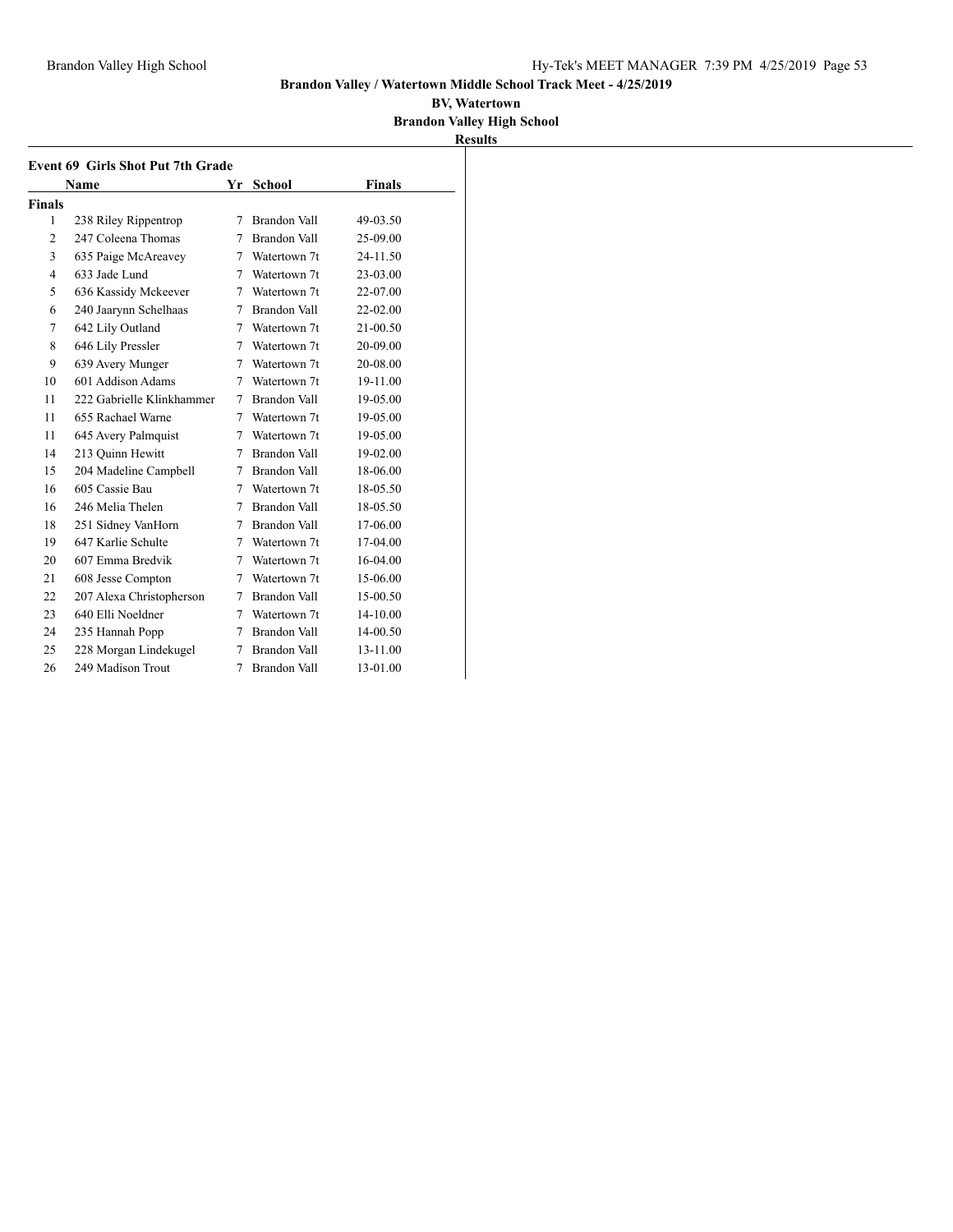| <b>Event 70 Girls Shot Put 8th Grade</b> |                      |    |                     |              |  |
|------------------------------------------|----------------------|----|---------------------|--------------|--|
|                                          | Name                 | Yr | School              | Finals       |  |
| <b>Finals</b>                            |                      |    |                     |              |  |
| 1                                        | 802 Emma Brist       | 8  | Watertown 8t        | $25 - 02.00$ |  |
| 2                                        | 807 Brooklyn Gronau  | 8  | Watertown 8t        | 23-11.00     |  |
| 3                                        | 826 Kiarra Tuttle    | 8  | Watertown 8t        | 23-10.00     |  |
| 3                                        | 801 Caroline Benson  | 8  | Watertown 8t        | 23-10.00     |  |
| 5                                        | 425 Madyson Oleson   | 8  | Brandon Vall        | 22-09.00     |  |
| 6                                        | 420 Mary Kolbeck     | 8  | Brandon Vall        | $22 - 02.50$ |  |
| 7                                        | 415 Jalia Johnson    | 8  | Brandon Vall        | 21-05.00     |  |
| 8                                        | 428 Gladys Portillo  | 8  | Brandon Vall        | 19-05.50     |  |
| 9                                        | 412 Brooklynn Hessel | 8  | Brandon Vall        | 19-05.00     |  |
| 10                                       | 809 Leah Hetle       | 8  | Watertown 8t        | 19-00.00     |  |
| 11                                       | 432 Emma Rosse       | 8  | <b>Brandon Vall</b> | 17-06.50     |  |
| 12                                       | 421 Teagan Magnos    | 8  | Brandon Vall        | 17-01.50     |  |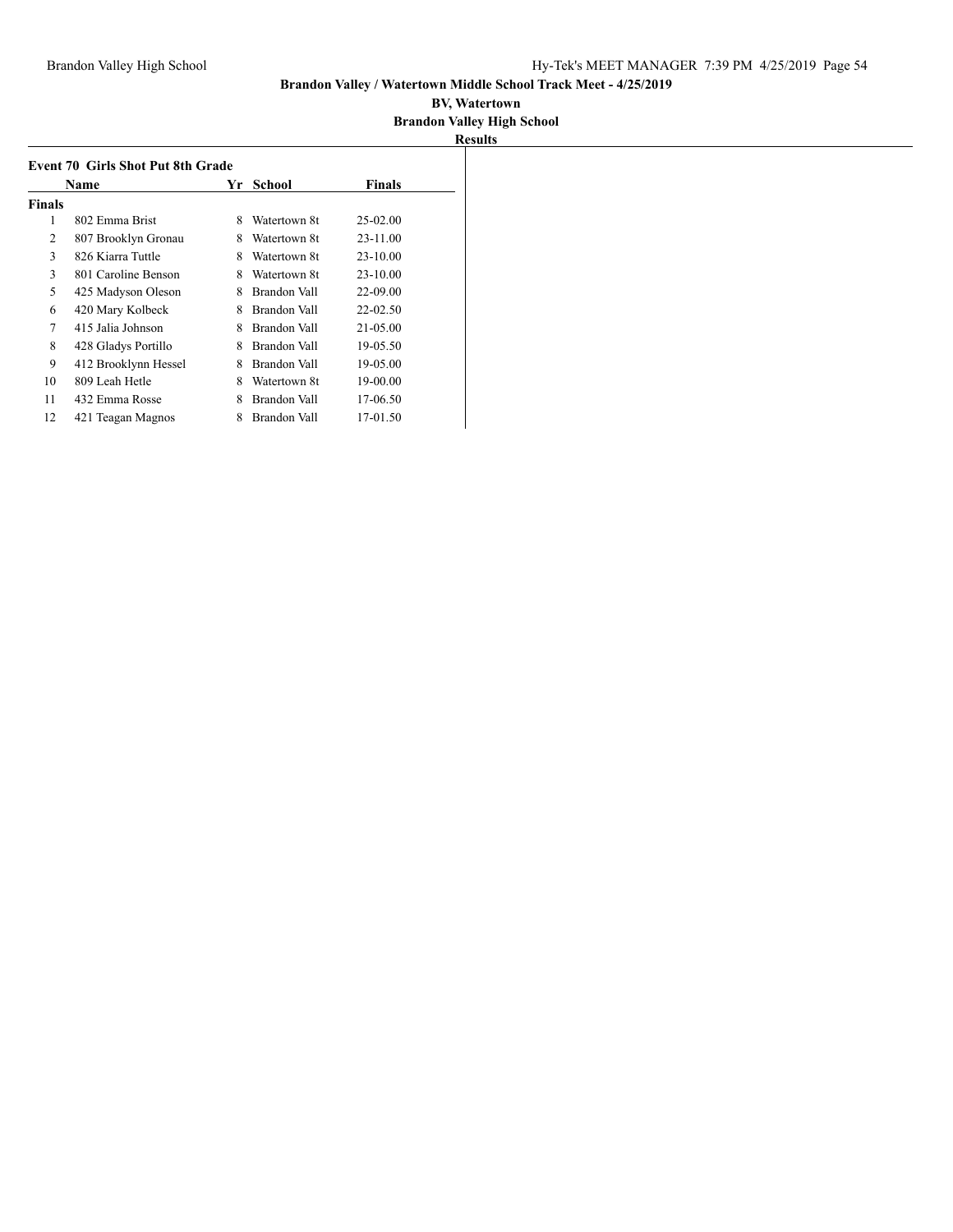|        | <b>Event 71 Boys Shot Put 7th Grade</b><br>Name | Yr | School              | Finals       |
|--------|-------------------------------------------------|----|---------------------|--------------|
| Finals |                                                 |    |                     |              |
| 1      | 130 Mason Jones                                 | 7  | Brandon Vall        | 33-06.00     |
| 2      | 523 Jake Olson                                  | 7  | Watertown 7t        | 31-11.00     |
| 3      | 152 Trevor Swenson                              | 7  | Brandon Vall        | $31 - 02.00$ |
| 4      | 526 Boaz Raderschadt                            | 7  | Watertown 7t        | 30-06.00     |
| 5      | 517 Joshua Kalsbeck                             | 7  | Watertown 7t        | 28-02.50     |
| 6      | 516 Austin Johnson                              | 7  | Watertown 7t        | 27-11.00     |
| 7      | 134 Rhett Kloth                                 |    | Brandon Vall        | 27-02.50     |
| 8      | 108 Grayson Bortnem                             |    | Brandon Vall        | 26-05.00     |
| 9      | 144 Easton Poppe                                |    | Brandon Vall        | $26 - 04.00$ |
| 10     | 529 Carter Schmidt                              |    | Watertown 7t        | 25-01.00     |
| 11     | 140 Ben Livingston                              |    | <b>Brandon Vall</b> | 24-02.00     |
| 11     | 501 Caden Beauchamp                             |    | Watertown 7t        | 24-02.00     |
| 13     | 519 Charles Larson                              | 7  | Watertown 7t        | 22-04.00     |
| 14     | 513 Hendricks Hudson                            |    | Watertown 7t        | 22-03.00     |
| 15     | 137 Brady Kwiecinski                            | 7  | Brandon Vall        | 18-09.00     |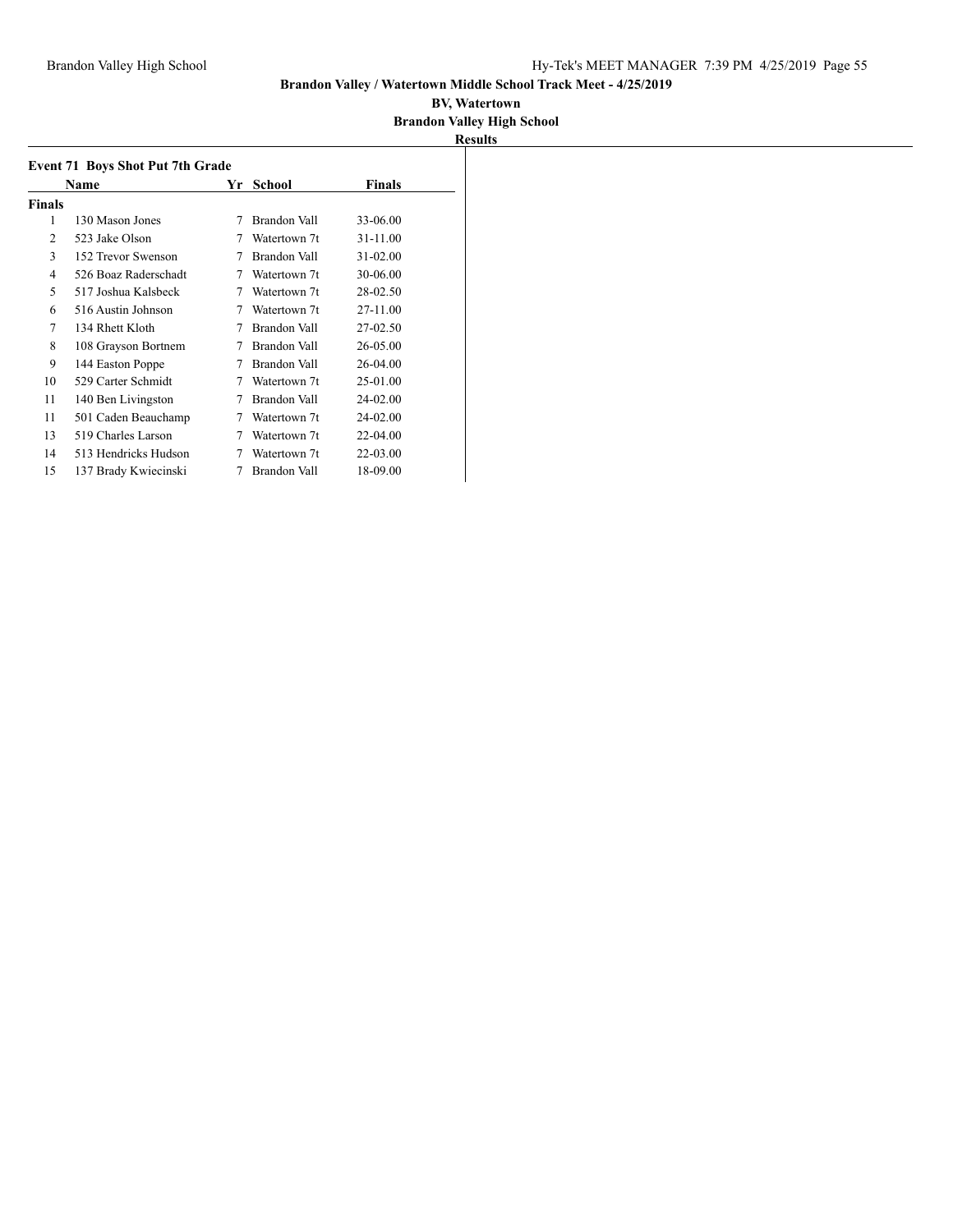|                | <b>Event 72 Boys Shot Put 8th Grade</b> |    |                     |          |  |
|----------------|-----------------------------------------|----|---------------------|----------|--|
|                | Name                                    | Yr | <b>School</b>       | Finals   |  |
| Finals         |                                         |    |                     |          |  |
| 1              | 303 Hayden Ask                          | 8  | Brandon Vall        | 38-01.50 |  |
| $\overline{2}$ | 320 Isaac Johnson                       | 8  | Brandon Vall        | 36-00.50 |  |
| 3              | 327 Tristan Niewenhuis                  | 8  | Brandon Vall        | 35-04.00 |  |
| 4              | 735 Noah Wilson                         | 8  | Watertown 8t        | 34-11.00 |  |
| 5              | 720 Andrew Kowalski                     | 8  | Watertown 8t        | 34-10.50 |  |
| 6              | 310 Brayden Cline                       | 8  | Brandon Vall        | 34-06.00 |  |
| 7              | 728 Izack Redfield                      | 8  | Watertown 8t        | 31-11.00 |  |
| 8              | 325 Aiden Nace                          | 8  | Brandon Vall        | 30-00.00 |  |
| 9              | 707 Chase Christianson                  | 8  | Watertown 8t        | 29-01.00 |  |
| 10             | 725 Gage Milliron                       | 8  | Watertown 8t        | 27-06.00 |  |
| 11             | 329 Kaden Podzimek                      | 8  | Brandon Vall        | 27-03.00 |  |
| 12             | 715 Andrew Hanson                       | 8  | Watertown 8t        | 26-07.00 |  |
| 13             | 719 Jax Kettwig                         | 8  | Watertown 8t        | 26-05.00 |  |
| 14             | 706 Kayson Burditt                      | 8  | Watertown 8t        | 24-08.00 |  |
| 15             | 724 Morgan McKeever                     | 8  | Watertown 8t        | 23-11.00 |  |
| 16             | 318 Nolan Howe                          | 8  | Brandon Vall        | 21-08.00 |  |
| 17             | 319 Garret James                        | 8  | <b>Brandon Vall</b> | 21-07.00 |  |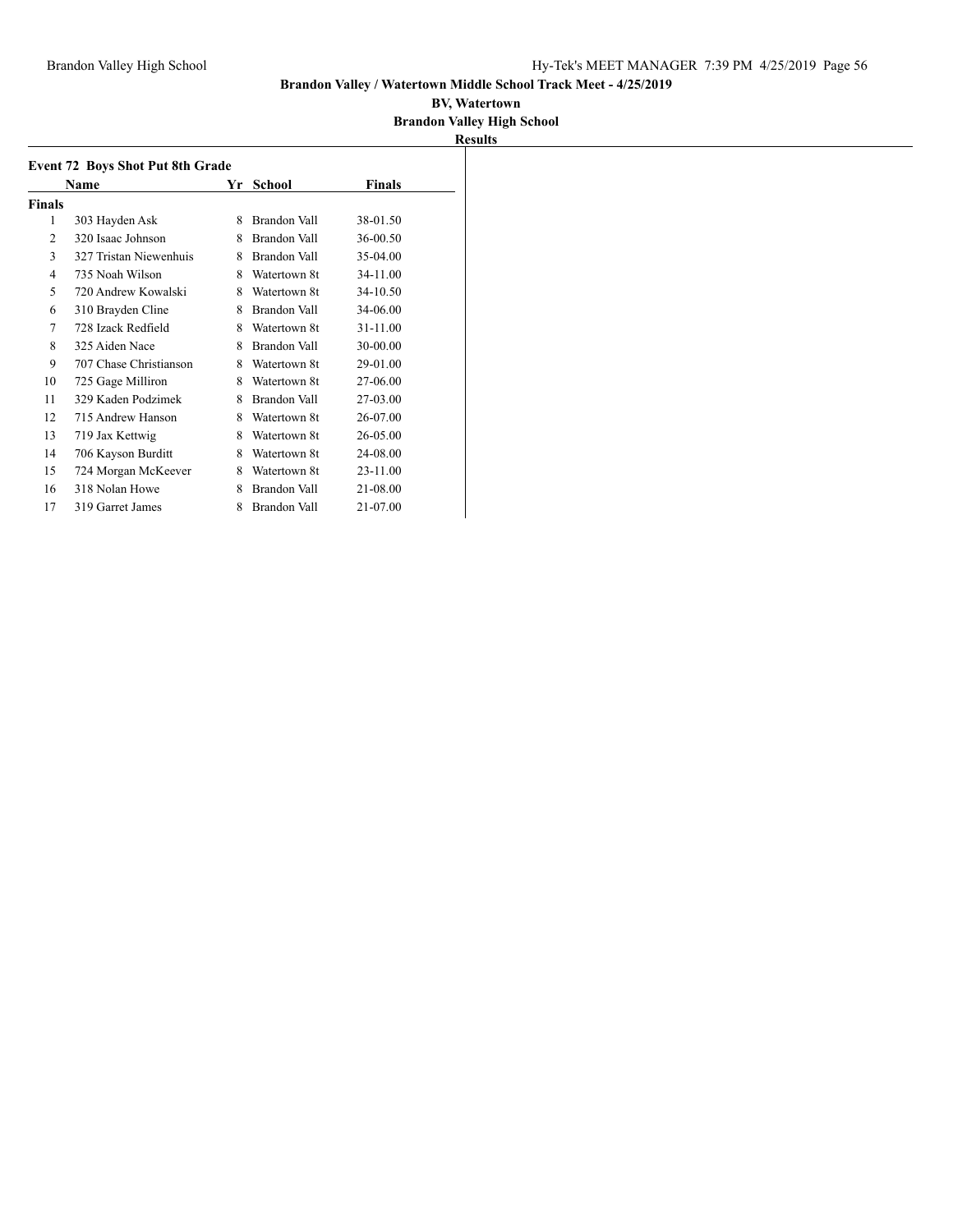| <b>Event 73 Boys Pole Vault 7th Grade</b> |                     |  |              |               |
|-------------------------------------------|---------------------|--|--------------|---------------|
|                                           | Name                |  | Yr School    | <b>Finals</b> |
| <b>Finals</b>                             |                     |  |              |               |
|                                           | 532 Owen Spartz     |  | Watertown 7t | $6 - 00.00$   |
| 2                                         | 512 Simon Hendricks |  | Watertown 7t | $5 - 00.00$   |
| ٩                                         | 109 Kaleb Briest    |  | Brandon Vall | $4 - 06.00$   |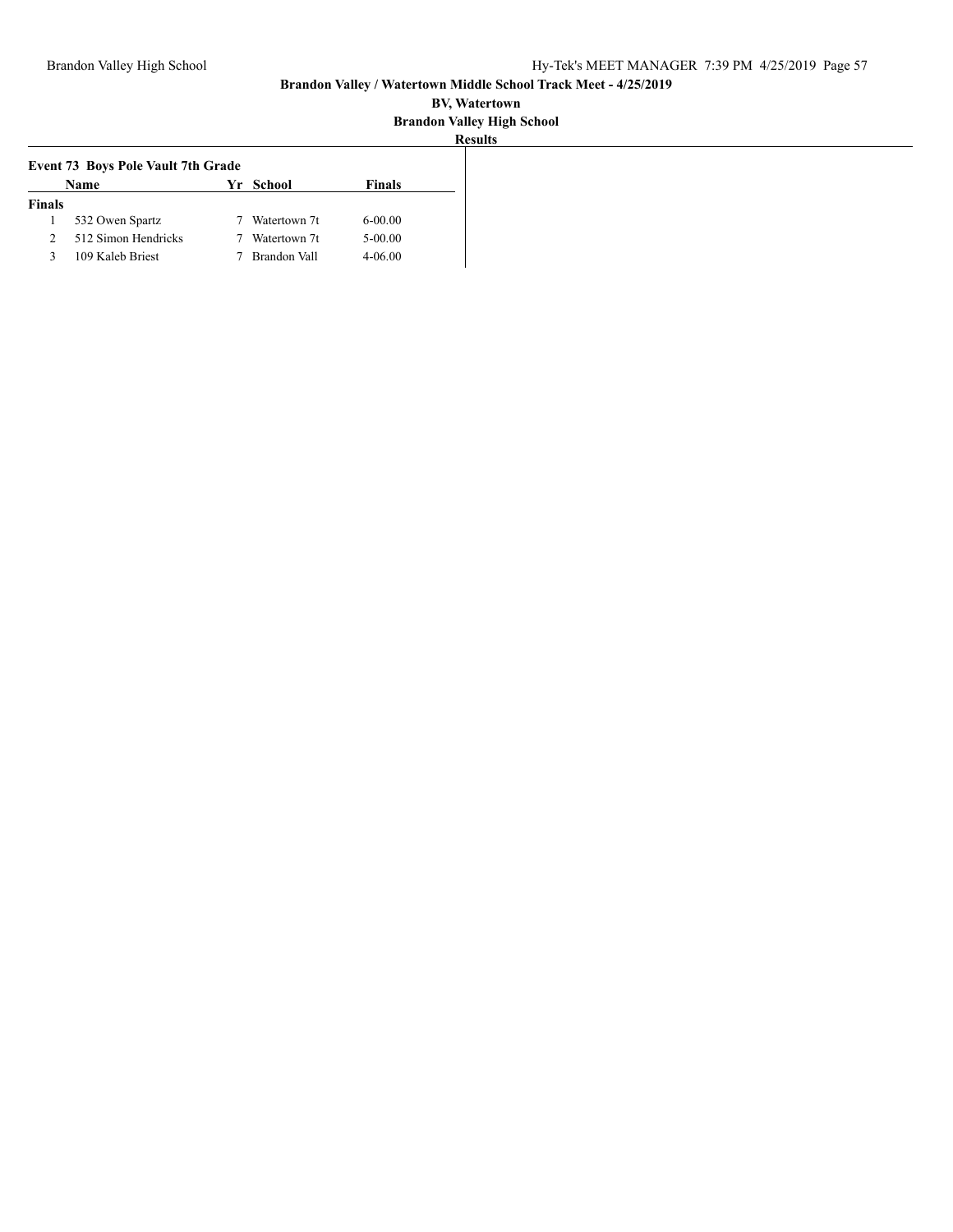|               | <b>Event 74 Girls Pole Vault 7th Grade</b> |  |              |               |  |  |
|---------------|--------------------------------------------|--|--------------|---------------|--|--|
|               | Name                                       |  | Yr School    | <b>Finals</b> |  |  |
| <b>Finals</b> |                                            |  |              |               |  |  |
|               | 220 MaryKatherine Joseph                   |  | Brandon Vall | $6 - 00.00$   |  |  |
| 2             | 643 Jordyn Padgett                         |  | Watertown 7t | $5 - 00.00$   |  |  |
| 3             | 239 Tenley Rude                            |  | Brandon Vall | $J5-00.00$    |  |  |
| 4             | 645 Avery Palmquist                        |  | Watertown 7t | $J5-00.00$    |  |  |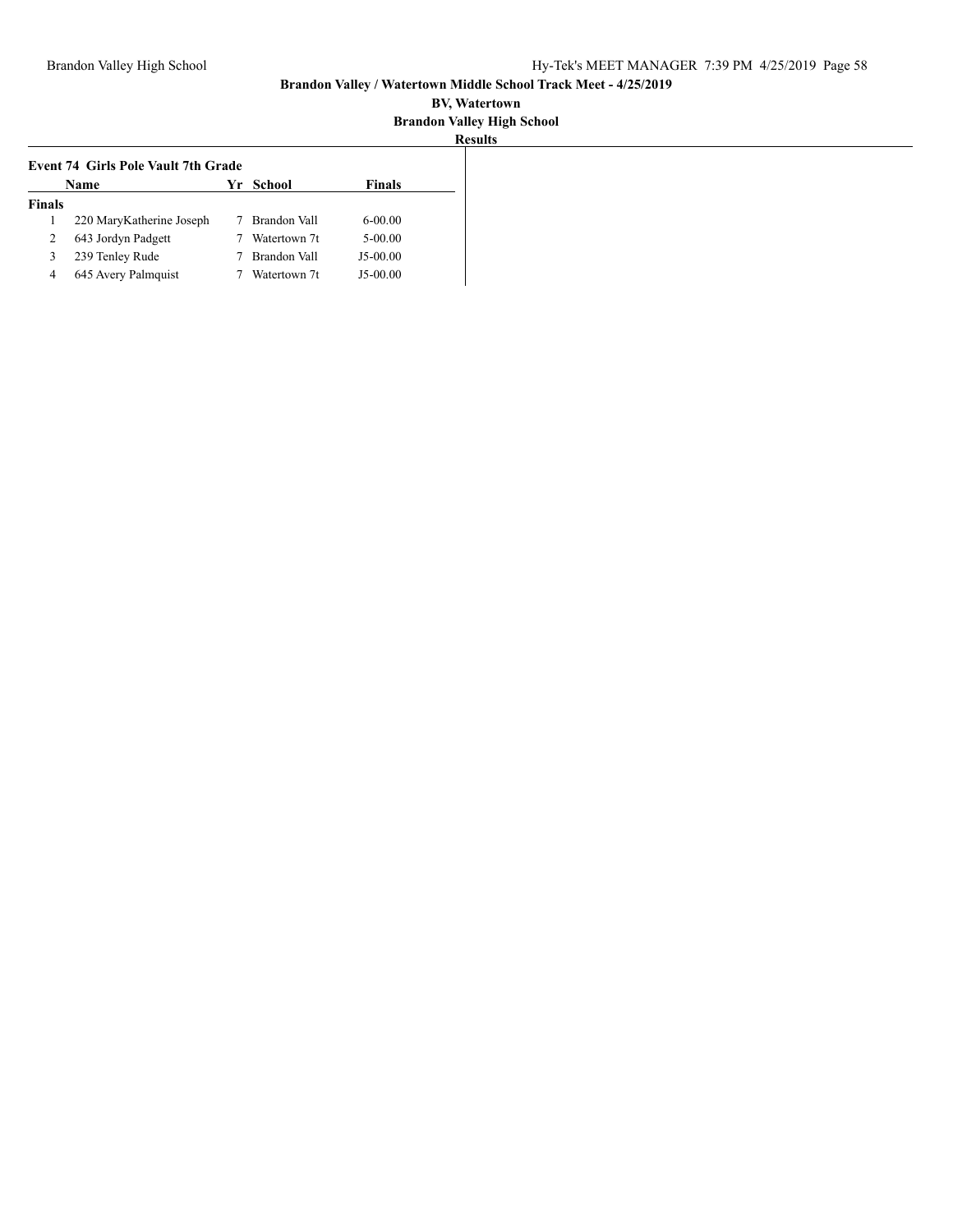|               | Name                    | Yr | School       | <b>Finals</b> |
|---------------|-------------------------|----|--------------|---------------|
| <b>Finals</b> |                         |    |              |               |
| 1             | 716 Jack Heesch         | 8  | Watertown 8t | $9 - 00.00$   |
| 2             | 730 Ryan Roby           | 8  | Watertown 8t | 7-06.00       |
| 3             | 341 Spencer Warkenthein | 8  | Brandon Vall | 7-00.00       |
| 3             | 712 Max Evans           | 8  | Watertown 8t | 7-00.00       |
| 5             | 711 Drew Denzer         | 8  | Watertown 8t | J7-00.00      |
| 6             | 328 Dylan Paauw         | 8  | Brandon Vall | $6 - 00.00$   |
| 6             | 331 Chance Reindl       |    | Brandon Vall | $6 - 00.00$   |
| 8             | 705 Trevyn Brown        | 8  | Watertown 8t | J6-00.00      |